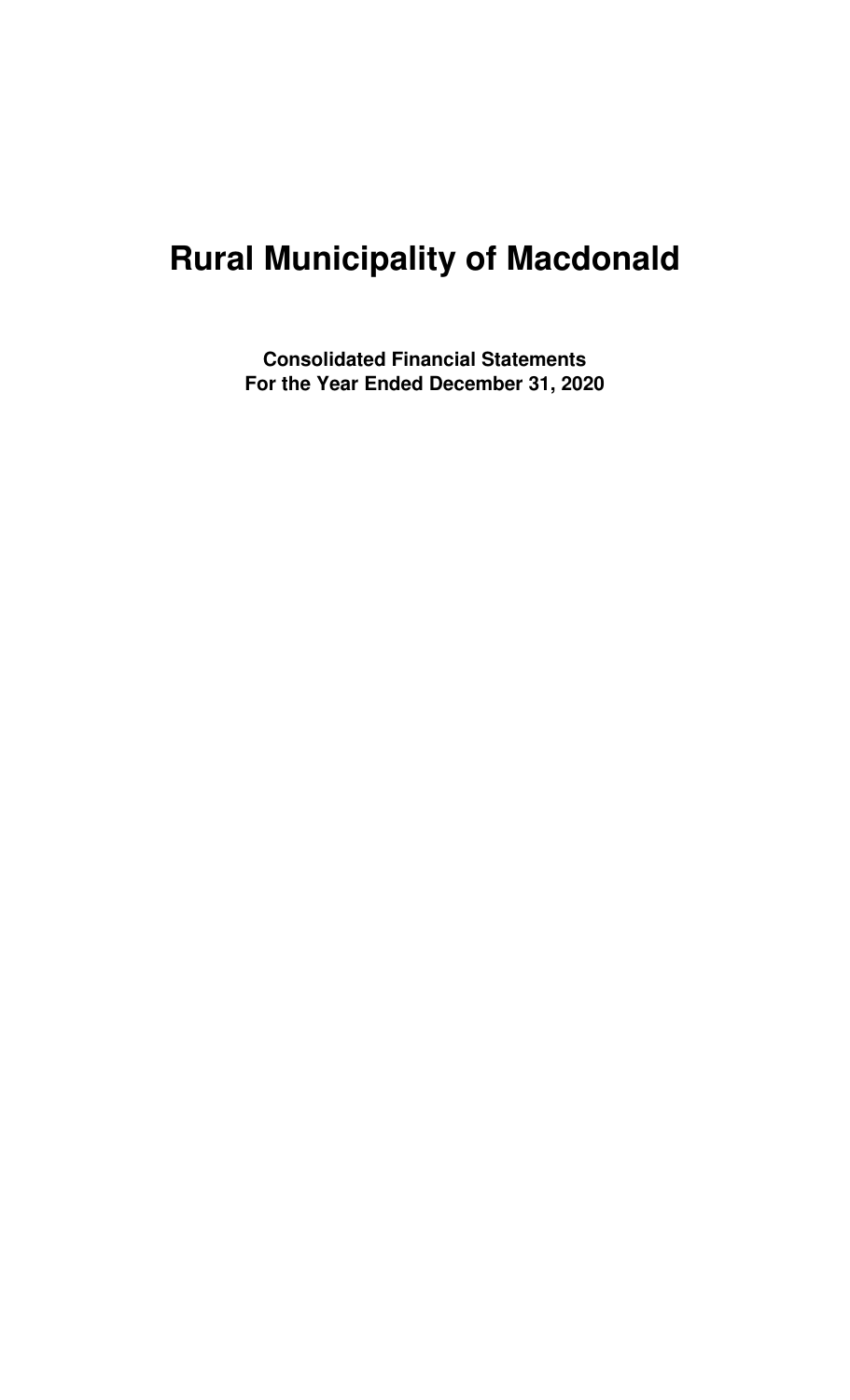#### **STATEMENT OF RESPONSIBILITY**

The accompanying Consolidated Financial Statements are the responsibility of the management of the Rural Municipality of Macdonald and have been prepared in compliance with legislation, and in accordance with generally accepted accounting principles established by the Public Sector Accounting Board of The Chartered Professional Accountants Canada.

In carrying out its responsibilities, management maintains appropriate systems of internal and administrative controls designed to provide reasonable assurance that transactions are executed in accordance with proper authorization, that assets are properly accounted for and safeguarded, and that financial information produced is relevant and reliable.

Council of the Municipality met with management and the external auditors to review the consolidated financial statements and discuss any significant financial reporting or internal control matters prior to their approval of the consolidated financial statements.

Exchange Chartered Professional Accountants LLP as the Municipality's appointed external auditors, have audited the Consolidated Financial Statements. The Auditor's report is addressed to the Reeve and members of Council and appears on the following page. Their opinion is based upon an<br>examination conducted in accordance with Canadian generally accepted auditing standards,<br>performing such tests and other procedures a fairly the financial position and results of the Municipality in accordance with Canadian public sector accounting standards.

Daryl Hrehirchuk  $\Omega$ 

**Chief Administrative Officer**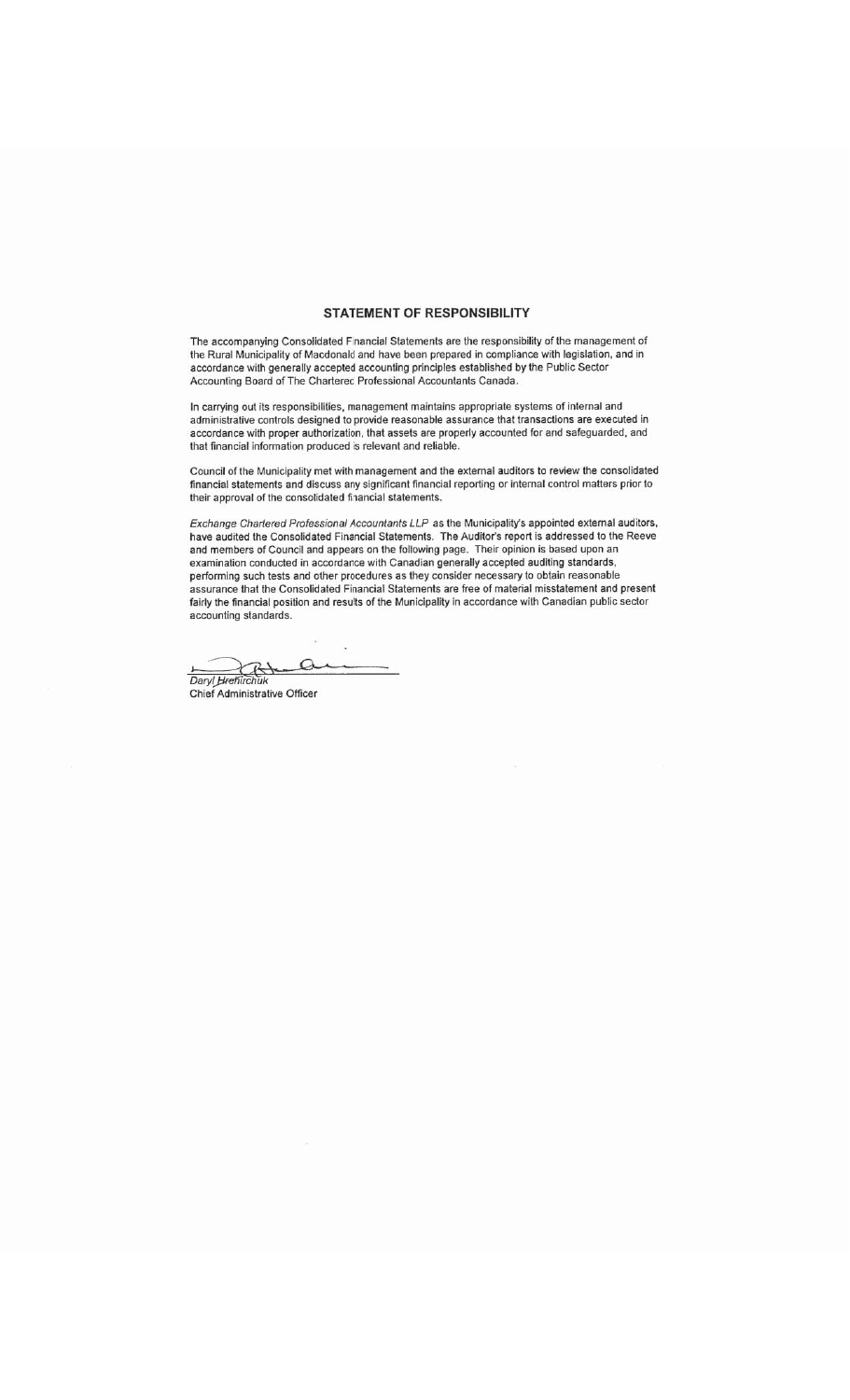

### **INDEPENDENT AUDITORS' REPORT**

To the Reeve and members of Council of the **Rural Municipality of Macdonald**

Opinion

We have audited the accompanying consolidated financial statements of the Rural Municipality of Macdonald, which comprise the consolidated statement of financial position as at December 31, 2020 and the consolidated statements of operations and accumulated surplus, change in net financial assets and cash flows for the year ended December 31, 2020, and a summary of significant accounting policies and other explanatory information.

In our opinion, the consolidated financial statements present fairly, in all material respects, the financial position of the Rural Municipality of Macdonald as at December 31, 2020, and the results of its operations, change in net financial assets, and cash flows for the year ended December 31, 2020 in accordance with Canadian Public Sector Accounting Standards.

#### Basis for Opinion

We conducted our audit in accordance with Canadian generally accepted auditing standards. Our responsibilities under those standards are further described in the Auditors' Responsibilities for the Audit of the Financial Statements section of our report. We are independent of the Municipality in accordance with the ethical requirements that are relevant to our audit of the financial statements in Canada, and we have fulfilled our other ethical responsibilities in accordance with those requirements. We believe that the audit evidence we have obtained is sufficient and appropriate to provide a basis for our opinion.

#### Responsibilities of Management and Those Charged with Governance for the Financial Statements

Management is responsible for the preparation and fair presentation of these consolidated financial statements in accordance with Canadian Public Sector Accounting Standards, and for such internal controls as management determines are necessary to enable the preparation of financial statements that are free from material misstatements, whether due to fraud or error.

In preparing the financial statements, management is responsible for assessing the Municipality's ability to continue as a going concern, disclosing, as applicable, matters relating to going concern and using the going concern basis of accounting unless management either intends to liquidate the Municipality or to cease operations, or has no realistic alternative but to do so.

#### Those charged with governance are responsible for overseeing the Municipality's financial reporting process.

#### Auditors' Responsibilities for the Audit of the Financial Statements

Our objectives are to obtain reasonable assurance about whether the financial statements as a whole are free from material misstatement, whether due to fraud or error, and to issue an auditors' report that includes our opinion. Reasonable assurance is a high level of assurance, but is not a guarantee that an audit conducted in accordance with Canadian generally accepted auditing standards will always detect a material misstatement when it exists. Misstatements can arise from fraud or error and are considered material if, individually or in the aggregate, they could reasonably be expected to influence the economic decisions of users taken on the basis of these financial statements. As part of an audit in accordance with Canadian generally accepted auditing standards, we exercise professional judgment and maintain professional skepticism throughout the audit. We also:

• Identify and assess the risks of material misstatement of the financial statements, whether due to fraud or error, design and perform audit procedures responsive to those risks, and obtain audit evidence that is sufficient and appropriate to provide a basis for our opinion. The risk of not detecting a material misstatement resulting from fraud is higher than for one resulting from error, as fraud may involve collusion, forgery, intentional omissions, misrepresentations, or the override of internal control.

• Obtain an understanding of internal control relevant to the audit in order to design audit procedures that are appropriate in the circumstances, but not for the purpose of expressing an opinion on the effectiveness of the Municipality's internal control.

• Evaluate the appropriateness of accounting policies used and the reasonableness of accounting estimates and related disclosures made by management.

• Conclude on the appropriateness of management's use of the going concern basis of accounting and, based on the audit evidence obtained, whether a material uncertainty exists related to events or conditions that may cast significant doubt on the Municipality's ability to continue as a going concern. If we conclude that a material uncertainty exists, we are required to draw attention in our auditors' report to the related disclosures in the financial statements or, if such disclosures are inadequate, to modify our opinion. Our conclusions are based on the audit evidence obtained up to the date of our auditors' report. However, future events or conditions may cause the Municipality to cease to continue as a going concern.

• Evaluate the overall presentation, structure and content of the financial statements, including the disclosures, and whether the financial statements represent the underlying transactions and events in a manner that achieves fair presentation.

We communicate with those charged with governance regarding, among other matters, the planned scope and timing of the audit and significant audit findings, including any significant deficiencies in internal control that we identify during our audit.

#### Exchange

Chartered Professional Accountants LLP Winnipeg, Manitoba October 13, 2021

> 1-554 St. Mary's Road, Winnipeg, Manitoba R2M 3L5 Telephone (204) 943-4584 Fax (204) 957-5195 E-mail: info@exg.ca Website: www.exg.ca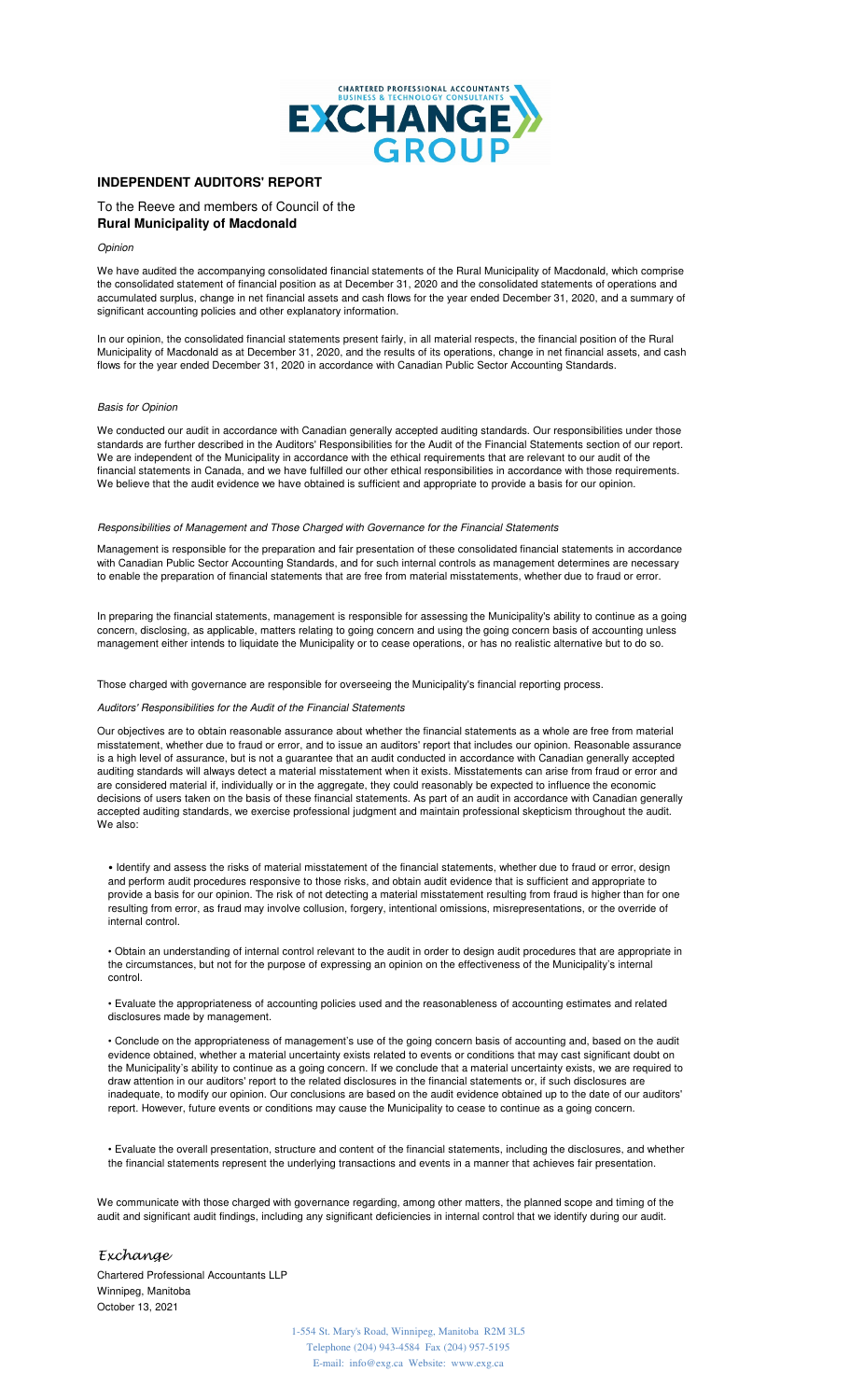## **Rural Municipality of Macdonald**

**Consolidated Financial Statements For the Year Ended December 31, 2020**

| <b>Consolidated Statement of Financial Position</b>                             | 5  |
|---------------------------------------------------------------------------------|----|
| <b>Consolidated Statement of Operations</b>                                     | 6  |
| <b>Consolidated Statement of Change in Net Financial Assets</b>                 | 7  |
| <b>Consolidated Statement of Cash Flows</b>                                     | 8  |
| <b>Notes to the Consolidated Financial Statements</b>                           | 9  |
| <b>Schedule 1 - Consolidated Schedule of Tangible Capital Assets</b>            | 19 |
| <b>Schedule 2 - Consolidated Schedule of Revenues</b>                           | 20 |
| <b>Schedule 3 - Consolidated Schedule of Expenses</b>                           | 21 |
| Schedule 4 - Consolidated Statement of Operations by Program                    | 23 |
| Schedule 5 - Consolidated Details and Reconciliation to Core Government Results | 25 |
| Schedule 6 - Schedule of Change in Reserve Fund Balances                        | 26 |
| Schedule 7 - Schedule of L.U.D. Operations                                      | 29 |
| <b>Schedule 8 - Schedule of Financial Position for Utilities</b>                | 30 |
| <b>Schedule 9 - Schedule of Utility Operations - Sewer</b>                      | 31 |
| <b>Schedule 9 - Schedule of Utility Operations - Water</b>                      | 33 |
| Schedule 10 - Reconciliation of the Financial Plan to the Budget                | 35 |
| Schedule 11 - Analysis of Taxes on Roll                                         | 36 |
| <b>Schedule 12 - Analysis of Tax Levy</b>                                       | 37 |
| Schedule 13 - Schedule of General Operating Fund Expenses                       | 38 |
| <b>Schedule 14 - Reconciliation of Annual Surplus (Deficit)</b>                 | 40 |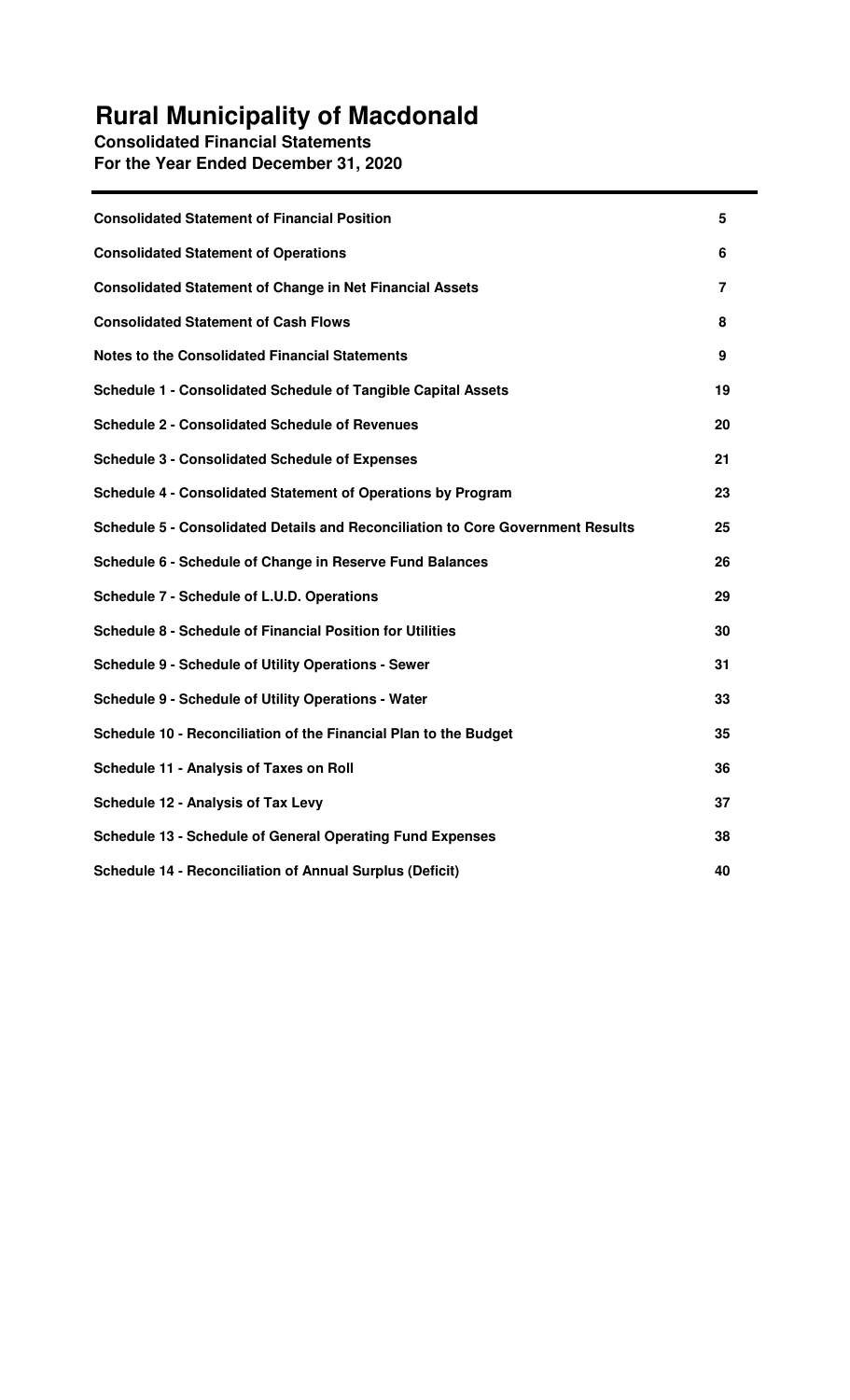## **Rural Municipality of Macdonald CONSOLIDATED STATEMENT OF FINANCIAL POSITION As at December 31, 2020**

|                                                                    | 2020         | 2019             |
|--------------------------------------------------------------------|--------------|------------------|
| <b>FINANCIAL ASSETS</b><br>Cash and temporary investments (Note 3) | \$21,526,613 | \$23,883,525     |
| Amounts receivable (Note 4)                                        | 6,628,164    | 1,875,159        |
| Loan Receivable (Note 5)                                           | 250,000      |                  |
|                                                                    | \$28,404,777 | 25,758,684<br>\$ |
| <b>LIABILITIES</b>                                                 |              |                  |
| Accounts payable and accrued liabilities (Note 7)                  | 2,856,872    | 2,880,805        |
| Severance and sick leave payable (Note 2)                          | 169,090      | 150,594          |
| Landfill closure and post closure liabilities (Note 8)             | 8,399        | 8,243            |
| Long-term debt (Note 9)                                            | 3,131,115    | 3,364,973        |
|                                                                    | 6,165,476    | 6,404,615        |
| <b>NET FINANCIAL ASSETS (NET DEBT)</b>                             | \$22,239,301 | \$19,354,069     |
| <b>NON-FINANCIAL ASSETS</b>                                        |              |                  |
| Tangible capital assets (Schedule 1)                               | \$74,454,471 | \$75,154,421     |
| Inventories (Note 6)                                               | 79,172       | 52,606           |
| Prepaid expenses                                                   | 65,445       | 50,874           |
|                                                                    | 74,599,088   | 75,257,901       |
| <b>ACCUMULATED SURPLUS (Note 14)</b>                               | \$96,838,389 | \$94,611,970     |

## **COMMITMENTS AND CONTINGENCIES (NOTES 10 AND 11)**

Approved on behalf of Council:

Reeve Councillor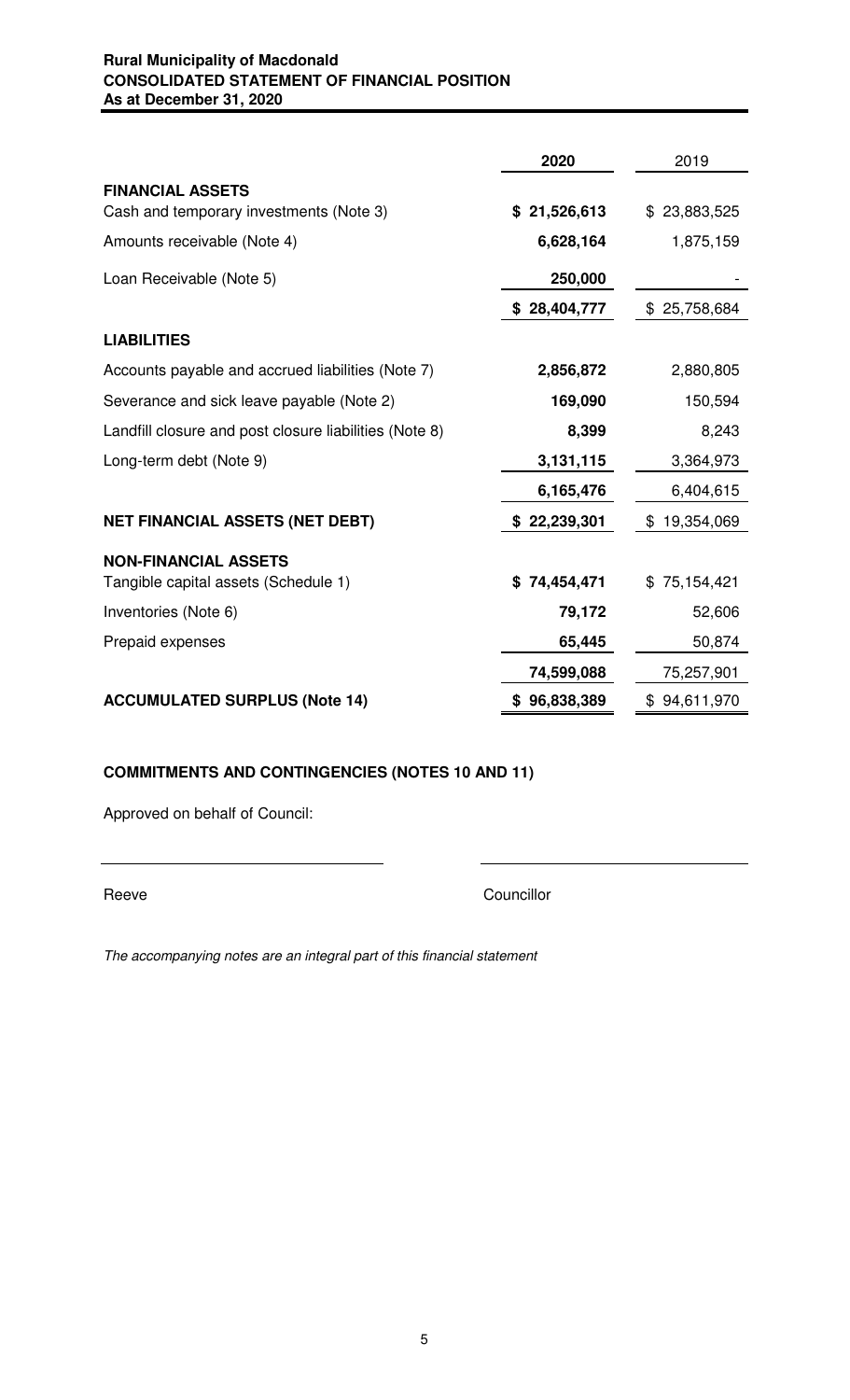## **Rural Municipality of Macdonald CONSOLIDATED STATEMENT OF OPERATIONS For the Year Ended December 31, 2020**

|                                               | 2020<br><b>Budget</b><br>(Note 14) | 2020<br><b>Actual</b> | 2019<br>Actual  |  |
|-----------------------------------------------|------------------------------------|-----------------------|-----------------|--|
| <b>REVENUE</b>                                |                                    |                       |                 |  |
| Property taxes                                | \$7,590,461                        | \$7,882,016           | \$<br>7,724,564 |  |
| Grants in lieu of taxation                    | 73,394                             | 73,394                | 76,013          |  |
| User fees                                     | 1,149,118                          | 886,642               | 994,230         |  |
| Permits, licences and fines                   | 240,000                            | 407,105               | 183,006         |  |
| Investment income                             | 127,371                            | 450,934               | 491,407         |  |
| Other revenue                                 | 305,068                            | 564,871               | 204,691         |  |
| Water and sewer                               | 2,506,490                          | 7,051,887             | 3,127,510       |  |
| Grants - Province of Manitoba                 | 600,858                            | 2,993,642             | 825,350         |  |
| Grants - other                                | 444,478                            | 434,478               | 819,917         |  |
| Total revenue (Schedules 2, 4 and 5)          | 13,037,238                         | 20,744,969            | 14,446,688      |  |
| <b>EXPENSES</b>                               |                                    |                       |                 |  |
| General government services                   | 1,399,577                          | 1,434,487             | 1,431,697       |  |
| Protective services                           | 542,926                            | 468,617               | 417,880         |  |
| <b>Transportation services</b>                | 4,722,359                          | 6,107,993             | 4,641,313       |  |
| Environmental health services                 | 375,167                            | 433,586               | 375,657         |  |
| Public health and welfare services            | 110,178                            | 96,018                | 105,514         |  |
| Regional planning and development             | 285,163                            | 236,788               | 189,518         |  |
| Resource conservation and industrial          |                                    |                       |                 |  |
| development                                   | 1,653,244                          | 1,536,568             | 1,683,395       |  |
| Recreation and cultural services              | 1,056,163                          | 1,401,489             | 1,117,026       |  |
| Water and sewer services                      | 3,428,903                          | 6,803,004             | 3,200,093       |  |
| Total expenses (Schedules 3, 4 and 5)         | 13,573,680                         | 18,518,550            | 13,162,093      |  |
| <b>ANNUAL SURPLUS (DEFICIT)</b>               | (536, 442)                         | 2,226,419             | 1,284,595       |  |
| <b>ACCUMULATED SURPLUS, BEGINNING OF YEAR</b> |                                    | 94,611,970            | 93,327,375      |  |
| <b>ACCUMULATED SURPLUS, END OF YEAR</b>       |                                    | \$96,838,389          | \$94,611,970    |  |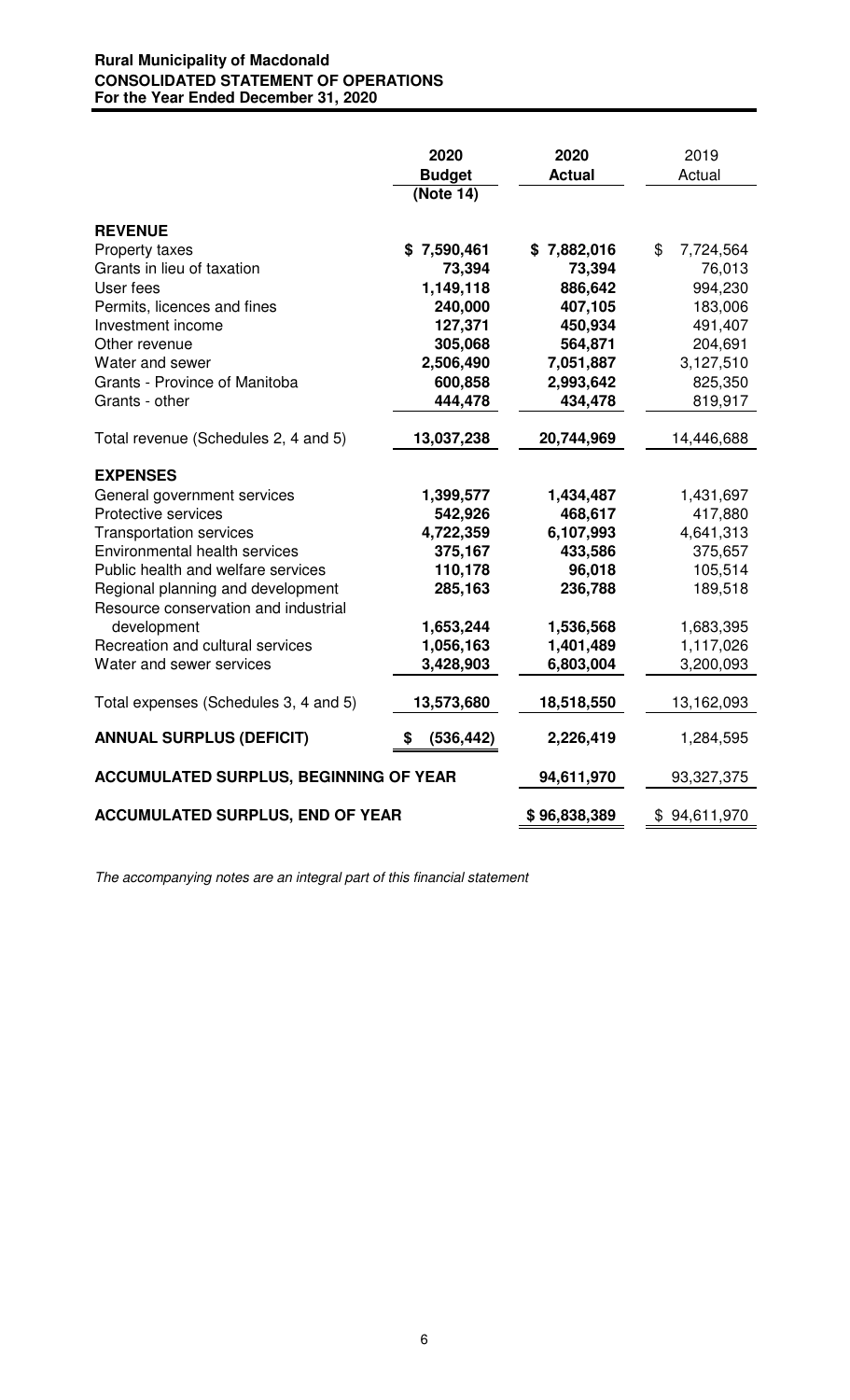## **Rural Municipality of Macdonald CONSOLIDATED STATEMENT OF CHANGE IN NET FINANCIAL ASSETS For the Year Ended December 31, 2020**

|                                                                                                                                                                                                                                                                    | 2020<br><b>Budget</b><br>(Note 14) | 2020<br><b>Actual</b>                                                         | 2019<br>Actual                                                  |
|--------------------------------------------------------------------------------------------------------------------------------------------------------------------------------------------------------------------------------------------------------------------|------------------------------------|-------------------------------------------------------------------------------|-----------------------------------------------------------------|
| <b>ANNUAL SURPLUS (DEFICIT)</b>                                                                                                                                                                                                                                    | (536, 442)<br>S                    | \$2,226,419                                                                   | 1,284,595<br>\$                                                 |
| Acquisition of tangible capital assets<br>Amortization of tangible capital assets<br>Loss (Gain) on sale of tangible capital assets<br>Proceeds on sale of tangible capital assets<br>Decrease (increase) in inventories<br>Decrease (increase) in prepaid expense | (2,436,936)<br>3,195,207           | (2, 545, 323)<br>3,195,207<br>(175, 934)<br>226,000<br>(26, 566)<br>(14, 571) | (1,716,044)<br>3,174,765<br>8,966<br>44,783<br>65,106<br>19,241 |
|                                                                                                                                                                                                                                                                    | 758,271                            | 658,813                                                                       | 1,596,817                                                       |
| <b>CHANGE IN NET FINANCIAL ASSETS</b>                                                                                                                                                                                                                              | 221,829                            | 2,885,232                                                                     | 2,881,412                                                       |
| NET FINANCIAL ASSETS, BEGINNING OF YEAR                                                                                                                                                                                                                            |                                    | 19,354,069                                                                    | 16,472,657                                                      |
| <b>NET FINANCIAL ASSETS, END OF YEAR</b>                                                                                                                                                                                                                           |                                    | \$22,239,301                                                                  | \$19,354,069                                                    |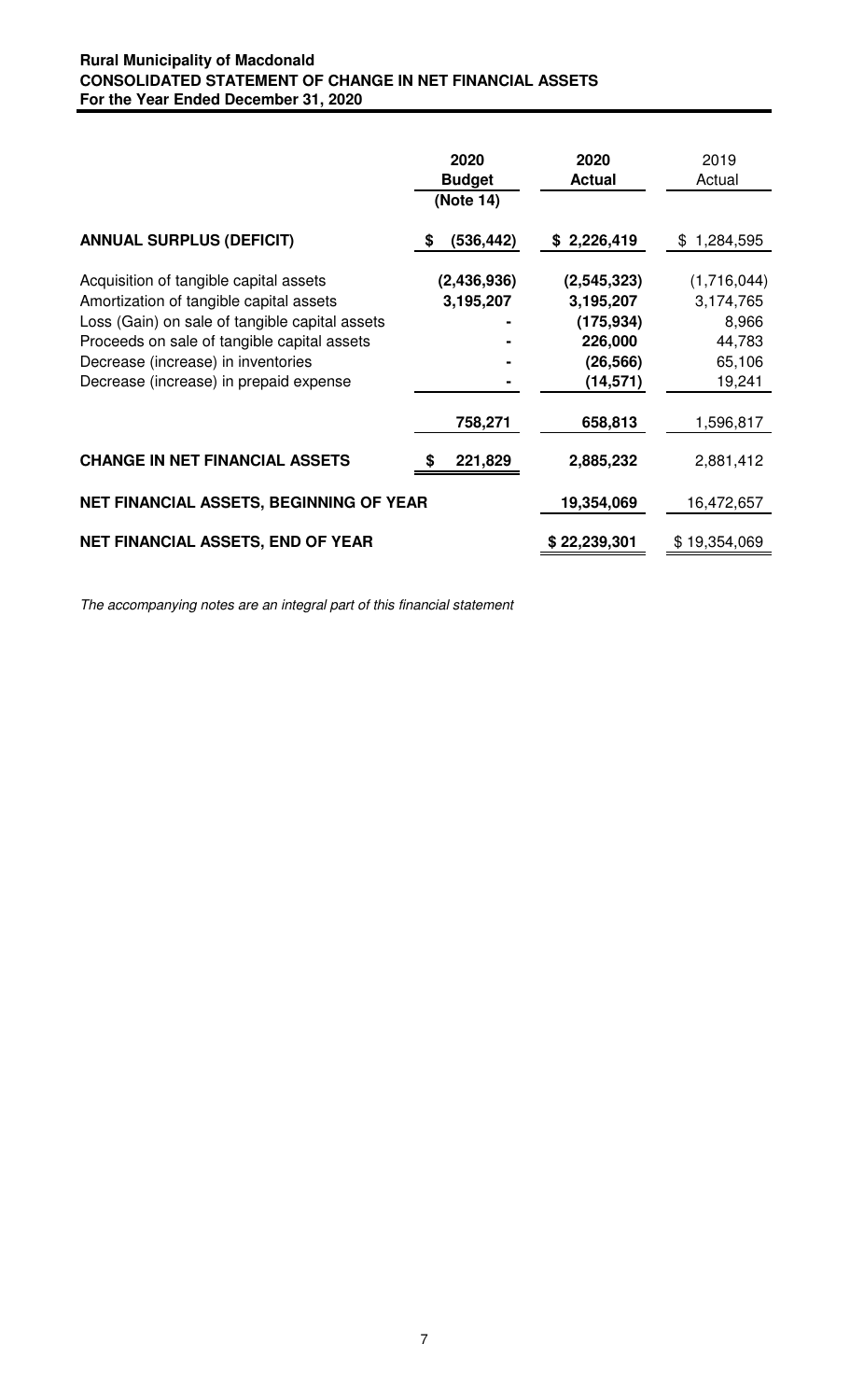## **Rural Municipality of Macdonald CONSOLIDATED STATEMENT OF CASH FLOWS For the Year Ended December 31, 2020**

|                                                                                   | 2020          | 2019          |
|-----------------------------------------------------------------------------------|---------------|---------------|
| <b>OPERATING TRANSACTIONS</b>                                                     |               |               |
| Annual surplus (deficit)                                                          | \$2,226,419   | \$1,284,595   |
| Changes in non-cash items:                                                        |               |               |
| Amounts receivable                                                                | (4,753,005)   | 225,917       |
| Inventories                                                                       | (26, 566)     | 65,106        |
| Prepaids                                                                          | (14, 571)     | 19,241        |
| Accounts payable and accrued liabilities                                          | (23, 933)     | 298,048       |
| Severance and sick leave payable                                                  | 18,496<br>156 | 14,355<br>245 |
| Landfill closure and post closure liabilities<br><b>Environmental liabilities</b> |               |               |
| Loss (Gain) on sale of tangible capital asset                                     | (175, 934)    | 8,966         |
| Amortization                                                                      | 3,195,207     | 3,174,765     |
|                                                                                   |               |               |
| Cash provided by operating transactions                                           | 446,269       | 5,091,238     |
| <b>CAPITAL TRANSACTIONS</b>                                                       |               |               |
| Proceeds on sale of tangible capital assets                                       | 226,000       | 44,783        |
| Cash used to acquire tangible capital assets                                      | (2, 545, 323) | (1,716,044)   |
| Cash applied to capital transactions                                              | (2,319,323)   | (1,671,261)   |
| <b>INVESTING TRANSACTIONS</b>                                                     |               |               |
| Proceeds on sale of portfolio investments                                         |               |               |
| Proceeds on sale of real estate properties                                        |               |               |
| Loans and advances repaid                                                         |               |               |
| Purchase of portfolio investments                                                 |               |               |
| Acquisition of real estate properties<br>Loans and advances issued                | (250,000)     |               |
|                                                                                   |               |               |
| Cash applied to investing transactions                                            | (250,000)     |               |
| <b>FINANCING TRANSACTIONS</b>                                                     |               |               |
| Proceeds of long-term debt                                                        |               |               |
| Debt repayment                                                                    | (233, 858)    | (236, 431)    |
| Proceeds on temporary financing                                                   |               |               |
| Repayment of temporary financing                                                  |               |               |
| Cash applied to financing transactions                                            | (233, 858)    | (236, 431)    |
| <b>INCREASE IN CASH AND TEMPORARY INVESTMENTS</b>                                 | (2,356,912)   | 3,183,546     |
| CASH AND TEMPORARY INVESTMENTS, BEGINNING OF YEAR                                 | 23,883,525    | 20,699,979    |
| CASH AND TEMPORARY INVESTMENTS, END OF YEAR                                       | \$21,526,613  | \$23,883,525  |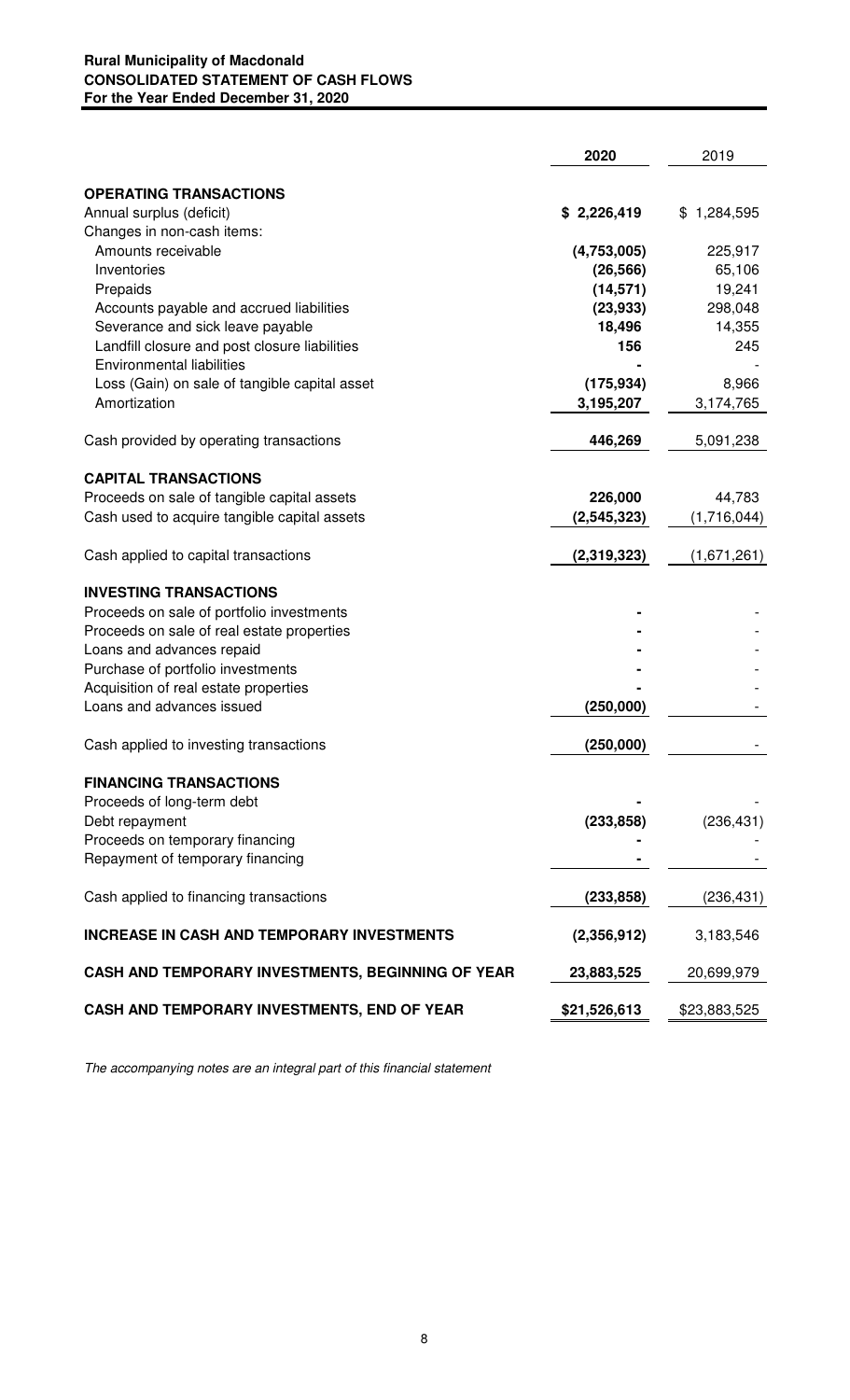#### **1. Status of the Rural Municipality of Macdonald**

The incorporated Rural Municipality of Macdonald ("the Municipality") is a municipality that was formed in 1891 pursuant to The Municipal Act. The municipality provides or funds municipal services such as police, fire, public works, planning, parks and recreation, library and other general government operations. The municipality also owns utilities, has several designated special purpose reserves and provides funding support for other financial entities involved in economic development, recreation and tourism.

#### **2. Significant Accounting Policies**

The consolidated financial statements have been prepared in accordance with public sector accounting standards as recommended by the Public Sector Accounting Board (PSAB) of the Chartered Professional Accountants of Canada and reflect the following significant accounting policies:

### **a) Reporting Entity**

The consolidated financial statements include the assets, liabilities, revenues and expenses of the reporting entity. The reporting entity is comprised of all the funds, agencies, local boards, and committees of the Council which are controlled by the Municipality. Control is defined as the power to govern the financial and reporting policies of another organization with the expected benefits or risk of loss to the Municipality. The controlled organizations are consolidated after adjusting their accounting policies to a basis consistent with the accounting policies of the municipality. Inter-fund and intercompany balances and transactions have been eliminated. There are no controlled organizations.

The Municipality has several partnership agreements in place, and as such, consistent with Canadian public sector accounting standards for government partnerships, the following local agencies, boards and commissions are accounted on a proportionate consolidation basis whereby the Municipality's prorata share of each of the assets, liabilities, revenues and expenses are combined on a line by line basis in the financial statements. Inter-company balances and transactions have been eliminated. The government partnerships include:

Macdonald-Headingley Recreation District (consolidated 67%) (2019 – consolidated 67%) Macdonald-Ritchot Planning District (consolidated 50%) (2019 – consolidated 50%)

The taxation with respect to the operations of the school divisions are not reflected in the Municipal surplus of these financial statements.

Trust funds and their related operations administered by the Municipality are not consolidated in these financial statements. The activity of the trusts administered by the Municipality are presented in Note 16.

#### **b) Basis of Accounting**

The consolidated financial statements are prepared using the accrual basis of accounting. The accrual basis of accounting records revenue as it is earned and measurable. Expenses are recognized as they are incurred and measurable based upon the receipt of goods and services or the creation of an obligation to pay.

#### **c) Cash and Temporary Investments**

Cash and temporary investments include cash and short-term investments with maturities of three months or less from the date of acquisition.

#### **d) Investments**

Temporary investments are accounted for at the lower of cost and market.

Portfolio investments are accounted for at cost.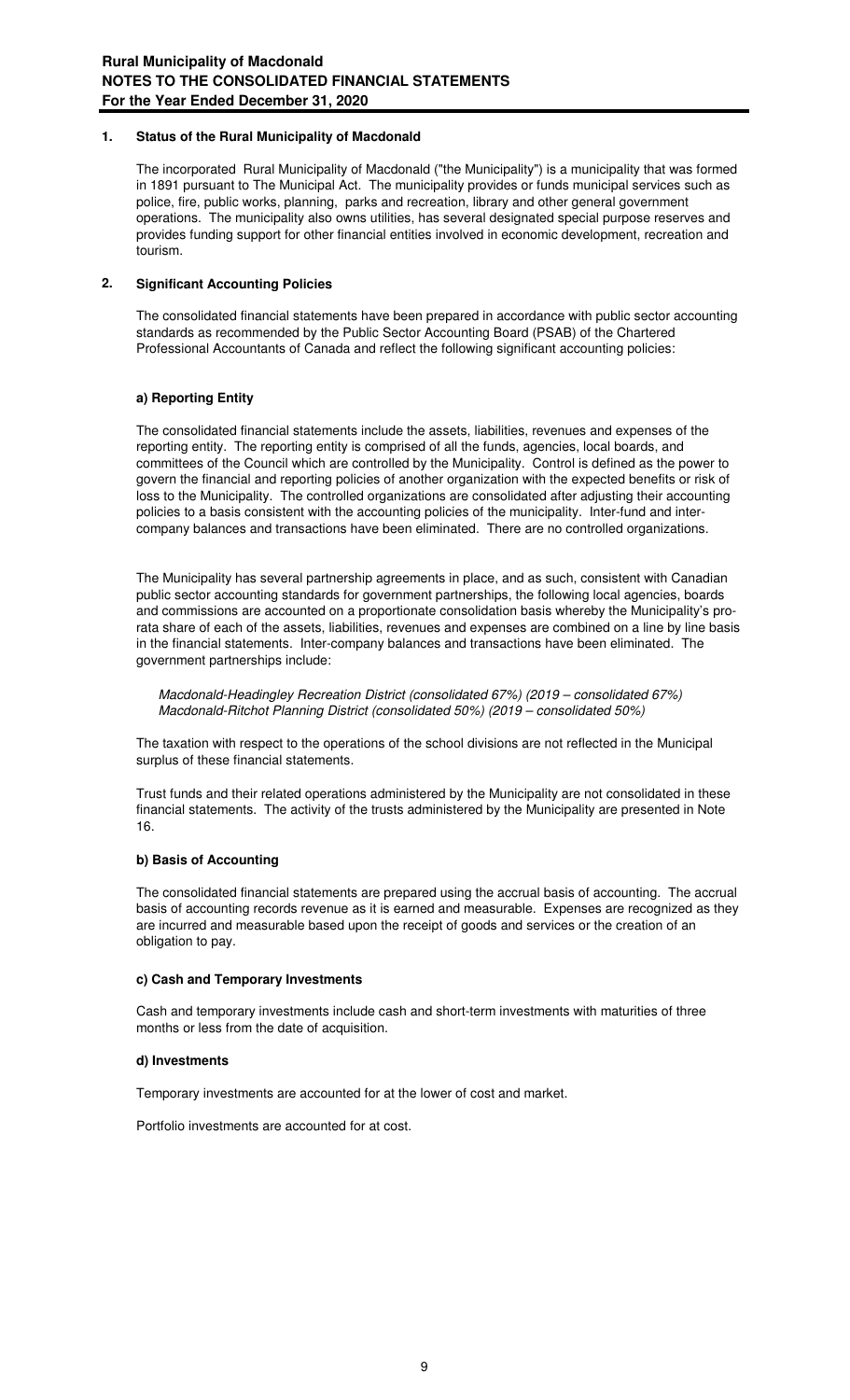#### **e) Real Estate Properties Held for Sale**

Real estate properties held for sale are recorded at the lower of cost and net realizable value. Cost includes the amount of acquisition, legal fees, and improvements to prepare the properties for sale or servicing.

It is reasonably anticipated that real estate properties held for resale will be sold outside the reporting entity within one year of the balance sheet date.

#### **f) Landfill Closure and Post Closure Liabilities**

The estimated cost to close and maintain solid waste landfill sites are based on estimated future expenses, in current dollars, adjusted for estimated inflation, and are charged to expenses as the landfill capacity is used.

#### **g) Non-Financial Assets**

Non-financial assets are not available to discharge existing liabilities and are held for use in the provision of services. They have useful lives extending beyond the current year and are not intended for sale in the ordinary course of operations. The change in non-financial assets during the year, together with the excess of revenues over expenses, provides the change in net financial assets for the year.

Real estate properties and inventories held for sale are classified as non-financial assets if it is anticipated that the sale will not be completed within one year of the reporting date.

#### **h) Tangible Capital Assets**

Tangible capital assets are recorded at cost which includes all amounts that are directly attributable to the acquisition, construction, development or betterment of the asset. Donated assets are recorded at their estimated fair value upon acquisition. Certain tangible capital assets for which historical cost information is not available have been recorded at current fair market values discounted by a relevant inflation factor. Certain assets are disclosed at a nominal value as the determination of current fair market value was not available. The Municipality does not capitalize internal finance charges as part of the cost of its tangible capital assets.

#### **General Tangible Capital Assets**

| Land                                        | Indefinite     |
|---------------------------------------------|----------------|
| Land Improvements                           | 10 to 30 years |
| Buildings and leasehold improvements        |                |
| <b>Buildings</b>                            | 25 to 40 years |
| Leasehold improvements                      | Life of lease  |
| Vehicles and Equipment                      |                |
| Vehicles                                    | 5 years        |
| Machinery, equipment and furniture          | 10 years       |
| Maintenance and road construction equipment | 15 years       |
| <b>Computer Hardware and Software</b>       | 4 years        |

#### **Infrastructure Assets**

| Transportation                          |                |
|-----------------------------------------|----------------|
| Land                                    | Indefinite     |
| Road surface                            | 20 to 30 years |
| Road grade                              | 40 years       |
| <b>Bridges</b>                          | 25 to 50 years |
| Traffic lights and equipment            | 10 years       |
| Water and Sewer                         |                |
| Land                                    | Indefinite     |
| Land improvements                       | 30 to 50 years |
| <b>Buildings</b>                        | 25 to 40 years |
| Underground networks                    | 40 to 60 years |
| Machinery and equipment                 | 10 to 20 years |
| Dams and other surface water structures | 40 to 60 years |
|                                         |                |

Certain assets which have historical or cultural value including works of art, historical documents as well as historical and cultural artifacts are not recognized as tangible capital assets because a reasonable estimate of the future benefits associated with such property cannot be made. Intangibles, Crown lands that have not been purchased by the municipality, forests, water, and other natural resources are not recognized as tangible capital assets.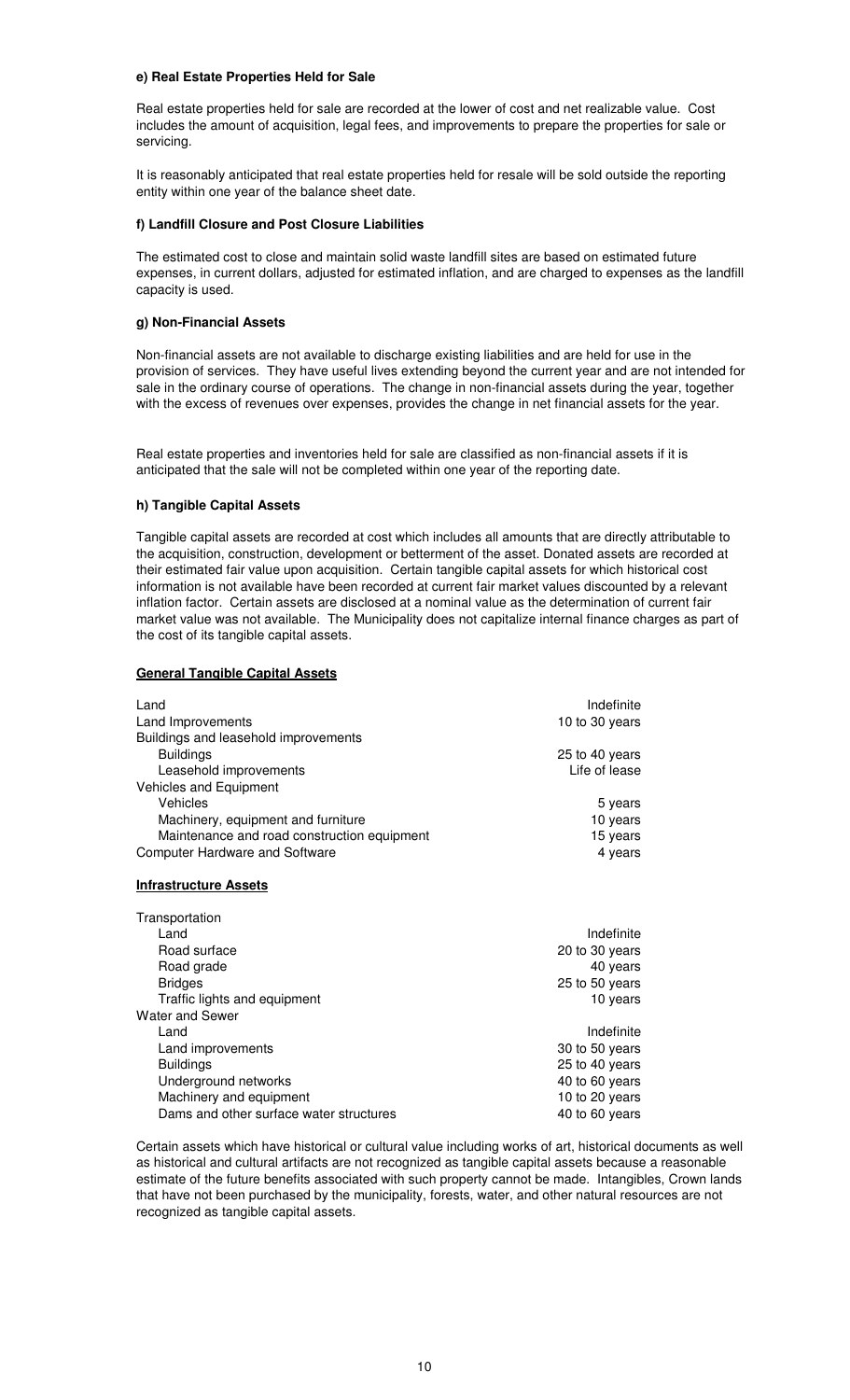#### **i) Leases**

Leases are classified as capital or operating leases. Leases which transfer substantially all of the benefits and risks incidental to the ownership or property are accounted for as capital leases. All other leases are accounted for as operating leases and the related lease payments are charged to expenses as incurred.

#### **j) Inventories**

Inventories held for sale are recorded at the lower of cost and net realizable value.

Inventories held for consumption are recorded at the lower of cost and replacement value.

#### **k) Revenue Recognition**

Revenues are recognized as they are earned and measurable.

Government transfers are recognized in the financial statements when the transfer is authorized and eligibility criteria are met except, when and to the extent, stipulations by the transferor gives rise to an obligation that meets the definition of a liability. Stipulations by the transferor may require that the funds only be used for providing specific services or the acquisition of tangible capital assets. For transfers with stipulations an equivalent amount of revenue is recognized as the liability is settled.

Deferred revenue represents user charges and other fees which have been collected, for which the related services have yet to be provided. These amounts will be recognized as revenue in the fiscal year the services are provided.

#### **l) Measurement Uncertainty**

Estimates are used to accrue revenues and expenses in circumstances where the actual accrued revenues are unknown at the time the financial statements are prepared. Uncertainty in the determination of the amount at which an item is recognized in the financial statements is known as measurement uncertainty. Such uncertainty exists when there is a variance between the recognized amount and another reasonable possible amount, as there is whenever estimates are used.

Measurement uncertainty in these financial statements exists in the accrual of the landfill closure and post closure liabilities. The accrual of the landfill liabilities is based on estimated future cash flows discounted to the financial statement date. The estimate of the future cash flows and the closure date of the landfill are based upon the best estimates by management. The actual future cash flows and closure date may differ significantly.

#### **m) Severance and sick leave payable**

The Municipality has a contractual commitment to pay out to full time employees twenty five percent of the number of unused sick leave days standing to the employees' credit at the date of their retirement at the rate of renumeration applicable at that time. Employees with 130 days of cumulative sick leave will receive a bonus payout equivalent to an additional 5 days.

As at December 31, 2020, the remaining liability is \$169,090 (2019 - \$150,594).

#### **3. Cash and Temporary Investments**

Cash and temporary investments are comprised of the following:

|                               | 2020                       | 2019                          |
|-------------------------------|----------------------------|-------------------------------|
| Cash<br>Temporary investments | 866,983<br>S<br>20,659,630 | 3,227,228<br>\$<br>20,656,297 |
|                               | \$21,526,613               | \$23,883,525                  |

Temporary investments are comprised mainly of guaranteed investment certificates and term deposits bearing interest rates between 1.7% and 2.3% with various maturing terms of 3 years or less, and have a market value approximating cost. The Municipality has designated \$24,084,704 (2019 \$21,649,921) to reserves for debt principal repayments and tangible capital asset acquisitions. See Schedule 6 – Schedule of Change in Reserve Fund Balances.

The Municipality has an operating line of credit equal to the amount of the previous year's taxes at a rate of prime minus 0.865%. At December 31, 2020 the Municipality had utilized \$NIL of the available funds (December 31, 2019 - \$NIL).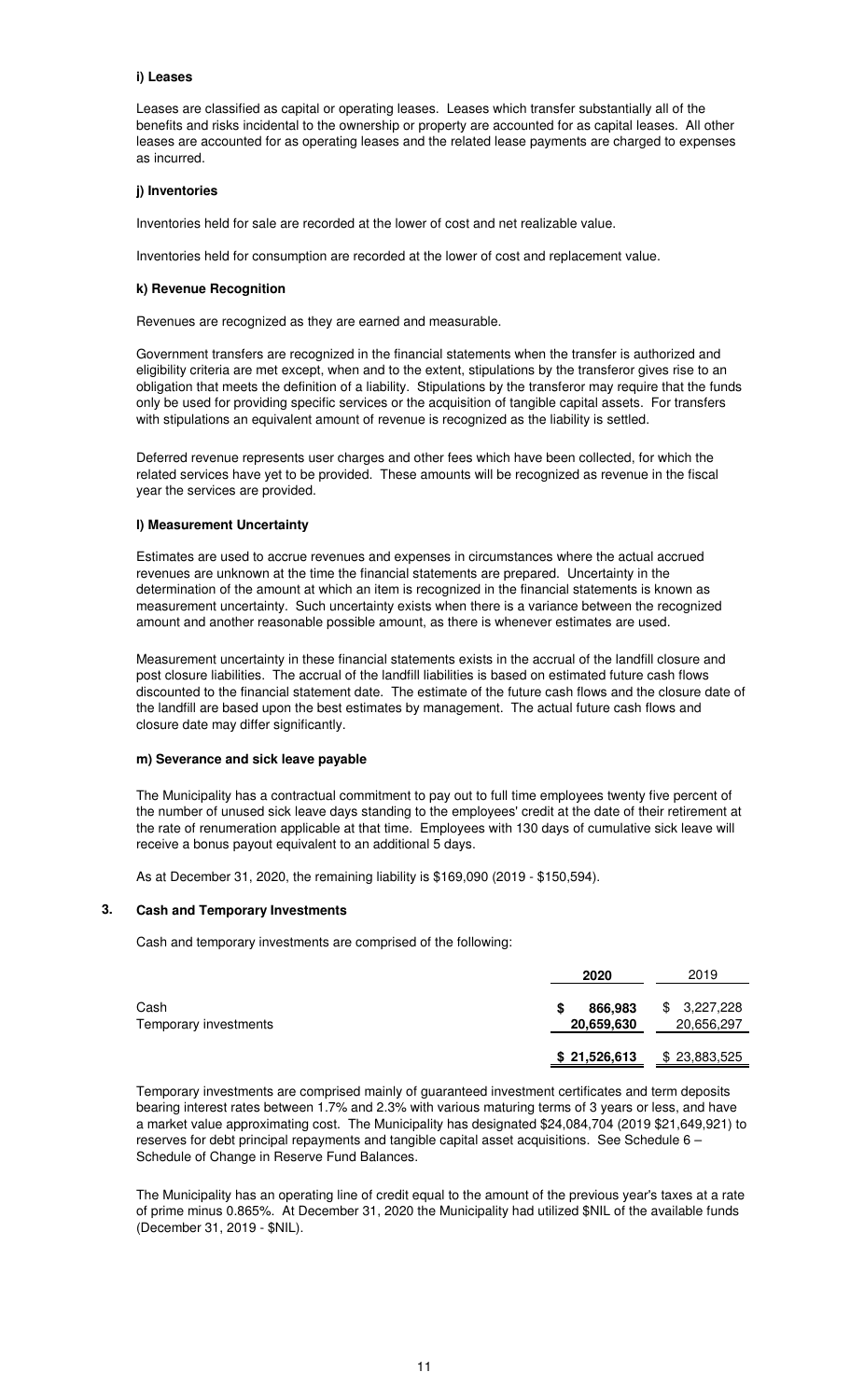#### **4. Amounts Receivable**

Amounts receivable are valued at their net realizable value.

|                                                   | 2020 |                      | 2019 |                    |
|---------------------------------------------------|------|----------------------|------|--------------------|
| Taxes on roll (Schedule 11)                       | \$   | 359,533              | \$   | 706,463            |
| Government grants<br>Utility customers            |      | 5,148,628<br>517,510 |      | 429,518<br>484,280 |
| Accrued interest<br>Organizations and individuals |      | 129,658<br>482,691   |      | 294,278            |
| Other governments                                 |      | 6,638,020            |      | 1,914,539          |
| Less allowances for doubtful amounts              |      | (9,856)              |      | (39,380)           |
|                                                   |      | 6,628,164            |      | 1,875,159          |

#### **5. Loan Receivable**

In accordance with section 180 (1) of the Municipal Act, the Municipality arranged for a loan of \$250,000 to John Q Public Inc. for the installation of a fibre optic network in the Municipality. The loan is to be repaid by December 31, 2026. The loan bears interest at 2.5% per annum with annual payments of \$53,812 starting December 31, 2021.

#### **6. Inventories**

|    | Inventories for use:                                                                   |                            |                        |
|----|----------------------------------------------------------------------------------------|----------------------------|------------------------|
|    |                                                                                        | 2020                       | 2019                   |
|    | Chemicals, herbicides, insecticides<br>Fuel<br>Culverts<br>Aggregate<br>Other supplies | 29,823<br>27,002<br>22,347 | \$<br>20,502<br>32,104 |
|    |                                                                                        | 79,172                     | \$<br>52,606           |
| 7. | <b>Accounts Payable and Accrued Liabilities</b>                                        |                            |                        |
|    |                                                                                        | 2020                       | 2019                   |
|    | Accounts payable<br>Accrued expenses                                                   | \$<br>2,296,417            | \$<br>2,240,541        |
|    | Accrued interest payable<br>School levies<br>Other governments                         | 560,455                    | 640,264                |

#### **8. Landfill Closure and Post Closure Liabilities**

#### **a) Operating Landfill Site**

The Municipality is currently operating a landfill site. Legislation requires closure and post-closure care of solid waste landfill sites. Closure costs include final covering and landscaping of the landfill and implementation of drainage and gas management plans. Post closure care requirements include cap maintenance, groundwater monitoring, gas management system operations, inspections and annual reports.

**\$ 2,856,872** \$ 2,880,805

|                                                                                                 | 2020 |                 | 2019            |  |
|-------------------------------------------------------------------------------------------------|------|-----------------|-----------------|--|
| Estimated closure and post closure costs                                                        | \$   | 27,500          | \$<br>27,500    |  |
| Discount rate                                                                                   |      | 1.13%           | 1.13%           |  |
| <b>Discounted costs</b>                                                                         | S    | 15,553          | \$<br>15,380    |  |
| Expected year capacity will be reached                                                          |      | 2065            | 2065            |  |
| Capacity (disclose in tonnes, volume, acreage, or years):<br>Used to date<br>Remaining<br>Total |      | 54<br>46<br>100 | 53<br>47<br>100 |  |
| Percent utilized                                                                                |      | 54.00%          | 53.00%          |  |
| Liability based on percentage                                                                   |      | 8,399           | \$<br>8,243     |  |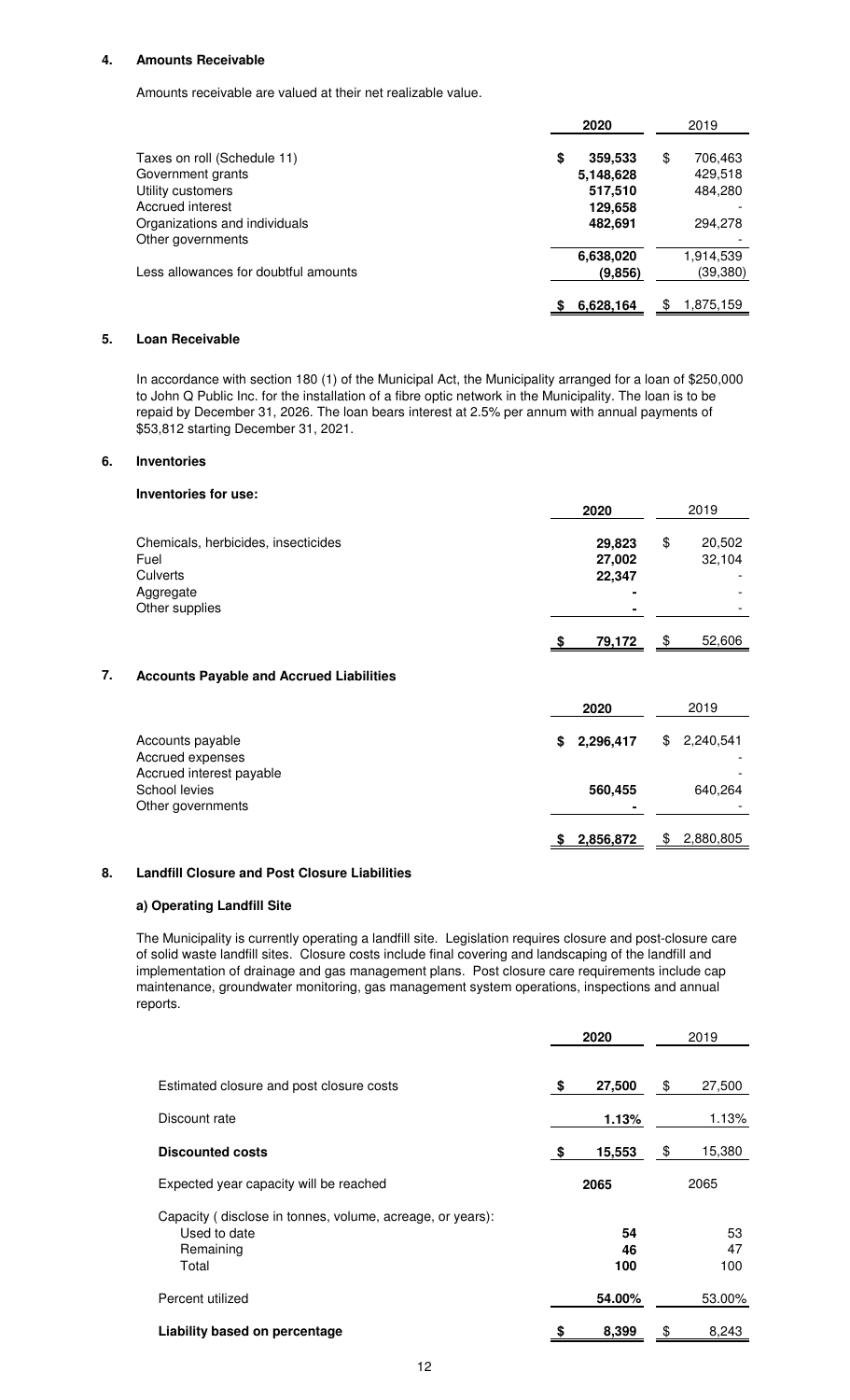### **9. Long Term Debt**

|                                                                                                                                                   |    | 2020      | 2019            |
|---------------------------------------------------------------------------------------------------------------------------------------------------|----|-----------|-----------------|
| <b>General Authority:</b>                                                                                                                         |    |           |                 |
| BL 5/14 Debenture, interest at 4.35%, payable at \$41,463 annually<br>including interest, maturing in 2028                                        | \$ | 275,173   | \$<br>303,436   |
| Debenture 6/14, interest at 4.70%, payable at \$242,930 annually<br>including interest, maturing December, 2033                                   |    | 2,323,764 | 2,451,472       |
|                                                                                                                                                   | S  | 2,598,937 | \$<br>2,754,908 |
| <b>Utility Funds:</b>                                                                                                                             |    |           |                 |
| BL 31/08 Debenture for Starbuck Sewer Utility, interest at 5.75%,<br>payable at \$20,139 annually including interest, maturing in 2022            |    | 37,053    | 54,083          |
| BL 8/13 Debenture for Samborski Sewer & Water Utility, interest at<br>3.76%, payable at \$43,090 annually including interest, maturing in<br>2027 |    | 260,941   | 293,014         |
| BL 9/13 Debenture for Agri Park Sewer Utility, interest at 3.76%,<br>payable at \$38,672 annually including interest, maturing in 2027            |    | 234,184   | 262,968         |
|                                                                                                                                                   | S. | 532,178   | \$<br>610,065   |
|                                                                                                                                                   |    | 3,131,115 | \$<br>3,364,973 |
| Principal payments required in each of the next five years are as follows:                                                                        |    |           |                 |

| 2021 | 244,361 |
|------|---------|
| 2022 | 255.339 |
| 2023 | 246.676 |
| 2024 | 257.519 |
| 2025 | 268,842 |

## **10. Commitments**

The Municipality has negotiated a contract with Emterra of waste removal and recycling for \$207,387 per year. The contract ends December 2023.

### **11. Contingencies**

Lawsuits have been filed against the Municipality for incidents which arose in the ordinary course of operations. In the opinion of management and legal counsel, the outcome of the lawsuits, now pending, is not determinable. Should any loss result from the resolution of these claims, such loss will be charged to operations in the year of resolution.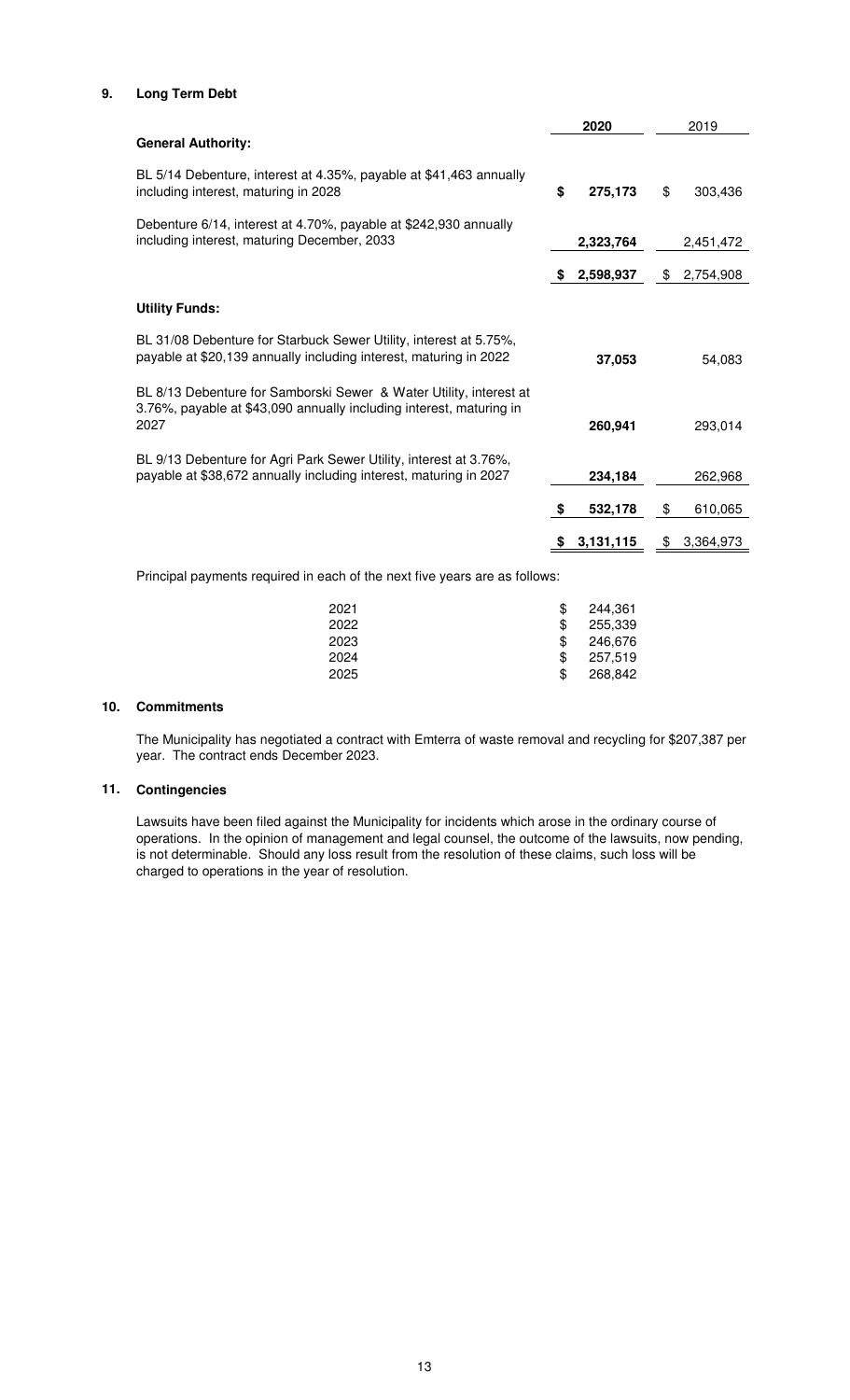#### **12. Retirement Benefits**

The majority of the employees of the Municipality are members of the Municipal Employees' Pension Plan (MEPP), which is a multi-employer defined benefit pension plan. MEPP members will receive benefits based on 1.5% of their final average yearly Canada Pension Plan (CPP) earnings times years of service, plus 2% of their final average yearly non-CPP earnings times years of service. The costs of the retirement plan are not allocated to the individual entities within the related group. As a result, individual entities within the related group are not able to identify their share of the underlying assets and liabilities. Therefore, the plan is accounted for as a defined contribution plan in accordance with the requirements of the Chartered Professional Accountants of Canada Handbook section PS3250.

Pension assets consist of investment grade securities. Market and credit risk on these securities are managed by MEPP by placing plan assets in trust and through MEPP investment policy. The pension expense is based on the contribution rate. The MEPP required that employees contribute 8.3% of basic annual earnings up to the CPP ceiling plus 9.5% of basic annual earnings in excess of the CPP ceiling, plus an additional 0.1% of earnings below and in excess of the CPP ceiling from employees that are not members of the Municipal Disability Income Plan. The employers are required to match the employee contributions to the MEPP. Actual contributions to MEPP made during the year by the Municipality on behalf of its employees amounted to **\$170,018** (2019 - \$165,715) and are included in the statement of operations.

Subject to the following paragraph, any unfunded liabilities are to be funded by the participating employers. The most recent actuarial valuation as of December 31, 2019 indicated the plan was 99.7% funded on a going concern basis and had an unfunded solvency liability of \$288.8 million. The solvency position of the plan is determined by comparing the plan assets to the actuarial present value of the benefits accrued in respect of credited service up to the valuation date, calculated as if the plan were wound up on December 31, 2019.

In 2010, the Government of Manitoba enacted a regulation which permits sponsors of public sector pension plans, including MEPP, to elect permanent exemption from solvency funding requirements subject to certain conditions stated in the regulation. MEPP has elected permanent exemption from solvency funding requirements. As a result, solvency funding is no longer required by MEPP.

#### **13. Financial Instruments**

The Municipality as part of its operations carries a number of financial instruments. It is management's opinion the Municipality is not exposed to significant interest, currency or credit risk arising from these financial instruments, except as otherwise disclosed. Unless otherwise noted, the fair value of these financial instruments approximates their carrying values.

### **14. Budget**

The financial plan is prepared on a revenue and expenditure basis. For comparative purposes, the Municipality has modified its financial plan to prepare a budget that is consistent with the scope and accounting principles used to report the actual results. The budget figures used in these financial statements have been approved by council.

The reconciliation between the financial plan and the budget figures used in these statements is disclosed in Schedule 10 - Reconciliation of the Financial Plan to the Budget.

#### **15. Accumulated Surplus**

| Accumulated surplus consists of the following:                                                                                            | 2020                                                   | 2019                                                 |
|-------------------------------------------------------------------------------------------------------------------------------------------|--------------------------------------------------------|------------------------------------------------------|
| General operating fund - Nominal surplus<br>Utility operating fund(s) - Nominal surplus<br>TCA net of related borrowings<br>Reserve funds | 1,232,611<br>\$<br>117,942<br>71,323,356<br>24,084,704 | \$<br>962.038<br>117,000<br>71,789,448<br>21,649,921 |
| Accumulated surplus of municipality unconsolidated                                                                                        | 96,758,613                                             | 94,518,407                                           |
| Accumulated surpluses of consolidated entities<br>Accumulated surplus per Consolidated Statement of Financial                             | 79.776                                                 | 93,563                                               |
| Position                                                                                                                                  | \$96,838,389                                           | \$94,611,970                                         |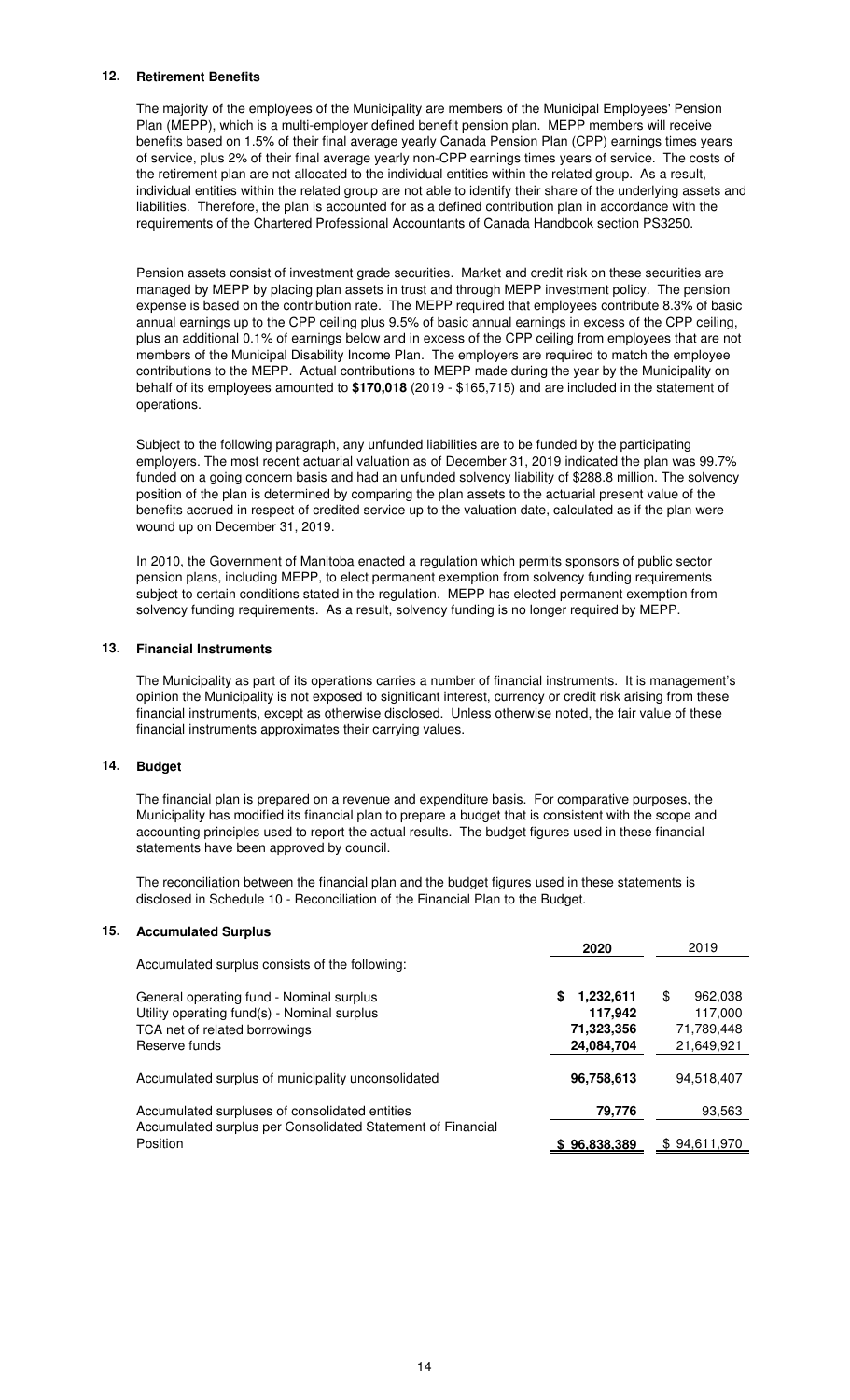#### **16. Public Sector Compensation Disclosure**

It is a requirement of the Public Sector Compensation Disclosure Act that annual public disclosure be made of aggregate compensation paid to members of council, and of individual compensation in an amount exceeding \$75,000 annually to any member of council, officer or employee of the Municipality. For the year ended December 31, 2020:

a) Compensation paid to members of council amounted to \$244,001 aggregate.

b) There were no members of council receiving compensation in excess of \$75,000 individually.

#### Council Members:

|                                        | Compensation |         | Expenses |        | Total |         |
|----------------------------------------|--------------|---------|----------|--------|-------|---------|
| Reeve - Brad Erb                       | \$           | 39.234  | \$       | 7,432  | \$    | 46,666  |
| Councillor - Doug Dobrowolski - Ward 1 |              | 27,903  |          | 7.517  |       | 35,420  |
| Councillor - Robert Turski - Ward 2    |              | 27,390  |          | 6,035  |       | 33,425  |
| Councillor - Barry Feller - Ward 3     |              | 25,233  |          | 2,138  |       | 27,371  |
| Councillor - Paul Pfrimmer - Ward 4    |              | 26,054  |          | 6,780  |       | 32,834  |
| Councillor - Robert Morse - Ward 5     |              | 26,056  |          | 5,907  |       | 31,963  |
| Councillor - Deidre Keddie - Ward 6    |              | 29,187  |          | 7,135  |       | 36,322  |
|                                        | \$           | 201.057 | S        | 42.944 | \$    | 244.001 |

c) The following officers received compensation in excess of \$75,000:

| Position<br>Name     |                                     | Amount        |
|----------------------|-------------------------------------|---------------|
| Baker, Grant         | <b>Public Works Manager</b>         | \$<br>117,512 |
| Bowyer, Daniel       | <b>WTP Operator</b>                 | \$<br>100,507 |
| Braden, Cole         | Asst. Public Works Manager          | \$<br>97,573  |
| Bray-Klimack, Janine | Asst. C.A.O./Office Mgr.            | \$<br>85,763  |
| Chase, Kyla          | <b>Chief Financial Officer</b>      | \$<br>76,238  |
| Hrehirchuk, Daryl    | <b>Chief Administrative Officer</b> | \$<br>146,422 |
| Kehler, Malorie      | <b>WTP Operator</b>                 | \$<br>79,791  |
| Loewen, Patrick      | <b>WTP Operator</b>                 | \$<br>108,478 |
| Neufeld, Stan        | <b>Building Inspector</b>           | \$<br>100,148 |
| Shaw, Justin         | Surveyor/Machine Operator           | \$<br>82.249  |

#### **17. Trust Funds**

The Rural Municipality of Macdonald administers the following trusts:

| ic i larar manioipality or macaoriala administers the rollowing trasts. |    |                              | Excess of                             |                             |
|-------------------------------------------------------------------------|----|------------------------------|---------------------------------------|-----------------------------|
|                                                                         |    | Balance, beg.<br>of the year | Receipts over<br><b>Disbursements</b> | Balance, end<br>of the year |
| <b>Sanford Cemetary Trust</b>                                           | \$ | 4.503                        | \$<br>(2,587)                         | \$<br>1.916                 |
| Oak Bluff Cemetary Trust                                                | \$ | 19.429                       | \$<br>3.737                           | \$<br>23,166                |
| <b>Starbuck Cemetary Trust</b>                                          | \$ | 98.142                       | \$<br>4.483                           | \$<br>102,625               |
|                                                                         |    | 122.074                      | 5.633                                 | 127.707                     |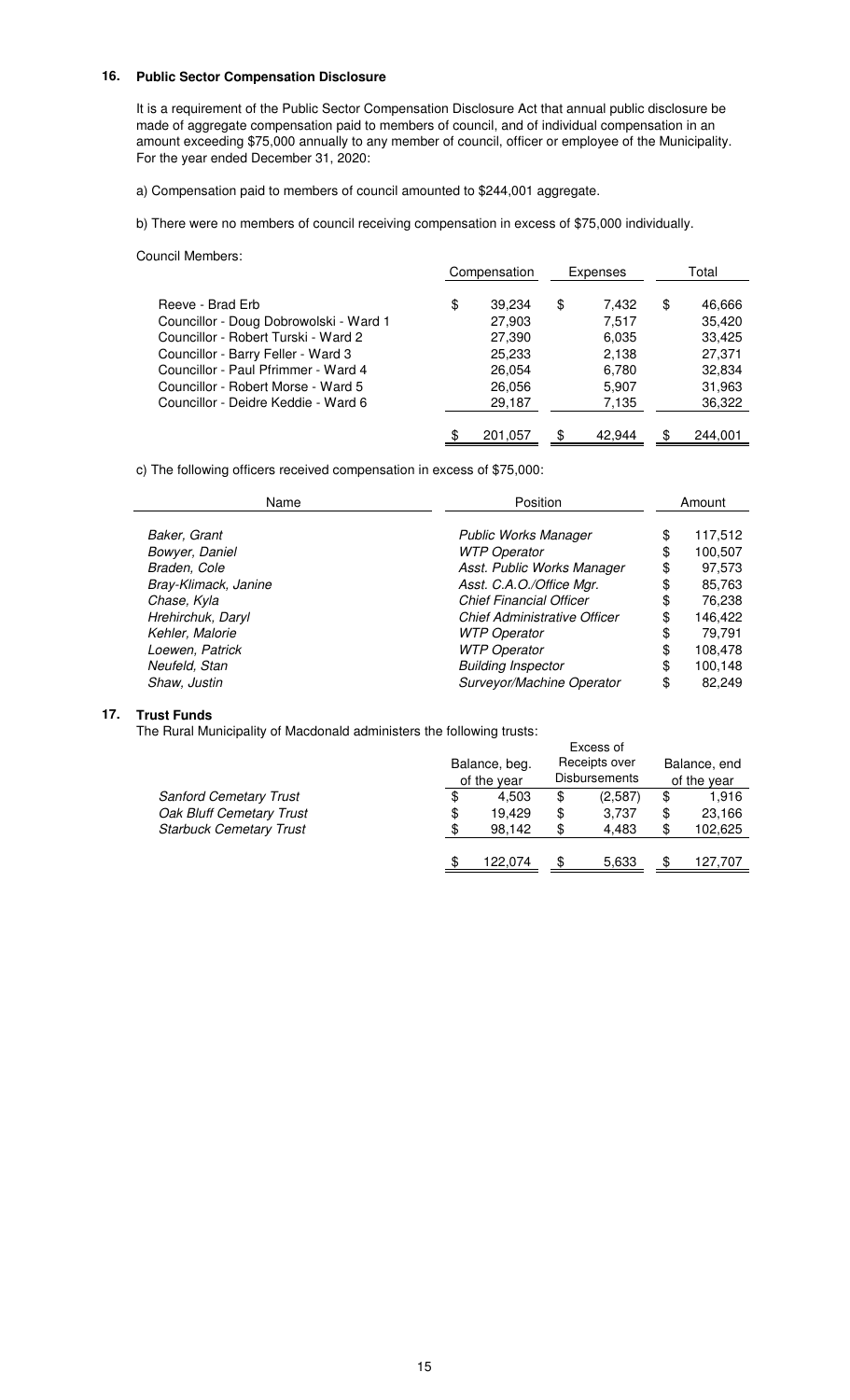#### **18. Segmented Information**

The Rural Municipality of Macdonald provides a wide ranges of services to its residents.

Segment information has been provided in Schedule 4 for the following services:

- General Government
- Protective Services
- Transportation Services
- Environmental Health
- Public Health and Welfare Services
- Regional Planning and Development
- Resources Conservation and Industrial Development
- Recreation and Cultural Services
- Water and Sewer Services

Revenues and expenses represent amounts that are directly attributable to the segment and amounts that are allocated on a reasonable basis. The accounting policies of the segments are consistent with those followed in the preparation of the financial statements as described in the summary of significant accounting policies.

#### **19. Government Partnerships**

The municipality has several partnership agreements for municipal services. The consolidated financial statements include the municipality's proportionate interest, as disclosed in note 2(a). The aggregate financial statements of the government partnerships, in condensed summary, are as follows:

|                                                                                                                     | 2020 |                                | 2019                                 |
|---------------------------------------------------------------------------------------------------------------------|------|--------------------------------|--------------------------------------|
| <b>Financial Position</b><br>Financial assets<br><b>Financial liabilities</b><br>Net financial assets (liabilities) | \$   | 177,120<br>97.344<br>79,776.00 | \$<br>166,598<br>73,035<br>93,563.00 |
| Non-financial assets<br>Accumulated surplus                                                                         |      | 79,776                         | \$<br>93,563                         |
| <b>Result of Operations</b><br>Revenues<br>Expenses                                                                 | \$   | 162,784<br>176,572             | \$<br>146,278<br>157,789             |
| Annual surplus (deficit)                                                                                            |      | (13, 788)                      | \$<br>(11,511)                       |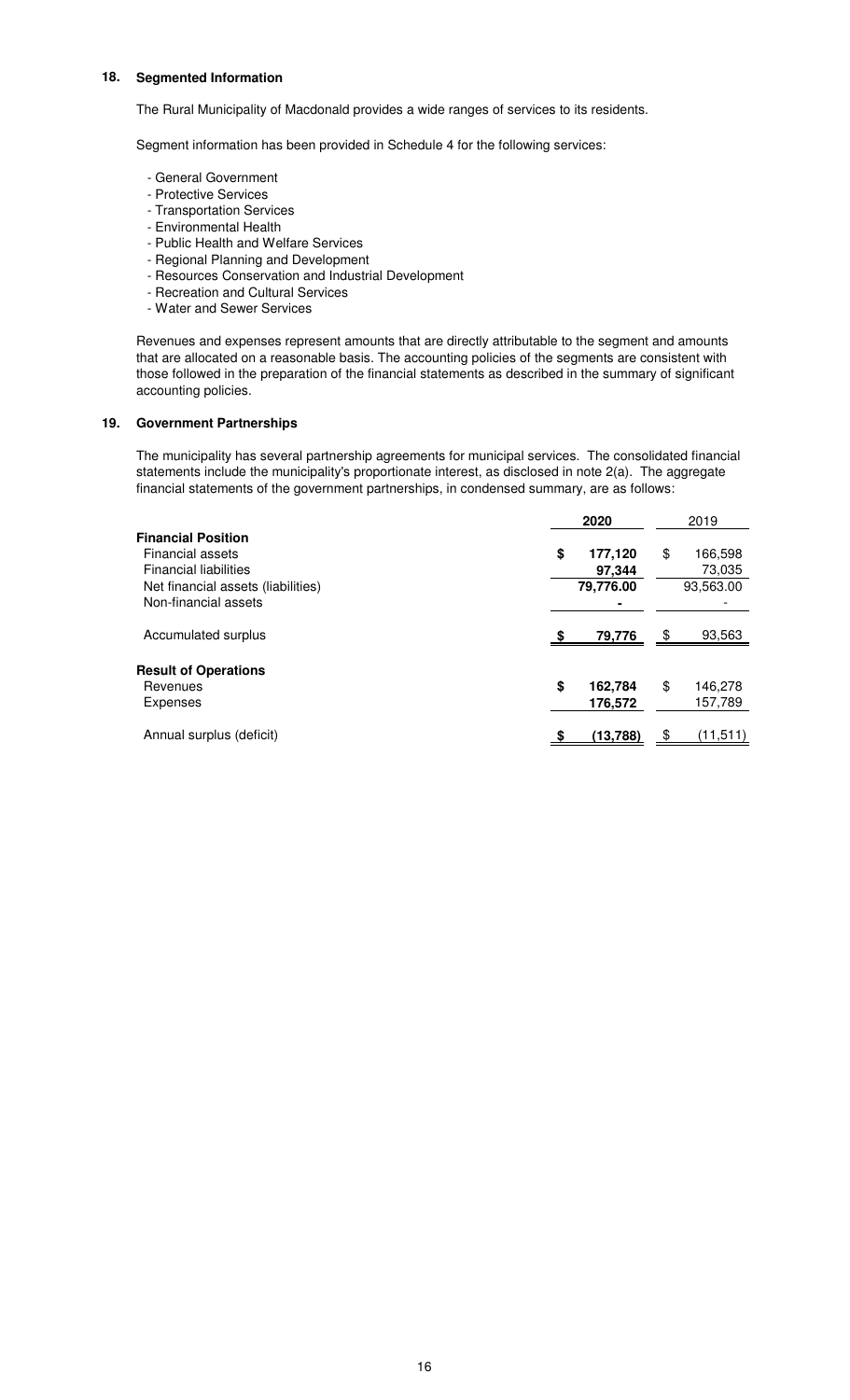#### **20. Public Utilities Board**

The Public Utilities Board (PUB) regulates the rates charged by all water and sewer utilities, except the City of Winnipeg utility and those utilities operated by the Manitoba Water Services Board. PUB has the authority to order any owner of a utility to adopt uniform and prescribed accounting policies. PUB's prescribed accounting policies on tangible capital assets and government transfers do not meet the recommendations of PSAB.

For information purposes, the Municipality has deferred the capital grants it has received in the past for its utilities and amortized them over the useful life of the related tangible capital asset.

No capital grants have been deferred and amortized in these financial statements.

#### **Water services:**

|                              | Unamortized  |         |             |  |              |             | Unamortized     |  |
|------------------------------|--------------|---------|-------------|--|--------------|-------------|-----------------|--|
|                              | Opening      |         | Additions   |  | Amortization |             | <b>Balance</b>  |  |
| Description of Utility       | Balance      |         | During Year |  |              | During Year | Ending          |  |
| Water Utility (1988) Network | \$           | 187,242 | \$          |  | \$           | 9,363       | \$<br>177,879   |  |
| Water Utility (1989) Network |              | 364,130 |             |  |              | 17,342      | 346,788         |  |
| Water Utility (1990) Network |              | 410,191 |             |  |              | 18,647      | 391,544         |  |
| Water Utility (1991) Network |              | 504,358 |             |  |              | 21,931      | 482,427         |  |
| Water Utility (1992) Network |              | 95,457  |             |  |              | 3,977       | 91,480          |  |
| Water Utility (1993) Network |              | 130,539 |             |  |              | 5,222       | 125,317         |  |
| Water Utility (1994) Network |              | 328,347 |             |  |              | 12,630      | 315,717         |  |
| Water Utility (1995) Network |              | 223,217 |             |  |              | 8,268       | 214,949         |  |
| Water Utility (1996) Network |              | 302,515 |             |  |              | 10,805      | 291,710         |  |
| Water Utility (1997) Network |              | 234,412 |             |  |              | 8,084       | 226,328         |  |
| Water Utility (1998) Network |              | 395,355 |             |  |              | 13,179      | 382,176         |  |
| Water Utility (2000) Network |              | 81,194  |             |  |              | 2,537       | 78,657          |  |
| Water Utility (2004) Network |              | 141,188 |             |  |              | 3,922       | 137,266         |  |
| Water Utility (2006) Network |              | 432,626 |             |  |              | 11,385      | 421,241         |  |
| Water Utility (2006) Network |              | 439,685 |             |  |              | 9,487       | 430,198         |  |
| Water Utility (2011) Network |              | 671,567 |             |  |              | 15,340      | 656,227         |  |
| Water Utility Equip (2008)   |              | 11,985  |             |  |              | 9,347       | 2,638           |  |
| Water Utility Bldg (2008)    |              | 266,420 |             |  |              | 16,332      | 250,088         |  |
| Water Utility Equip (2012)   | 1,123,076    |         |             |  |              | 9,712       | 1,113,364       |  |
| Water Utility Bldg (2012)    |              | 483,625 |             |  |              | 228,500     | 255,125         |  |
| Water Utility Equip (2012)   |              | 243,885 |             |  |              | 26,875      | 217,010         |  |
| Water Utility Bldg (2012)    |              | 110,884 |             |  |              | 49,605      | 61,279          |  |
| Water Utility (2012) Network |              | 425,347 |             |  |              | 5,836       | 419,511         |  |
| Water Utility (2013) Network |              | 402,756 |             |  |              | 9,154       | 393,602         |  |
| Water Utility (2013) Network |              | 112,207 |             |  |              | 2,527       | 109,680         |  |
| Water Utility (2014) Network |              | 205,920 |             |  |              | 4,680       | 201,240         |  |
| Water Utility (2015) Network |              | 771,349 |             |  |              | 16,768      | 754,581         |  |
| Water Utility Bldg (2016)    |              | 559,158 |             |  |              | 15,112      | 544,046         |  |
| Water Utility (2016) Network |              | 450,405 |             |  |              | 9,583       | 440,822         |  |
| Water Utility Bldg (2017)    |              | 12,476  |             |  |              | 328         | 12,148          |  |
| Water Utility Bldg (2017)    |              | 4,242   |             |  |              | 112         | 4,130           |  |
| Water Utility Equip (2019)   |              | 57,348  |             |  |              | 5,735       | 51,613          |  |
| Water Utility (2019) Network |              | 87,208  |             |  |              | 1,744       | 85,464          |  |
| Water Utility (2020) Network |              |         |             |  |              |             |                 |  |
|                              | \$10,270,314 |         | \$          |  | \$           | 584,069     | \$<br>9,686,245 |  |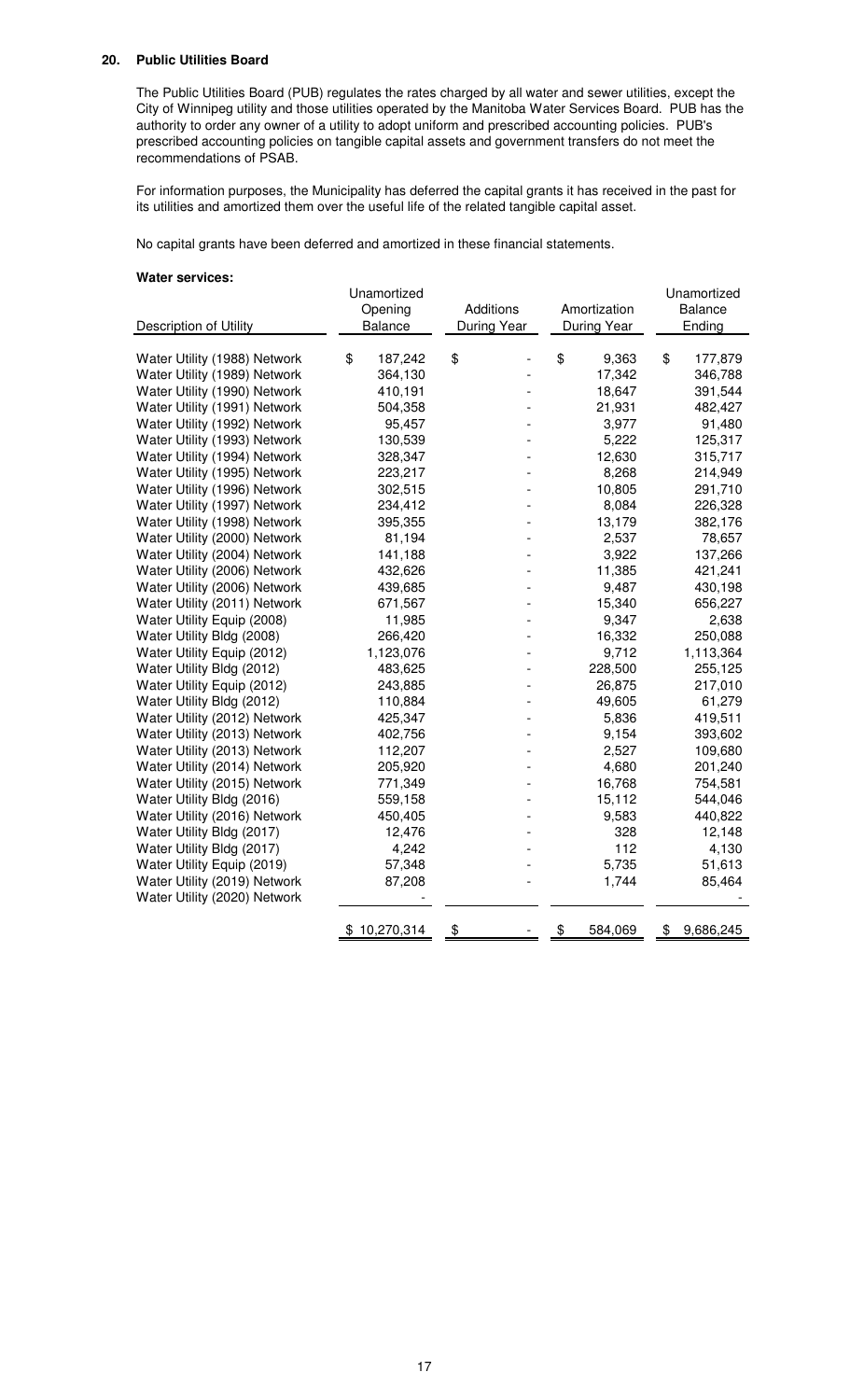#### **Sewer services:**

|                                  | Unamortized     |             |               | Unamortized<br><b>Balance</b> |
|----------------------------------|-----------------|-------------|---------------|-------------------------------|
|                                  | Opening         | Additions   | Amortization  |                               |
| Description of Utility           | Balance         | During Year | During Year   | Ending                        |
| Brunkild Utility (1998) Network  | \$<br>51,575    | \$          | \$<br>1,776   | \$<br>49,799                  |
| Domain Utility (1996) Network    | 48,470          |             | 1,795         | 46,675                        |
| La Salle Utility (1982) Network  | 40,373          |             | 2,884         | 37,489                        |
| La Salle Utility (1985) Network  | 5,567           |             | 327           | 5,240                         |
| La Salle Utility (1987) Network  | 167,643         |             | 8,825         | 158,818                       |
| La Salle Utility (1989) Network  | 219,012         |             | 10,430        | 208,582                       |
| La Salle Utility (1990) Network  | 42,026          |             | 1,911         | 40,115                        |
| La Salle Utility (1992) Network  | 40,502          |             | 1,688         | 38,814                        |
| La Salle Utility (2000) Network  | 69,871          |             | 2,184         | 67,687                        |
| La Salle Utility (2004) Network  | 175,207         |             | 4,867         | 170,340                       |
| La Salle Utility (2006) Network  | 338,041         |             | 8,896         | 329,145                       |
| La Salle Utility (2008) Network  | 365,903         |             | 9,147         | 356,756                       |
| La Salle Utility (2011) Network  | 687,544         |             | 16,769        | 670,775                       |
| La Salle Utility (2012) Network  | 240,475         |             | 5,593         |                               |
|                                  |                 |             |               | 234,882                       |
| La Salle Utility (2013) Network  | 178,376         |             | 4,054<br>425  | 174,322                       |
| La Salle Utility (2014) Network  | 18,695          |             |               | 18,270                        |
| La Salle Utility (2015) Dev      | 1,149,200       |             | 44,200        | 1,105,000                     |
| Oak Bluff Utility (1990) Network | 121,133         |             | 5,506         | 115,627                       |
| Oak Bluff Utility (2013) Network | 439,994         |             | 10,233        | 429,761                       |
| Oak Bluff Utility (2013) Dev     | 319,927         |             | 79,982        | 239,945                       |
| Oak Bluff Utility (2013) Dev     | 474,653         |             | 10,788        | 463,865                       |
| Oak Bluff Utility (2013) Dev     | 714,240         |             | 29,760        | 684,480                       |
| Oak Bluff Utility (2014) Network | 113,918         |             | 2,560         | 111,358                       |
| Oak Bluff Utility (2015) Dev     | 569,245         |             | 15,812        | 553,433                       |
| Oak Bluff Utility (2016) Dev     | 11,504          |             | 311           | 11,193                        |
| Oak Bluff Utility (2016) Network | 1,839,350       |             | 39,135        | 1,800,215                     |
| Sanford Utility (1980) Network   | 39,997          |             | 3,334         | 36,663                        |
| Sanford Utility (1997) Network   | 97,139          |             | 3,350         | 93,789                        |
| Sanford Utility (2012) Network   | 96,900          |             | 2,253         | 94,647                        |
| Sanford Utility (2016) Network   | 693,833         |             | 14,762        | 679,071                       |
| Starbuck Utility (1978) Network  | 18,844          |             | 1,885         | 16,959                        |
| Starbuck Utility (1981) Network  | 2,775           |             | 214           | 2,561                         |
| Sewer Utility (2020) Network     |                 |             |               |                               |
|                                  |                 |             |               |                               |
|                                  | 9,391,932<br>\$ | \$          | \$<br>345,656 | 9,046,276<br>\$               |

#### **21. Subsequent Events**

The following events occurred subsequent to the fiscal year end:

### COVID-19

Reactions and restrictions to Coronavirus (COVID-19) continue to evolve and change regularly. Management of the Town continues to maintain operations where possible, while looking out for the needs and safety of the public and employees.

Operations in the historical financial statements, as presented, do not give rise to potential goingconcern issues. However, given the uncertainties on the economy, management cannot predict the effect that this will have on their future operations or cash flows.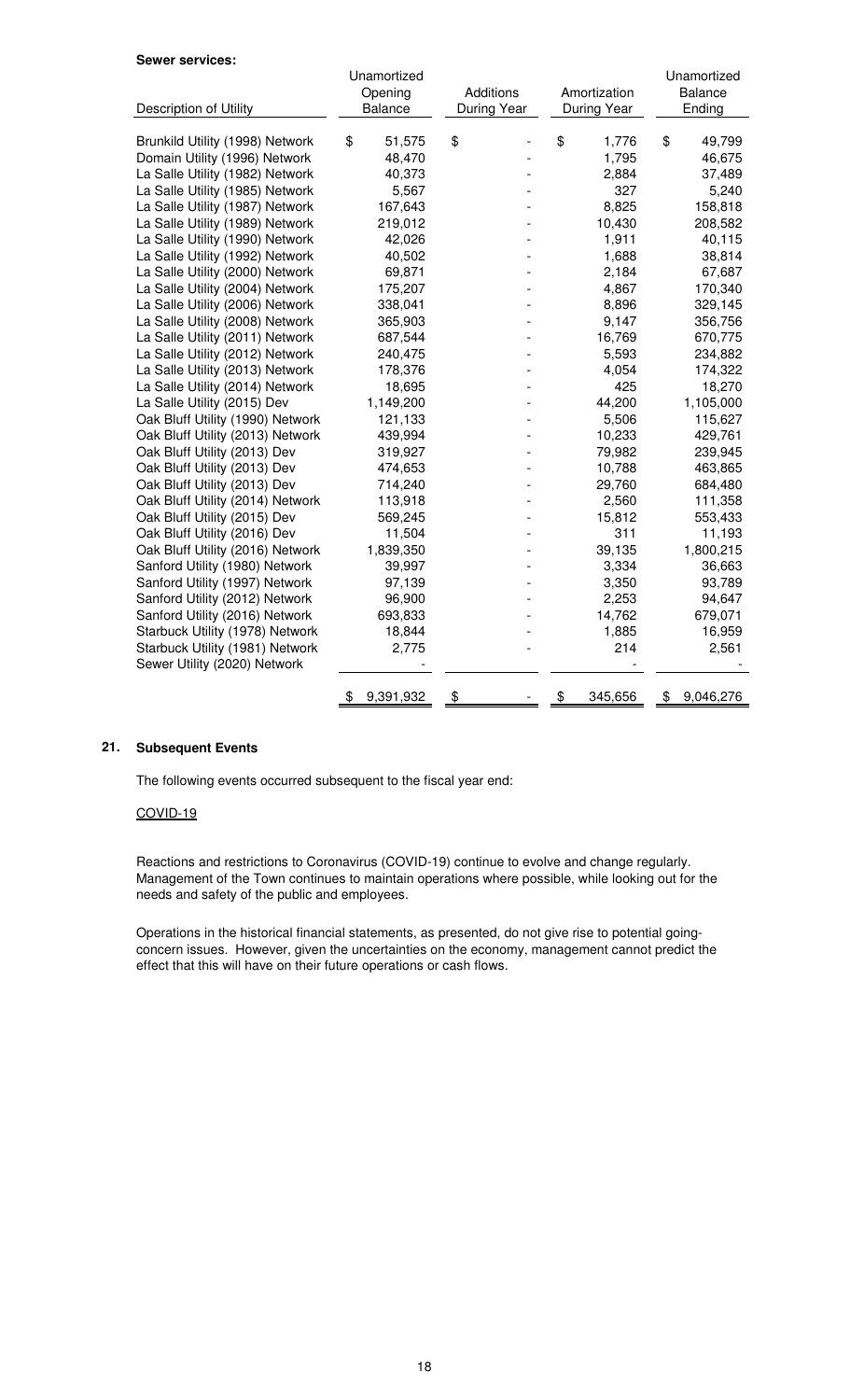## **Rural Municipality of MacdonaldCONSOLIDATED SCHEDULE OF TANGIBLE CAPITAL ASSETSYear Ended December 31, 2020**

|                                                     |                                      |                                                             | <b>General Capital Assets</b>       |                                         |                                       |                                          | Infrastructure               |                                               | <b>Totals</b>      |                   |
|-----------------------------------------------------|--------------------------------------|-------------------------------------------------------------|-------------------------------------|-----------------------------------------|---------------------------------------|------------------------------------------|------------------------------|-----------------------------------------------|--------------------|-------------------|
| Cost                                                | <b>Land and Land</b><br>Improvements | <b>Buildings</b><br>and<br>Leasehold<br><b>Improvements</b> | <b>Vehicles</b><br>and<br>Equipment | Computer<br>Hardware<br>and<br>Software | Asset<br><b>Under</b><br>Construction | Roads, Streets,<br>and<br><b>Bridges</b> | Water<br>and<br><b>Sewer</b> | <b>Assets</b><br><b>Under</b><br>Construction | 2020               | 2019              |
| Opening costs                                       | 4,286,839<br>\$                      | 5,955,633<br>-\$                                            | 7,033,949<br>$\sim$                 | 290,024<br>\$                           | 193,571<br>$\sim$                     | 43,608,693<br>- \$                       | 55,736,193 \$<br>- \$        | 111,287                                       | 117,216,189<br>-S  | 115,619,587<br>-S |
| Additions during the year                           | 216,130                              | 23,907                                                      | 1,203,805                           | 5,885                                   | 76,538                                | 268,467                                  | 640,976                      | 109,615                                       | 2,545,323          | 1,716,044         |
| Transfer during the year                            | $\sim$                               | 181,259                                                     |                                     | $\blacksquare$                          | (181, 259)                            |                                          | 111,287                      | (111, 287)                                    |                    |                   |
| Disposals and write downs                           |                                      | $\blacksquare$                                              | (752, 701)                          |                                         |                                       |                                          |                              |                                               | (752, 701)         | (119, 442)        |
| Closing costs                                       | 4,502,969                            | 6,160,799                                                   | 7,485,053                           | 295,909                                 | 88,850                                | 43,877,160                               | 56,488,456                   | 109,615                                       | 119,008,811        | 117,216,189       |
| <b>Accumulated Amortization</b>                     |                                      |                                                             |                                     |                                         |                                       |                                          |                              |                                               |                    |                   |
| Opening accum'd amortization                        | 417,459                              | 5,374,656                                                   | 3,922,862                           | 198,714                                 | $\blacksquare$                        | 8,659,892                                | 23,488,185                   | $\blacksquare$                                | 42,061,768         | 38,952,696        |
| Amortization                                        | 84,768                               | 59,564                                                      | 652,949                             | 30,531                                  |                                       | 805,182                                  | 1,562,213                    | $\blacksquare$                                | 3,195,207          | 3,174,765         |
| Disposals and write downs                           | $\sim$                               | $\sim$                                                      | (702, 635)                          | $\blacksquare$                          | $\sim$                                |                                          | $\blacksquare$               | $\blacksquare$                                | (702, 635)         | (65, 693)         |
| Closing accum'd amortization                        | 502,227                              | 5,434,220                                                   | 3,873,176                           | 229,245                                 | $\blacksquare$                        | 9,465,074                                | 25,050,398                   |                                               | 44,554,340         | 42,061,768        |
| Net Book Value of<br><b>Tangible Capital Assets</b> | 4,000,742                            | 726,579<br>- \$                                             | 3,611,877<br>- \$                   | 66,664<br>- \$                          | 88,850<br>- \$                        | 34,412,086<br>- \$                       | 31,438,058<br>- S            | 109,615<br>-S                                 | 74,454,471<br>- \$ | 75,154,421<br>-\$ |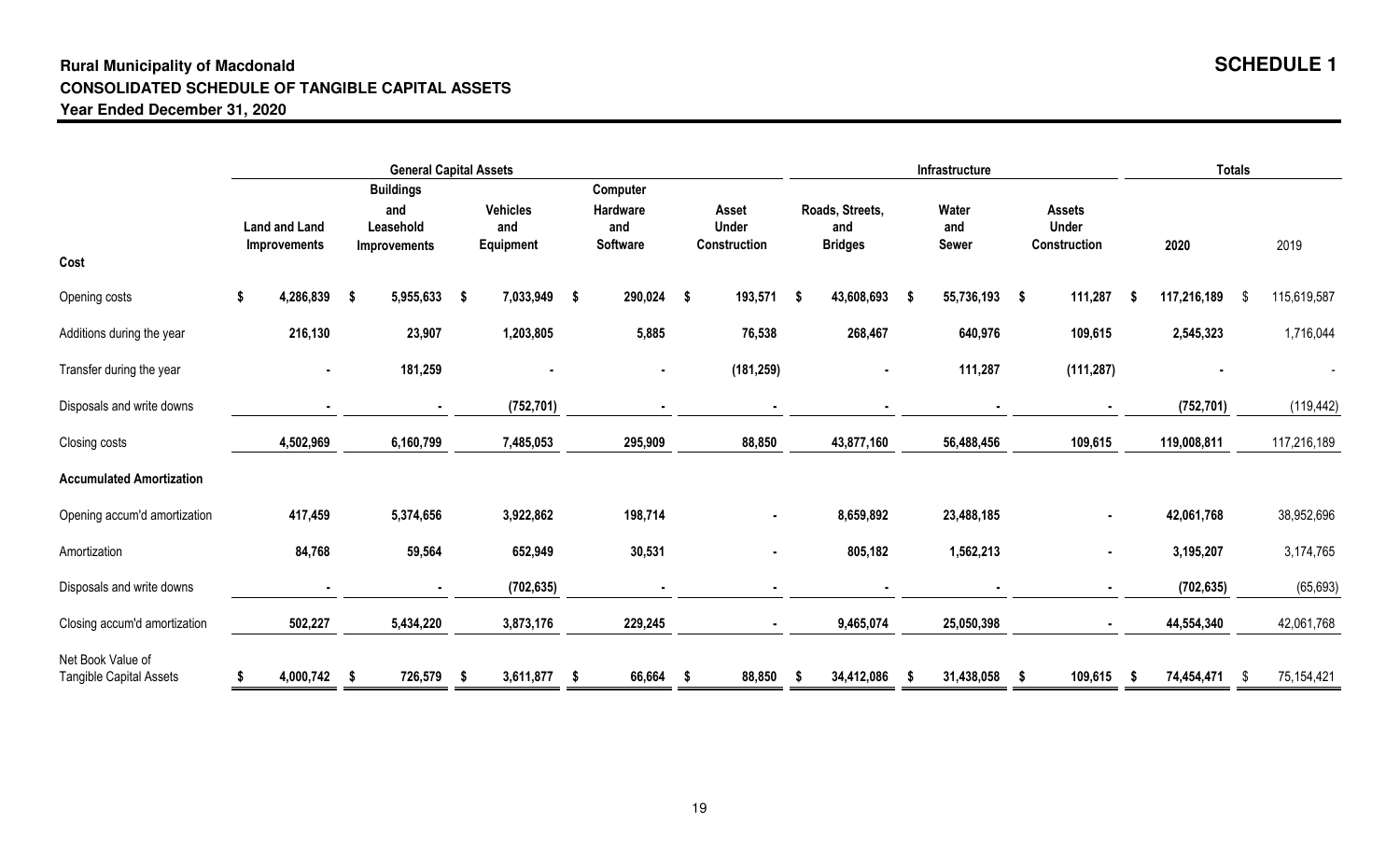|                                                             | 2020<br><b>Actual</b>  | 2019<br>Actual     |
|-------------------------------------------------------------|------------------------|--------------------|
| <b>Property taxes:</b>                                      |                        |                    |
| Municipal taxes levied (Schedule 12)                        | 6,990,365<br>\$        | 6,854,904<br>\$    |
| Taxes added                                                 | 922,672                | 908,693            |
| Tax discount                                                | (31, 021)              | (39,033)           |
|                                                             | 7,882,016              | 7,724,564          |
| <b>Grants in lieu of taxation:</b><br>Federal government    | 762                    | 851                |
| Federal government enterprises                              |                        |                    |
| Provincial government                                       | 72,632                 | 75,162             |
| Provincial government enterprises                           |                        |                    |
| Other municipal governments                                 |                        |                    |
| Non-government organizations                                |                        |                    |
|                                                             | 73,394                 | 76,013             |
| <b>User fees</b>                                            |                        |                    |
| Parking meters                                              |                        |                    |
| Sales of service                                            | 525,924                | 353,194            |
| Sales of goods<br>Rentals                                   | 10,791                 | 10,713             |
| Development charges                                         | 220,300                | 227,348            |
| Facility use fees                                           | 129,627                | 402,975            |
|                                                             | 886,642                | 994,230            |
| Permits, licences and fines                                 |                        |                    |
| Permits                                                     | 407,055                | 182,236            |
| Licences                                                    | 50                     | 770                |
| Fees                                                        |                        |                    |
| Fines                                                       |                        |                    |
|                                                             | 407,105                | 183,006            |
| <b>Investment income:</b><br>Cash and temporary investments | 450,934                | 491,407            |
| Marketable securities                                       |                        |                    |
| Municipal debentures                                        |                        |                    |
| Other (specify):                                            |                        |                    |
|                                                             | 450,934                | 491,407            |
| Other revenue:                                              |                        |                    |
| Gain on sale of tangible capital assets                     | 175,934                | (8,966)            |
| Gain on sale of real estate held for sale                   |                        |                    |
| Contributed assets                                          |                        |                    |
| Penalties and interest                                      | 111,023                | 120,982            |
| Miscellaneous (specify):                                    | 277,914<br>564,871     | 92,675<br>204,691  |
| <b>Water and sewer</b>                                      |                        |                    |
| Municipal utility(ies) (Schedule 9)                         | 7,051,887              | 3,127,510          |
| Consolidated water co-operatives                            |                        |                    |
|                                                             | 7,051,887              | 3,127,510          |
| <b>Grants - Province of Manitoba</b>                        |                        |                    |
| Municipal operating grants                                  | 557,185                | 551,987            |
| Other unconditional grants                                  |                        |                    |
| Conditional grants                                          | 2,436,457<br>2,993,642 | 273,363<br>825,350 |
| Grants - other                                              |                        |                    |
| Federal government - gas tax funding                        | 385,435                | 768,249            |
| Federal government - other                                  |                        |                    |
| Other municipal governments                                 | 49,043                 | 51,668             |
|                                                             | 434,478                | 819,917            |
|                                                             |                        |                    |
| <b>Total revenue</b>                                        | \$20,744,969           | \$14,446,688       |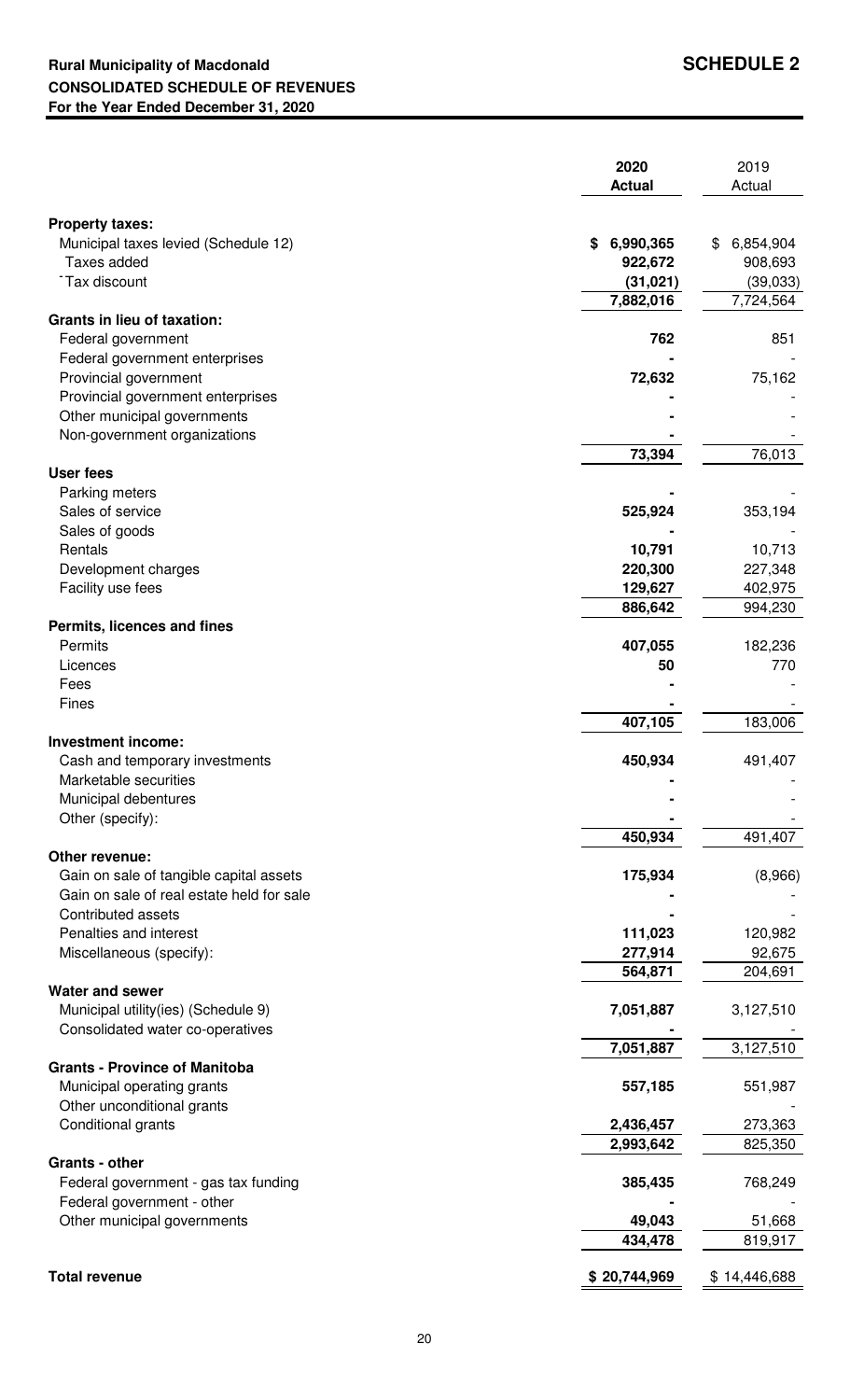## **Rural Municipality of Macdonald SCHEDULE 3 CONSOLIDATED SCHEDULE OF EXPENSES For the Year Ended December 31, 2020**

|                                                  | 2020                      | 2019          |
|--------------------------------------------------|---------------------------|---------------|
|                                                  | <b>Actual</b>             | Actual        |
|                                                  |                           |               |
| <b>General government services:</b>              |                           |               |
| Legislative                                      | \$<br>224,075             | \$<br>232,277 |
| General administrative                           | 1,202,796                 | 1,179,442     |
| Other                                            | 7,616                     | 19,978        |
| <b>Protective services:</b>                      | 1,434,487                 | 1,431,697     |
| Police                                           |                           |               |
| Fire                                             | 401,410                   | 353,732       |
| <b>Emergency measures</b>                        | 13,136                    | 13,111        |
| Other                                            | 54,071                    | 51,037        |
|                                                  | 468,617                   | 417,880       |
| <b>Transportation services:</b>                  |                           |               |
| Road transport                                   |                           |               |
| Administration and engineering                   |                           |               |
| Road and street maintenance                      | 5,873,874                 | 4,345,997     |
| Bridge maintenance                               | 77,482                    | 60,967        |
| Sidewalk and boulevard maintenance               | 31,491                    | 98,831        |
| <b>Street lighting</b>                           | 125,146                   | 135,518       |
| Other                                            |                           |               |
| Air transport                                    |                           |               |
| Public transit                                   |                           |               |
| Other                                            |                           |               |
|                                                  | $\overline{6}$ , 107, 993 | 4,641,313     |
| <b>Environmental health services:</b>            |                           |               |
| Waste collection and disposal                    | 433,586                   | 375,657       |
| Recycling                                        |                           |               |
| Other                                            | 433,586                   | 375,657       |
| <b>Public health and welfare services:</b>       |                           |               |
| Public health                                    | 90,606                    | 101,308       |
| Medical care                                     |                           |               |
| Social assistance                                | 4,206                     | 4,206         |
| Other                                            | 1,206                     |               |
|                                                  | 96,018                    | 105,514       |
| <b>Regional planning and development</b>         |                           |               |
| Planning and zoning                              | 236,788                   | 189,518       |
| Urban renewal                                    |                           |               |
| Beautification and land rehabilitation           |                           |               |
| Urban area weed control                          |                           |               |
| Other                                            |                           |               |
|                                                  | 236,788                   | 189,518       |
| Resource conservation and industrial development |                           |               |
| Rural area weed control                          | 60,632                    | 115,257       |
| Drainage of land                                 | 1,468,802                 | 1,457,404     |
| Veterinary services                              |                           |               |
| Water resources and conservation                 |                           |               |
| Regional development                             | 7,134                     | 110,734       |
| Industrial development                           |                           |               |
| Tourism                                          |                           |               |
| Other                                            | 1,536,568                 | 1,683,395     |
|                                                  |                           |               |
| <b>Sub-totals forward</b>                        | 10,314,057                | 8,844,974     |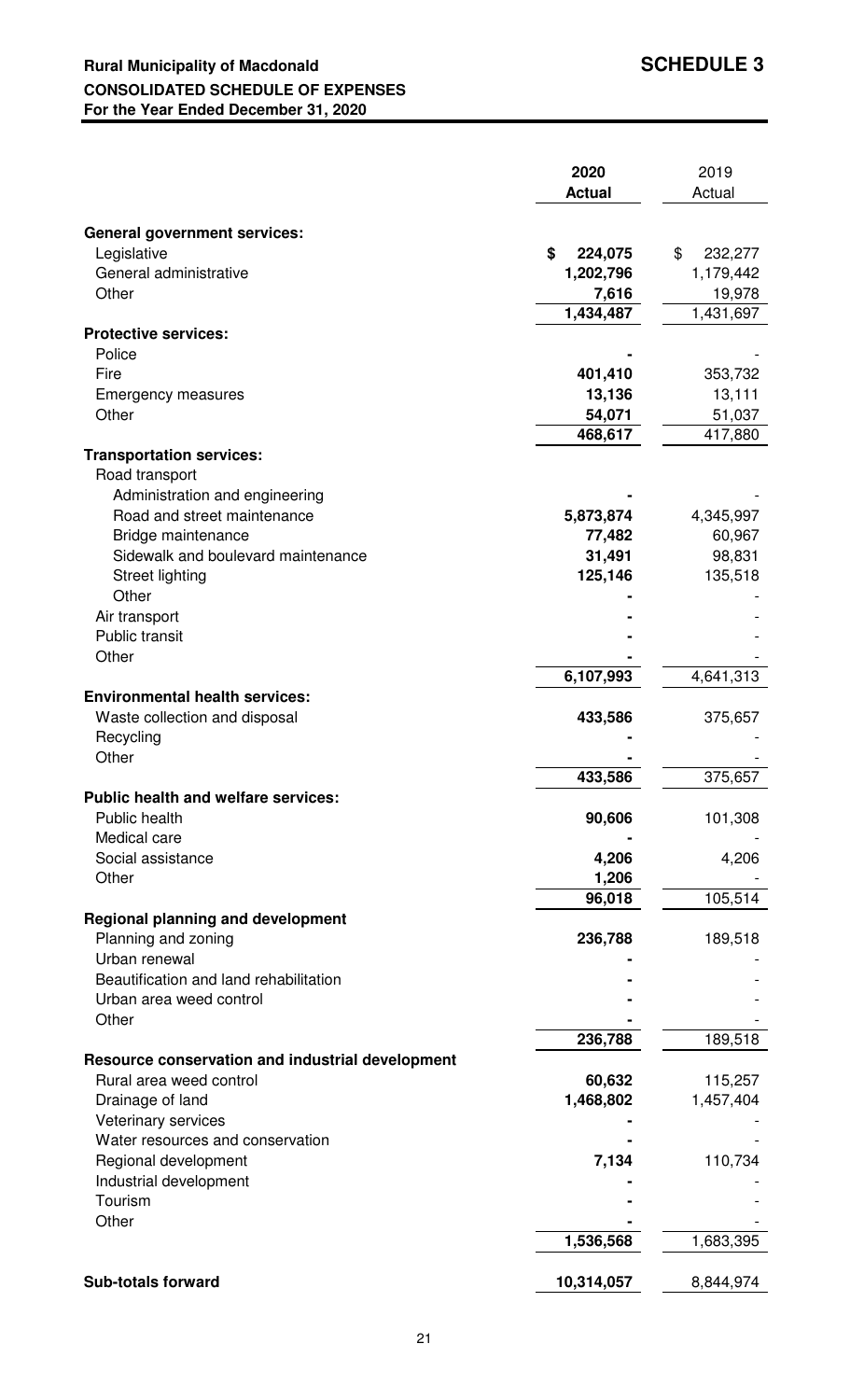## **Rural Municipality of Macdonald SCHEDULE 3 CONSOLIDATED SCHEDULE OF EXPENSES For the Year Ended December 31, 2020**

|                                          | 2020<br><b>Actual</b> | 2019<br>Actual |
|------------------------------------------|-----------------------|----------------|
| <b>Sub-totals forward</b>                | \$10,314,057          | \$8,844,974    |
| <b>Recreation and cultural services:</b> |                       |                |
| Administration                           | 618,911               | 750,462        |
| Community centers and halls              | 178                   | 182            |
| Swimming pools and beaches               |                       |                |
| Golf courses                             |                       |                |
| Skating and curling rinks                | 229                   | 258            |
| Parks and playgrounds                    | 135,000               | 136,214        |
| Other recreational facilities            | 647,171               | 229,910        |
| Museums                                  |                       |                |
| Libraries                                |                       |                |
| Other cultural facilities                |                       |                |
|                                          | 1,401,489             | 1,117,026      |
| Water and sewer services                 |                       |                |
| Municipal utility (ies) (Schedule 9)     | 6,803,004             | 3,200,093      |
| Consolidated water co-operatives         |                       |                |
|                                          | 6,803,004             | 3,200,093      |
|                                          |                       |                |
| <b>Total expenses</b>                    | \$18,518,550          | \$13,162,093   |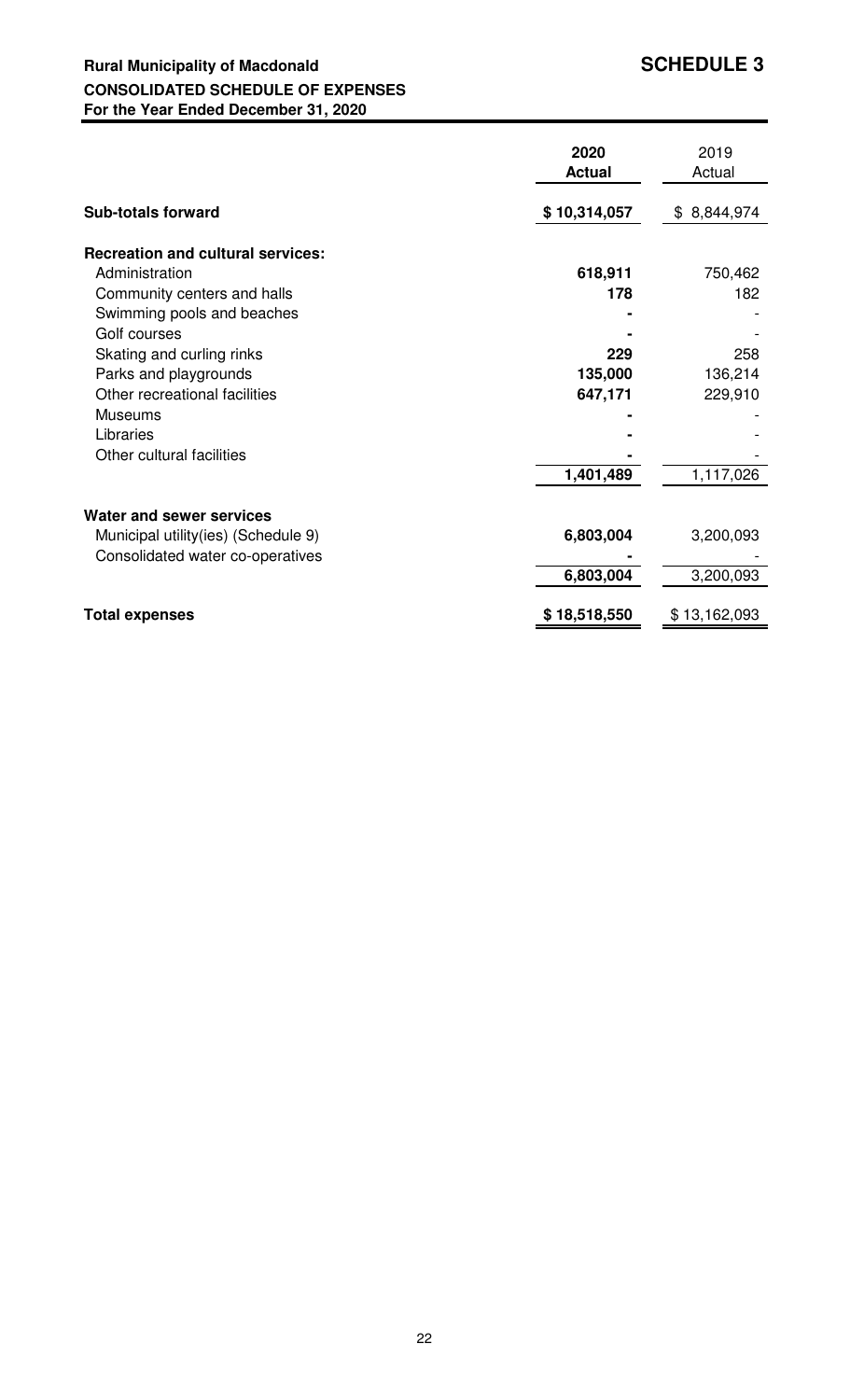#### **Rural Municipality of Macdonald SCHEDULE 4CONSOLIDATED STATEMENT OF OPERATIONS BY PROGRAMFor the Year Ended December 31, 2020**

|                                    |    | General<br>Government* |               |      | <b>Protective</b><br><b>Services</b> |     |         |                              | <b>Transportation</b><br><b>Services</b> |      | <b>Environmental Health</b><br><b>Services</b> |               | <b>Public Health and</b><br><b>Welfare Services</b> |     |           |
|------------------------------------|----|------------------------|---------------|------|--------------------------------------|-----|---------|------------------------------|------------------------------------------|------|------------------------------------------------|---------------|-----------------------------------------------------|-----|-----------|
|                                    |    | 2020                   | 2019          |      | 2020                                 |     | 2019    | 2020                         | 2019                                     |      | 2020                                           | 2019          | 2020                                                |     | 2019      |
| <b>REVENUE</b>                     |    |                        |               |      |                                      |     |         |                              |                                          |      |                                                |               |                                                     |     |           |
| Property taxes                     | \$ | 7,780,114              | \$7,622,662   | \$   |                                      | \$  |         | \$                           | \$                                       | \$   |                                                | \$            | \$                                                  | \$  |           |
| Grants in lieu of taxation         |    | 73,394                 | 76,013        |      |                                      |     |         |                              |                                          |      |                                                |               |                                                     |     |           |
| User fees                          |    | 70,025                 | 59,802        |      | 42,609                               |     | 48,992  | 36,843                       | 35,097                                   |      | 36,643                                         | 32,717        | 59,020                                              |     | 72,222    |
| Grants - other                     |    | 385,435                | 768,249       |      |                                      |     |         |                              |                                          |      |                                                |               |                                                     |     |           |
| Permits, licences and fines        |    | $\blacksquare$         |               |      | 50                                   |     | 870     |                              |                                          |      |                                                |               |                                                     |     |           |
| Investment income                  |    | 348,926                | 382,431       |      | 6,072                                |     | 13,508  | 29,923                       | 17,599                                   |      |                                                |               |                                                     |     |           |
| Other revenue                      |    | 154,511                | 198,818       |      |                                      |     |         | 255,212                      | 3,374                                    |      |                                                |               |                                                     |     |           |
| Water and sewer                    |    |                        |               |      |                                      |     |         |                              |                                          |      |                                                |               |                                                     |     |           |
| Prov of MB - Unconditional Grants  |    | 557,185                | 551,987       |      |                                      |     |         |                              |                                          |      |                                                |               |                                                     |     |           |
| Prov of MB - Conditional Grants    |    | 428,787                |               |      |                                      |     |         | 1,635,129                    |                                          |      | 168,868                                        | 153,176       |                                                     |     |           |
| Total revenue                      |    | 9,798,377              | \$9,659,962   | - \$ | 48,731                               | \$  | 63,370  | \$1,957,107                  | 56,070<br>-\$                            | - \$ | 205,511                                        | \$<br>185,893 | \$<br>59,020                                        | -\$ | 72,222    |
| <b>EXPENSES</b>                    |    |                        |               |      |                                      |     |         |                              |                                          |      |                                                |               |                                                     |     |           |
| Personnel services                 | \$ | 880,431                | 878,029<br>\$ | Ŝ.   | 126,490                              | -\$ | 113,353 | \$1,383,570                  | \$1,378,682                              | - \$ | 81,633                                         | \$<br>65,234  | \$<br>63,020                                        | -SS | 62,537    |
| Contract services                  |    | 430,205                | 456,184       |      | 93,795                               |     | 99,485  | 1,700,181                    | (127, 994)                               |      | 337,785                                        | 293,807       | 1,206                                               |     |           |
| <b>Utilities</b>                   |    | 14,837                 | 14,163        |      | 47,749                               |     | 49,199  | 148,418                      | 164,597                                  |      | 606                                            | 762           | 2,518                                               |     | 2,258     |
| Maintenance materials and supplies |    | 54,247                 | 51,809        |      | 96,407                               |     | 79,800  | 1,415,280                    | 1,742,963                                |      | 13,406                                         | 15,854        | 13,873                                              |     | 21,886    |
| Grants and contributions           |    |                        |               |      | 315                                  |     |         |                              |                                          |      |                                                |               | 15,401                                              |     | 18,833    |
| Amortization                       |    | 30,089                 | 30,354        |      | 103,861                              |     | 76,043  | 1,447,344                    | 1,468,687                                |      |                                                |               |                                                     |     |           |
| Interest on long term debt         |    |                        |               |      |                                      |     |         | 13,200                       | 14,378                                   |      |                                                |               |                                                     |     |           |
| Other                              |    | 24,678                 | 1,158         |      |                                      |     |         |                              |                                          |      | 156                                            |               |                                                     |     |           |
| Total expenses                     |    | 1,434,487              | \$1,431,697   | - \$ | 468,617                              | \$  | 417,880 | \$6,107,993                  | \$4,641,313                              | -5   | 433,586                                        | \$<br>375,657 | \$<br>96,018                                        |     | 105,514   |
| <b>Surplus (Deficit)</b>           | S  | 8,363,890              | \$8,228,265   | \$   | (419, 886)                           | -\$ |         | $(354,510)$ \$ $(4,150,886)$ | \$ (4,585,243)                           | -S   | (228,075)                                      | \$(189,764)   | \$<br>(36,998)                                      |     | (33, 292) |

\* The general government category includes revenues and expenses that cannot be attributed to a particular sector.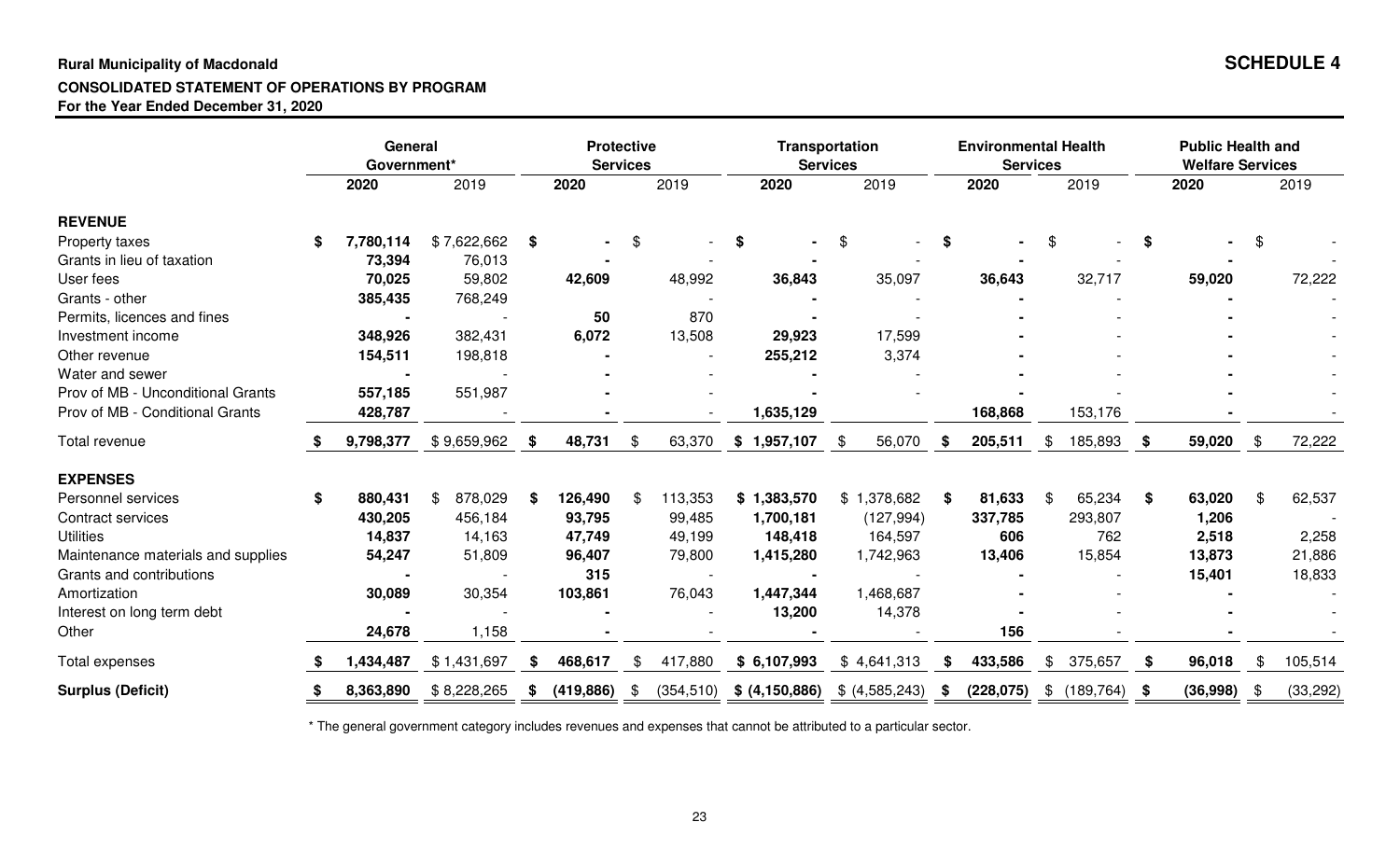#### **Rural Municipality of Macdonald SCHEDULE 4CONSOLIDATED STATEMENT OF OPERATIONS BY PROGRAMFor the Year Ended December 31, 2020**

|                                    | <b>Regional Planning</b><br>and Development |               |    | <b>Resource Conservation</b><br>and Industrial Dev |                           |                | <b>Recreation and</b><br><b>Cultural Services</b> |               |             |   | <b>Water and</b><br><b>Sewer Services</b> |               |    | <b>Total</b> |              |
|------------------------------------|---------------------------------------------|---------------|----|----------------------------------------------------|---------------------------|----------------|---------------------------------------------------|---------------|-------------|---|-------------------------------------------|---------------|----|--------------|--------------|
|                                    | 2020                                        | 2019          |    | 2020                                               |                           | 2019           | 2020                                              |               | 2019        |   | 2020                                      | 2019          |    | 2020         | 2019         |
| <b>REVENUE</b>                     |                                             |               |    |                                                    |                           |                |                                                   |               |             |   |                                           |               |    |              |              |
| Property taxes                     | \$                                          | \$            | \$ |                                                    | \$                        |                | \$                                                | \$            |             |   | 101,902                                   | \$<br>101,902 | \$ | 7,882,016    | \$7,724,564  |
| Grants in lieu of taxation         |                                             |               |    |                                                    |                           |                |                                                   |               |             |   |                                           |               |    | 73,394       | 76,013       |
| User fees                          | 511,876                                     | 342,425       |    |                                                    |                           |                | 129,626                                           |               | 402,975     |   |                                           |               |    | 886,642      | 994,230      |
| Grants - other                     | 2,140                                       | 2,140         |    |                                                    |                           |                | 46,903                                            |               | 49,528      |   |                                           |               |    | 434,478      | 819,917      |
| Permits, licences and fines        | 407,055                                     | 182,136       |    |                                                    |                           |                |                                                   |               |             |   |                                           |               |    | 407,105      | 183,006      |
| Investment income                  | 52,922                                      | 64,630        |    |                                                    |                           |                | 13,091                                            |               | 13,239      |   |                                           |               |    | 450,934      | 491,407      |
| Other revenue                      | 155,080                                     | 2,499         |    |                                                    |                           |                | 68                                                |               |             |   |                                           |               |    | 564,871      | 204,691      |
| Water and sewer                    |                                             |               |    |                                                    |                           |                |                                                   |               |             |   | 7,051,887                                 | 3,127,510     |    | 7,051,887    | 3,127,510    |
| Prov of MB - Unconditional Grants  |                                             |               |    |                                                    |                           |                |                                                   |               |             |   |                                           |               |    | 557,185      | 551,987      |
| Prov of MB - Conditional Grants    | 175,000                                     | 61,250        |    |                                                    |                           |                | 28,673                                            |               | 58,937      |   |                                           |               |    | 2,436,457    | 273,363      |
| Total revenue                      | 1,304,073                                   | \$<br>655,080 | \$ |                                                    | $\boldsymbol{\mathsf{S}}$ |                | \$<br>218,361                                     | \$            | 524,679     |   | \$7,153,789                               | \$3,229,412   | S. | 20,744,969   | \$14,446,688 |
| <b>EXPENSES</b>                    |                                             |               |    |                                                    |                           |                |                                                   |               |             |   |                                           |               |    |              |              |
| Personnel services                 | \$<br>181,716                               | \$<br>138,707 | S  | 117,003                                            | \$                        | 153,701        | 214,992                                           |               | 156,964     |   | 394,351                                   | \$<br>471,847 | \$ | 3,443,206    | \$3,419,054  |
| Contract services                  | 50,035                                      | 44,732        |    | 1,144,297                                          |                           | 1,330,283      | 456,002                                           |               | 606,994     |   | 437,966                                   | 498,707       |    | 4,651,472    | 3,202,198    |
| <b>Utilities</b>                   | 981                                         | 1,698         |    | 673                                                |                           | 969            | 2,822                                             |               | 4,087       |   | 173,098                                   | 194,850       |    | 391,702      | 432,583      |
| Maintenance materials and supplies | 1,916                                       | 2,241         |    | 270,906                                            |                           | 194,753        | 21,748                                            |               | 44,278      |   | 4,211,362                                 | 459,560       |    | 6,099,145    | 2,613,144    |
| Grants and contributions           | 2,140                                       | 2,140         |    |                                                    |                           |                | 542,520                                           |               | 134,685     |   |                                           |               |    | 560,376      | 155,658      |
| Amortization                       |                                             |               |    | 3,689                                              |                           | 3,689          | 48,012                                            |               | 48,009      |   | 1,562,212                                 | 1,547,983     |    | 3,195,207    | 3,174,765    |
| Interest on long term debt         |                                             |               |    |                                                    |                           |                | 115,219                                           |               | 121,898     |   | 24,015                                    | 27,146        |    | 152,434      | 163,422      |
| Other                              |                                             |               |    |                                                    |                           |                | 174                                               |               | 111         |   |                                           |               |    | 25,008       | 1,269        |
| Total expenses                     | 236,788                                     | \$<br>189,518 |    | \$1,536,568                                        |                           | \$1,683,395    | \$1,401,489                                       |               | \$1,117,026 |   | \$6,803,004                               | \$3,200,093   |    | \$18,518,550 | \$13,162,093 |
| <b>Surplus (Deficit)</b>           | \$<br>1,067,285                             | \$<br>465,562 |    | \$ (1,536,568)                                     |                           | \$ (1,683,395) | \$ (1,183,128)                                    | $\frac{1}{2}$ | (592, 347)  | S | 350,785                                   | \$<br>29,319  | \$ | 2,226,419    | \$1,284,595  |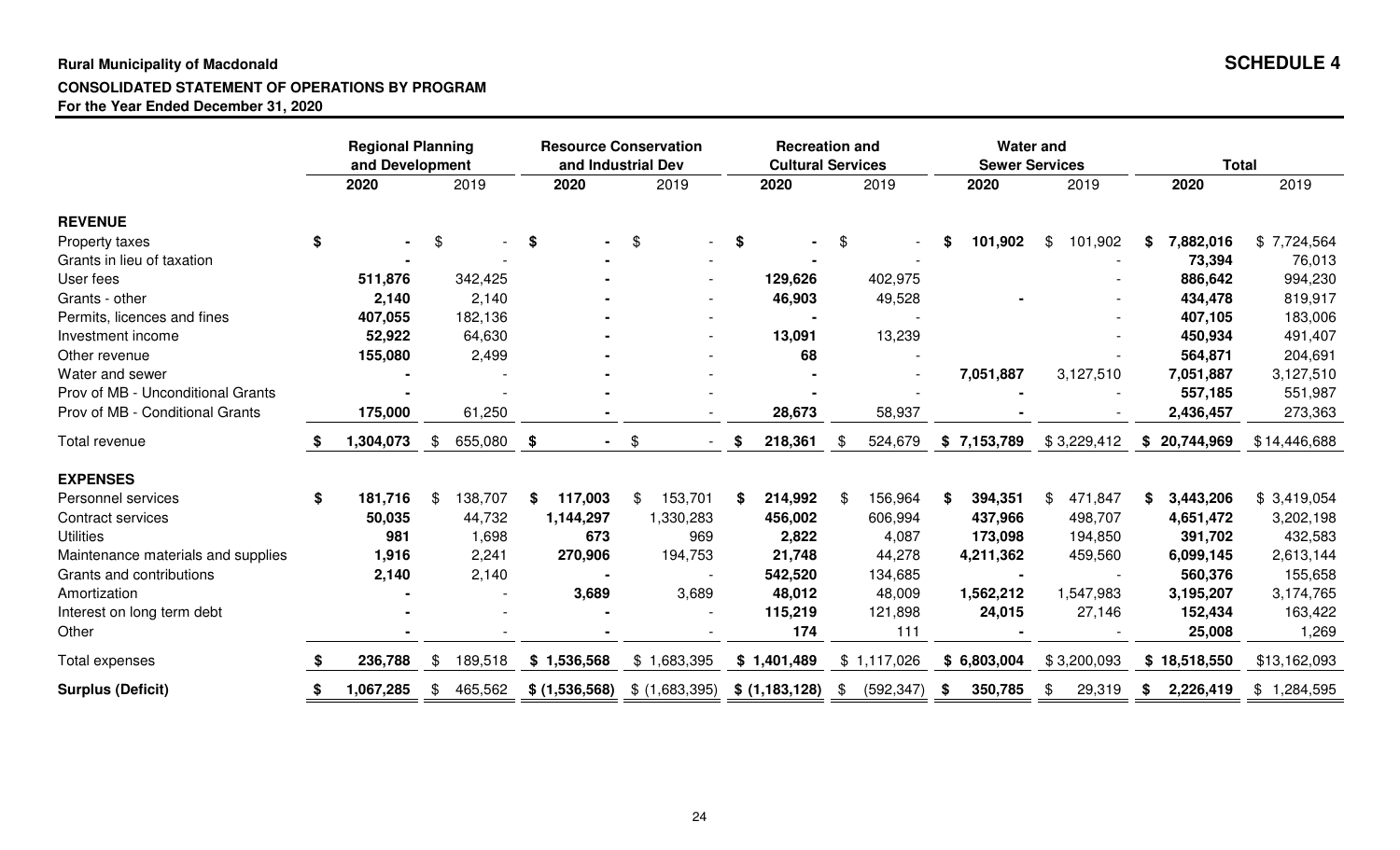#### **Rural Municipality of Macdonald SCHEDULE 5CONSOLIDATED DETAILS AND RECONCILIATION TO CORE GOVERNMENT RESULTSFor the Year Ended December 31, 2020**

|                                    |                 | Core<br><b>Government</b> | <b>Controlled</b><br><b>Entities</b> |      |    | Government<br><b>Partnerships</b> |                 |    | <b>Total</b> |                   |                   |
|------------------------------------|-----------------|---------------------------|--------------------------------------|------|----|-----------------------------------|-----------------|----|--------------|-------------------|-------------------|
|                                    | 2020            | 2019                      |                                      | 2020 |    | 2019                              | 2020            |    | 2019         | 2020              | 2019              |
| <b>REVENUE</b>                     |                 |                           |                                      |      |    |                                   |                 |    |              |                   |                   |
| Property taxes                     | \$<br>7,882,016 | 7,882,016<br>S.           | \$                                   |      | \$ |                                   | \$              | S  |              | 7,882,016<br>\$   | 7,724,564<br>\$   |
| Grants in lieu of taxation         | 73,394          | 73,394                    |                                      |      |    |                                   |                 |    |              | 73,394            | 76,013            |
| User fees                          | 819,013         | 903,198                   |                                      |      |    |                                   | 67,629          |    | 91,032       | 886,642           | 994,230           |
| Grants - other                     | 385,435         | 777,354                   |                                      |      |    |                                   | 49,043          |    | 42,563       | 434,478           | 819,917           |
| Permits, licences and fines        | 407,105         | 183,006                   |                                      |      |    |                                   |                 |    |              | 407,105           | 183,006           |
| Investment income                  | 448,563         | 487,829                   |                                      |      |    |                                   | 2,371           |    | 3,578        | 450,934           | 491,407           |
| Other revenue                      | 564,803         | 204,691                   |                                      |      |    |                                   | 68              |    |              | 564,871           | 204,691           |
| Water and sewer                    | 7,051,887       | 3,127,510                 |                                      |      |    |                                   |                 |    |              | 7,051,887         | 3,127,510         |
| Prov of MB - Unconditional Grants  | 557,185         | 551,987                   |                                      |      |    |                                   |                 |    |              | 557,185           | 551,987           |
| Prov of MB - Conditional Grants    | 2,392,784       | 264,258                   |                                      |      |    |                                   | 43,673          |    | 9,105        | 2,436,457         | 273,363           |
| Total revenue                      | 20,582,185      | \$14,455,243              | \$                                   |      | \$ |                                   | \$<br>162,784   | \$ | 146,278      | 20,744,969<br>\$. | 14,446,688<br>\$. |
| <b>EXPENSES</b>                    |                 |                           |                                      |      |    |                                   |                 |    |              |                   |                   |
| Personnel services                 | 3,264,462<br>\$ | 3,289,394                 | \$                                   |      | \$ |                                   | \$<br>178,744   | \$ | 129,660      | 3,443,206<br>\$   | 3,419,054<br>\$   |
| Contract services                  | 4,563,141       | 3,090,252                 |                                      |      |    |                                   | 88,331          |    | 111,946      | 4,651,472         | 3,202,198         |
| <b>Utilities</b>                   | 388,880         | 428,496                   |                                      |      |    |                                   | 2,822           |    | 4,087        | 391,702           | 432,583           |
| Maintenance materials and supplies | 6,085,445       | 2,601,997                 |                                      |      |    |                                   | 13,700          |    | 11,147       | 6,099,145         | 2,613,144         |
| Grants and contributions           | 667,574         | 258,188                   |                                      |      |    |                                   | (107, 198)      |    | (102, 530)   | 560,376           | 155,658           |
| Amortization                       | 3,195,207       | 3,171,396                 |                                      |      |    |                                   |                 |    | 3,369        | 3,195,207         | 3,174,765         |
| Interest on long term debt         | 152,434         | 163,422                   |                                      |      |    |                                   |                 |    |              | 152,434           | 163,422           |
| Other                              | 24,834          | 1,158                     |                                      |      |    |                                   | 174             |    | 111          | 25,008            | 1,269             |
| Total expenses                     | 18,341,977      | \$13,004,303              | \$                                   |      | \$ |                                   | \$<br>176,573   | \$ | 157,790      | \$18,518,550      | \$13,162,093      |
| <b>Surplus (Deficit)</b>           | 2,240,208       | 1,450,940                 | \$                                   |      | \$ |                                   | \$<br>(13, 789) | \$ | (11, 512)    | 2,226,419<br>\$   | 1,284,595<br>\$   |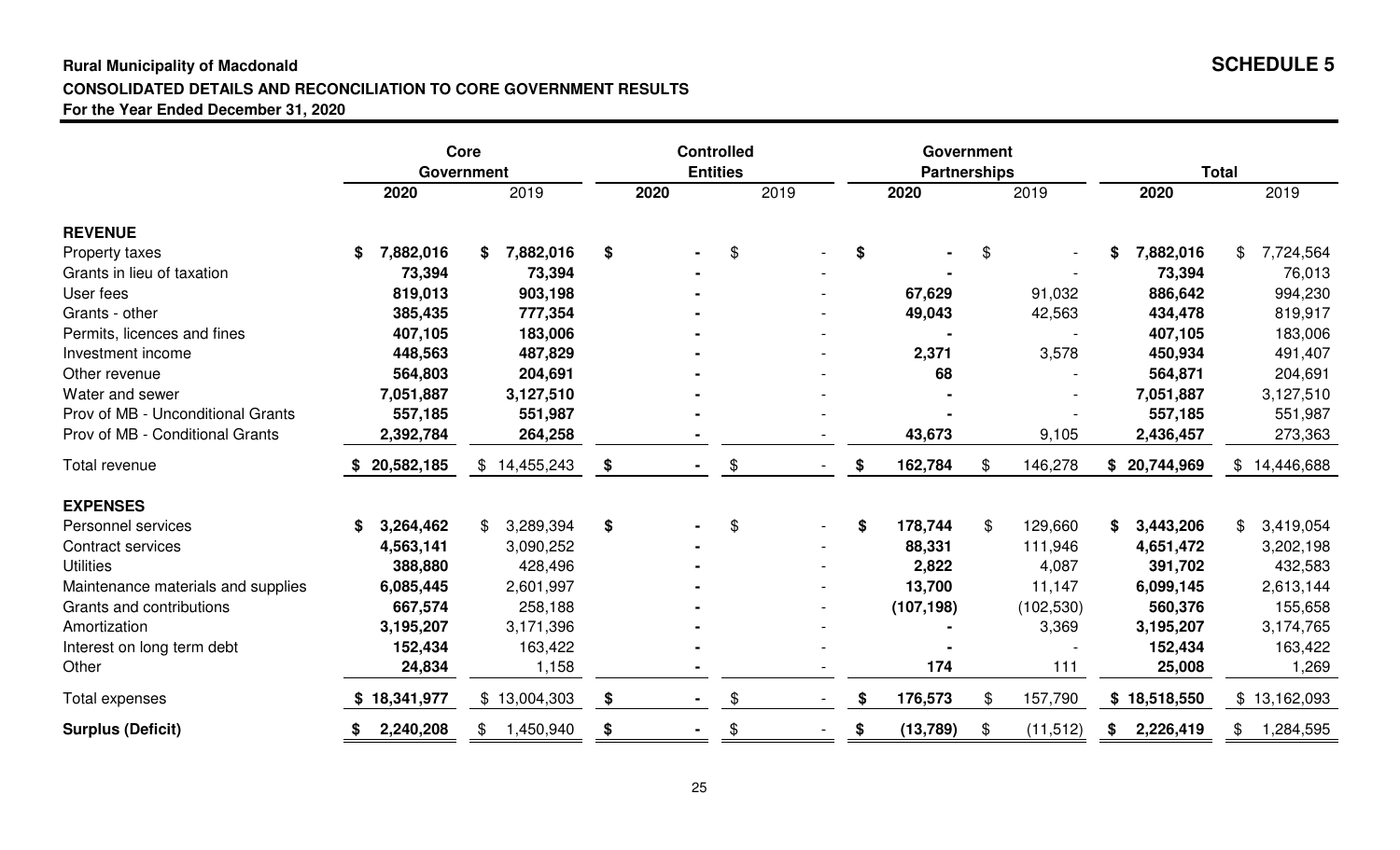#### **RURAL MUNICIPALITY OF MACDONALD SCHEDULE 6 SCHEDULE OF CHANGE IN RESERVE FUND BALANCESFor the Year Ended December 31, 2020**

|                                                                    | General<br><b>Reserve</b> | <b>Gas Tax</b><br><b>Reserve</b> | <b>Disaster</b><br><b>Reserve</b> | 2020<br>Recreation<br><b>Reserve</b> | <b>Equip Warr</b><br><b>Reserve</b> | <b>Sidewalk</b><br><b>Reserve</b> | <b>Village St</b><br><b>Reserve</b> |
|--------------------------------------------------------------------|---------------------------|----------------------------------|-----------------------------------|--------------------------------------|-------------------------------------|-----------------------------------|-------------------------------------|
| <b>REVENUE</b><br>Investment income<br>Other income                | 61,895<br>\$              | 34,493<br>\$                     | 350<br>\$                         | 11,228<br>\$                         | \$<br>1,541                         | 807<br>\$                         | 8,236<br>\$                         |
| Total revenue                                                      | 61,895                    | 34,493                           | 350                               | 11,228                               | 1,541                               | 807                               | 8,236                               |
| <b>EXPENSES</b>                                                    |                           |                                  |                                   |                                      |                                     |                                   |                                     |
| Investment charges<br>Other expenses                               |                           |                                  |                                   |                                      |                                     |                                   |                                     |
| Total expenses                                                     |                           |                                  |                                   |                                      |                                     |                                   |                                     |
| <b>NET REVENUES</b>                                                | 61,895                    | 34,493                           | 350                               | 11,228                               | 1,541                               | 807                               | 8,236                               |
| <b>TRANSFERS</b>                                                   |                           |                                  |                                   |                                      |                                     |                                   |                                     |
| Transfers from general operating fund                              | 1,012,557                 | 385,437                          |                                   | 50,000                               |                                     | 20,000                            | 399,000                             |
| Transfers to general operating fund                                | (501, 137)                |                                  |                                   | (14,001)                             |                                     |                                   | (225,000)                           |
| Transfer from nominal surplus                                      |                           |                                  |                                   |                                      |                                     |                                   |                                     |
| Transfers from utility operating fund                              |                           |                                  |                                   |                                      |                                     |                                   |                                     |
| Transfers to utility operating fund<br>Transfers from reserve fund |                           |                                  |                                   |                                      |                                     |                                   |                                     |
| Transfers to reserve fund                                          |                           |                                  |                                   |                                      |                                     |                                   |                                     |
| Acquisition of tangible capital assets                             |                           |                                  |                                   |                                      |                                     |                                   |                                     |
| <b>CHANGE IN RESERVE FUND BALANCES</b>                             | 573,315                   | 419,930                          | 350                               | 47,227                               | 1,541                               | 20,807                            | 182,236                             |
| FUND SURPLUS, BEGINNING OF YEAR                                    | 4,452,223                 | 1,823,211                        | 21,236                            | 596,807                              | 89,628                              | 41,071                            | 381,858                             |
| <b>FUND SURPLUS, END OF YEAR</b>                                   | \$5,025,538               | \$2,243,141                      | 21,586                            | 644,034                              | 91,169<br>S                         | 61,878<br>\$                      | 564,094<br>\$                       |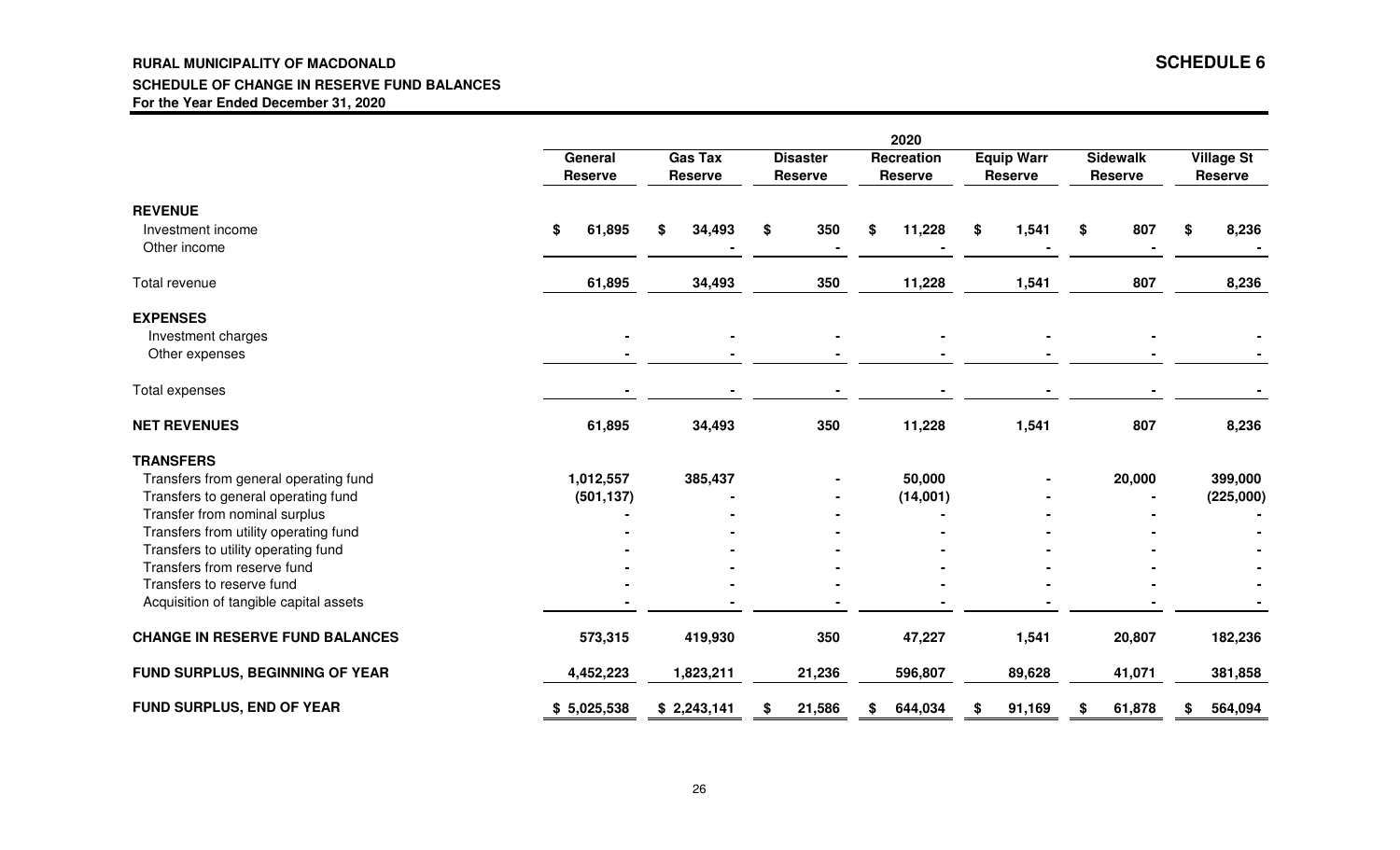#### **RURAL MUNICIPALITY OF MACDONALD SCHEDULE 6 SCHEDULE OF CHANGE IN RESERVE FUND BALANCESFor the Year Ended December 31, 2020**

|                                                                    | 2020 |                          |                                       |           |    |                                    |    |                                     |    |                               |    |                                   |                                 |
|--------------------------------------------------------------------|------|--------------------------|---------------------------------------|-----------|----|------------------------------------|----|-------------------------------------|----|-------------------------------|----|-----------------------------------|---------------------------------|
|                                                                    |      | <b>Office</b><br>Reserve | <b>Capital Levy</b><br><b>Reserve</b> |           |    | <b>Mach Repl</b><br><b>Reserve</b> |    | <b>Public Res</b><br><b>Reserve</b> |    | <b>Fire</b><br><b>Reserve</b> |    | <b>Drainage</b><br><b>Reserve</b> | <b>Bridge</b><br><b>Reserve</b> |
| <b>REVENUE</b>                                                     |      |                          |                                       |           |    |                                    |    |                                     |    |                               |    |                                   |                                 |
| Investment income<br>Other income                                  | \$   | 10,854                   | \$                                    | 52,414    | \$ | 7,419                              | \$ | 718                                 | S. | 5,722                         | \$ | 849                               | \$<br>11,071                    |
| Total revenue                                                      |      | 10,854                   |                                       | 52,414    |    | 7,419                              |    | 718                                 |    | 5,722                         |    | 849                               | 11,071                          |
| <b>EXPENSES</b>                                                    |      |                          |                                       |           |    |                                    |    |                                     |    |                               |    |                                   |                                 |
| Investment charges                                                 |      |                          |                                       |           |    |                                    |    |                                     |    |                               |    |                                   |                                 |
| Other expenses                                                     |      |                          |                                       |           |    |                                    |    |                                     |    |                               |    |                                   |                                 |
| Total expenses                                                     |      |                          |                                       |           |    |                                    |    |                                     |    |                               |    |                                   |                                 |
| <b>NET REVENUES</b>                                                |      | 10,854                   |                                       | 52,414    |    | 7,419                              |    | 718                                 |    | 5,722                         |    | 849                               | 11,071                          |
| <b>TRANSFERS</b>                                                   |      |                          |                                       |           |    |                                    |    |                                     |    |                               |    |                                   |                                 |
| Transfers from general operating fund                              |      | 50,000                   |                                       | 220,300   |    | 450,000                            |    |                                     |    | 100,000                       |    |                                   | 130,000                         |
| Transfers to general operating fund                                |      | (20, 490)                |                                       | (75, 038) |    | (858, 494)                         |    |                                     |    | (57, 590)                     |    |                                   | (29, 700)                       |
| Transfer from nominal surplus                                      |      |                          |                                       |           |    |                                    |    |                                     |    |                               |    |                                   |                                 |
| Transfers from utility operating fund                              |      |                          |                                       |           |    |                                    |    |                                     |    |                               |    |                                   |                                 |
| Transfers to utility operating fund<br>Transfers from reserve fund |      |                          |                                       |           |    |                                    |    |                                     |    |                               |    |                                   |                                 |
| Transfers to reserve fund                                          |      |                          |                                       |           |    |                                    |    |                                     |    |                               |    |                                   |                                 |
| Acquisition of tangible capital assets                             |      |                          |                                       |           |    |                                    |    |                                     |    |                               |    |                                   |                                 |
| <b>CHANGE IN RESERVE FUND BALANCES</b>                             |      | 40,364                   |                                       | 197,676   |    | (401, 075)                         |    | 718                                 |    | 48,132                        |    | 849                               | 111,371                         |
| FUND SURPLUS, BEGINNING OF YEAR                                    |      | 631,142                  |                                       | 3,185,503 |    | 465,213                            |    | 41,730                              |    | 184,385                       |    | 51,571                            | 567,872                         |
| <b>FUND SURPLUS, END OF YEAR</b>                                   |      | 671,506                  | \$3,383,179                           |           |    | 64,138                             |    | 42,448                              |    | 232,517                       | S  | 52,420                            | 679,243                         |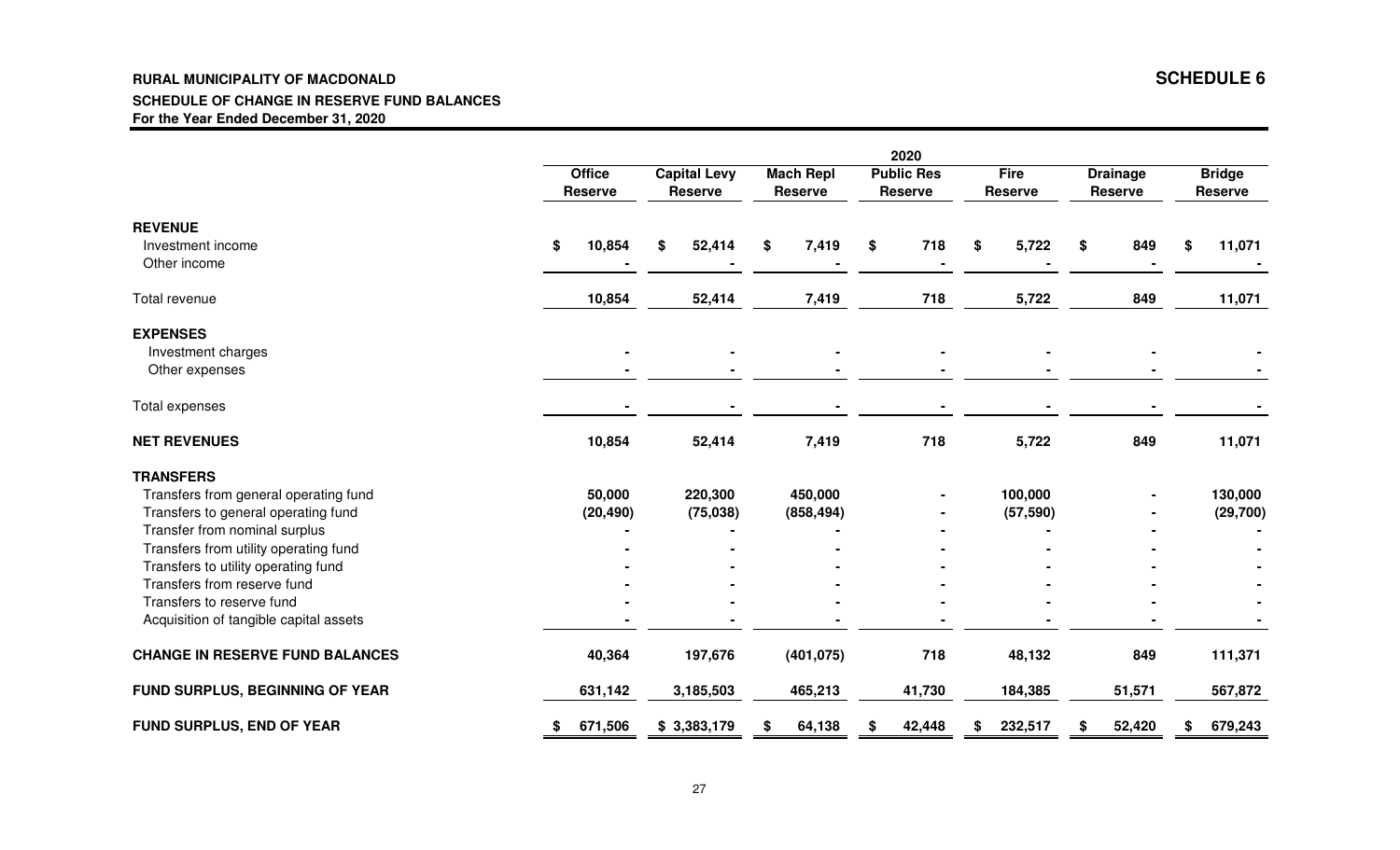#### **RURAL MUNICIPALITY OF MACDONALD SCHEDULE 6 SCHEDULE OF CHANGE IN RESERVE FUND BALANCESFor the Year Ended December 31, 2020**

|                                                                                                                                                                                                                                                                                                                         | <b>Sewer</b><br><b>Reserve</b> | 2020<br><b>Water Ut</b><br><b>Reserve</b> | <b>Total</b>               | 2019<br>Total            |
|-------------------------------------------------------------------------------------------------------------------------------------------------------------------------------------------------------------------------------------------------------------------------------------------------------------------------|--------------------------------|-------------------------------------------|----------------------------|--------------------------|
| <b>REVENUE</b><br>Investment income<br>Other income                                                                                                                                                                                                                                                                     | 51,361<br>\$                   | 108,296<br>\$                             | 367,254<br>\$              | 343,401<br>\$            |
| Total revenue                                                                                                                                                                                                                                                                                                           | 51,361                         | 108,296                                   | 367,254                    | 343,401                  |
| <b>EXPENSES</b><br>Investment charges<br>Other expenses                                                                                                                                                                                                                                                                 |                                |                                           |                            |                          |
| Total expenses                                                                                                                                                                                                                                                                                                          |                                |                                           |                            |                          |
| <b>NET REVENUES</b>                                                                                                                                                                                                                                                                                                     | 51,361                         | 108,296                                   | 367,254                    | 343,401                  |
| <b>TRANSFERS</b><br>Transfers from general operating fund<br>Transfers to general operating fund<br>Transfer from nominal surplus<br>Transfers from utility operating fund<br>Transfers to utility operating fund<br>Transfers from reserve fund<br>Transfers to reserve fund<br>Acquisition of tangible capital assets | 561,146<br>(235,000)           | 1,081,337<br>(375, 797)                   | 4,459,777<br>(2, 392, 247) | 3,635,834<br>(1,505,842) |
| <b>CHANGE IN RESERVE FUND BALANCES</b>                                                                                                                                                                                                                                                                                  | 377,507                        | 813,836                                   | 2,434,784                  | 2,473,393                |
| FUND SURPLUS, BEGINNING OF YEAR                                                                                                                                                                                                                                                                                         | 3,211,986                      | 5,904,484                                 | 21,649,920                 | 19,176,528               |
| FUND SURPLUS, END OF YEAR                                                                                                                                                                                                                                                                                               | \$3,589,493                    | \$6,718,320                               | \$24,084,704               | \$21,649,921             |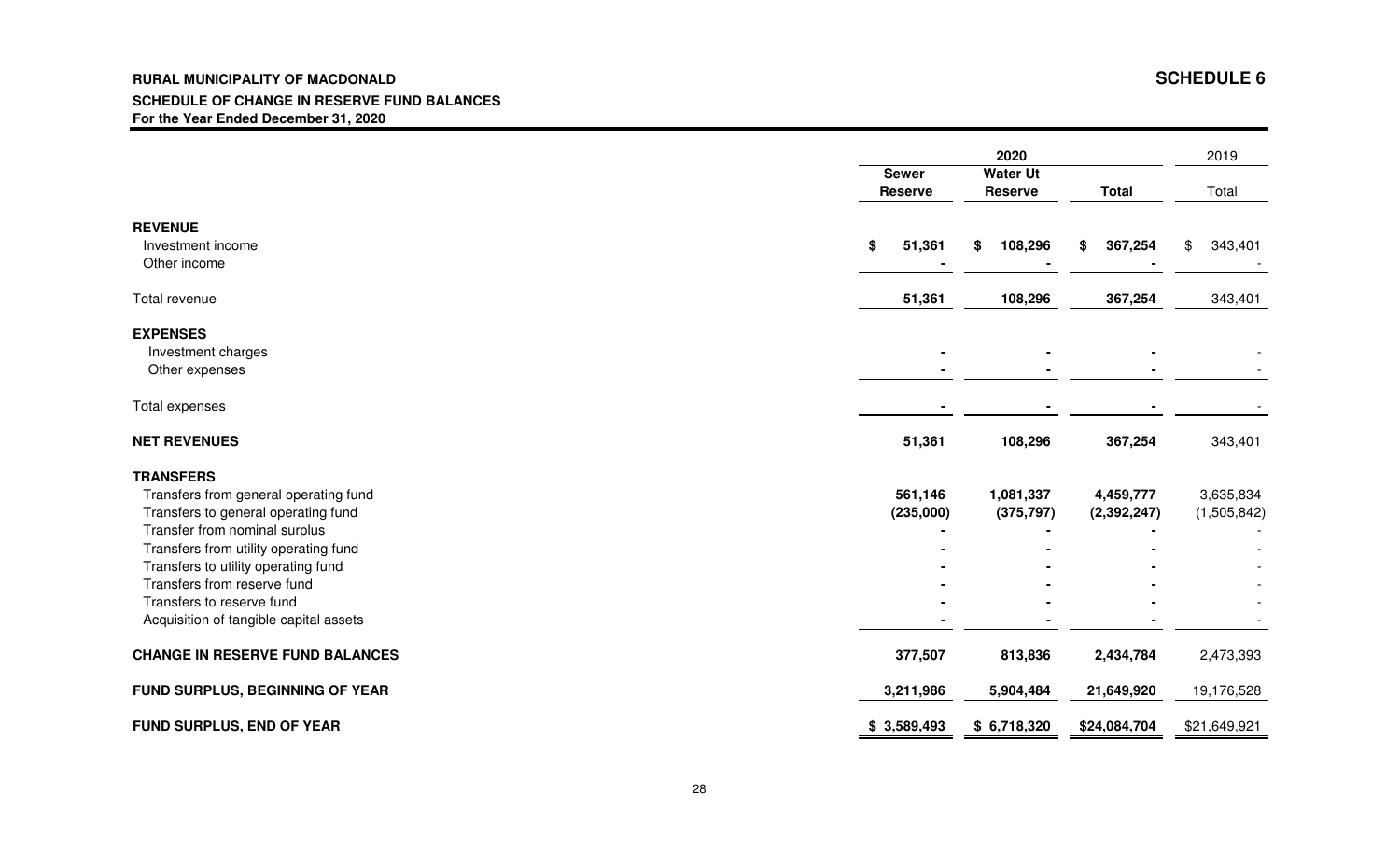## **Rural Municipality of Macdonald SCHEDULE 7 SCHEDULE OF L.U.D. OPERATIONS For the Year Ended December 31, 2020**

|                                           | 2020<br><b>Budget</b> | 2020<br><b>Actual</b> | 2019<br>Actual |  |
|-------------------------------------------|-----------------------|-----------------------|----------------|--|
| <b>Revenue</b>                            |                       |                       |                |  |
| <b>Taxation</b>                           | \$                    | S                     | \$             |  |
| <b>Other Revenue</b>                      |                       |                       |                |  |
| Total revenue                             |                       |                       |                |  |
| <b>Expenses</b>                           |                       |                       |                |  |
| <b>General Government:</b><br>Indemnities |                       |                       |                |  |
| <b>Transportation Services</b>            |                       |                       |                |  |
| Road and street maintenance               |                       |                       |                |  |
| Bridge maintenance                        |                       |                       |                |  |
| Sidewalk and boulevard maintenance        |                       |                       |                |  |
| Street lighting                           |                       |                       |                |  |
| Other                                     |                       |                       |                |  |
| Environmental health                      |                       |                       |                |  |
| Waste collection and disposal             |                       |                       |                |  |
| Recycling                                 |                       |                       |                |  |
| Other                                     |                       |                       |                |  |
| Regional planning and development         |                       |                       |                |  |
| Planning and zoning                       |                       |                       |                |  |
| Urban renewal                             |                       |                       |                |  |
| Beautification and land rehabilitation    |                       |                       |                |  |
| Urban area weed control                   |                       |                       |                |  |
| Other                                     |                       |                       |                |  |
| Recreation and cultural services          |                       |                       |                |  |
| Community centers and halls               |                       |                       |                |  |
| Swimming pools and beaches                |                       |                       |                |  |
| Golf courses                              |                       |                       |                |  |
| Skating and curling rinks                 |                       |                       |                |  |
| Parks and playgrounds                     |                       |                       |                |  |
| Other recreational facilities             |                       |                       |                |  |
| <b>Museums</b>                            |                       |                       |                |  |
| Libraries                                 |                       |                       |                |  |
| Other cultural facilities                 |                       |                       |                |  |
| Total expenses                            |                       |                       |                |  |
| Net revenues (expenses)                   |                       |                       |                |  |
| <b>Transfers:</b>                         |                       |                       |                |  |
| Transfers from (to) L.U.D. reserves       |                       |                       |                |  |
| Transfers from (to) operating fund        |                       |                       |                |  |
| Other                                     |                       |                       |                |  |
| Change in L.U.D. balances                 |                       |                       |                |  |
| Unexpended balance, beginning of year     |                       |                       |                |  |
| Unexpended balance, end of year           |                       |                       | \$             |  |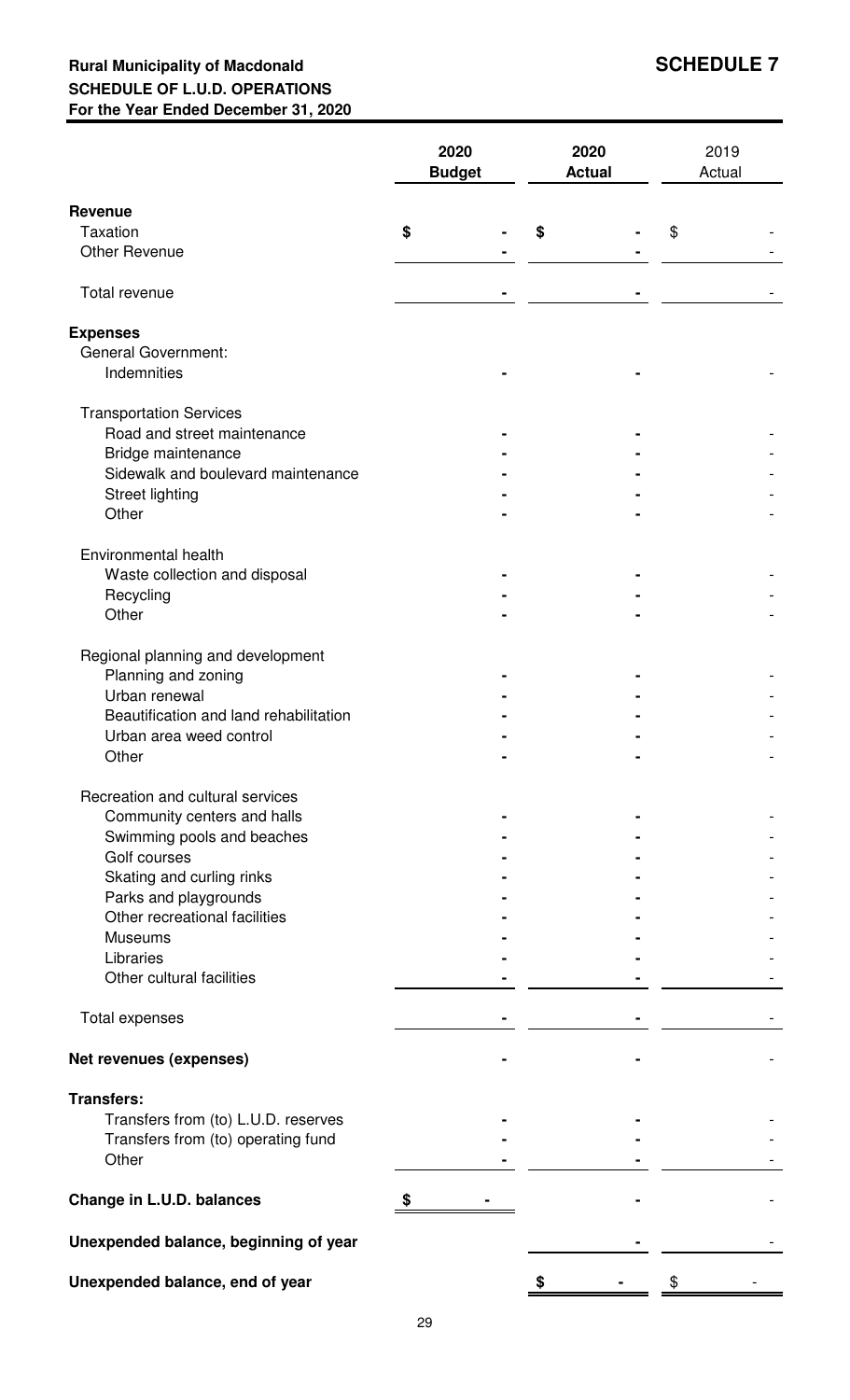#### **Rural Municipality of Macdonald SCHEDULE 8SCHEDULE OF FINANCIAL POSITION FOR UTILITIESAs at December 31, 2020**

|                                                                                                          |                                |                                | 2019                   |                        |
|----------------------------------------------------------------------------------------------------------|--------------------------------|--------------------------------|------------------------|------------------------|
|                                                                                                          | <b>Sewer</b><br><b>Utility</b> | <b>Water</b><br><b>Utility</b> | <b>Total</b>           | Total                  |
| <b>FINANCIAL ASSETS</b><br>Cash and temporary investments<br>Amounts receivable<br>Portfolio investments | \$<br>165,604                  | S<br>3,827,396                 | S<br>3,993,000         | \$<br>484,280          |
| Due from other funds                                                                                     | 1,416,930                      |                                | 1,416,930              | 949,432                |
|                                                                                                          | 1,582,534<br>\$                | 3,827,396<br>\$                | \$<br>5,409,930        | \$<br>1,433,712        |
| <b>LIABILITIES</b><br>Accounts payable and accrued liabilities<br>Deferred revenue                       | \$                             | 67,848<br>\$                   | \$<br>67,848           | \$<br>59,539           |
| Long-term debt (Note 9)<br>Due to other funds                                                            | 532,178<br>1,284,374           | 3,966,693                      | 532,178<br>5,251,067   | 610,065<br>1,269,504   |
|                                                                                                          | 1,816,552                      | 4,034,541                      | 5,851,093              | 1,939,108              |
| <b>NET FINANCIAL ASSETS (NET DEBT)</b>                                                                   | (234, 018)<br>\$               | \$<br>(207, 145)               | (441, 163)<br>\$       | \$<br>(505, 396)       |
| <b>NON-FINANCIAL ASSETS</b><br>Tangible capital assets (Schedule 1)<br>Inventories<br>Prepaid expenses   | \$13,787,914                   | \$17,759,759<br>26,927         | \$31,547,673<br>26,927 | \$32,359,295<br>12,331 |
|                                                                                                          | 13,787,914                     | 17,786,686                     | 31,574,600             | 32,371,626             |
| <b>FUND SURPLUS (DEFICIT)</b>                                                                            | \$13,553,896                   | \$17,579,541                   | \$31,133,437           | \$31,866,230           |

**COMMITMENTS AND CONTINGENCIES (Notes 10 and 11)**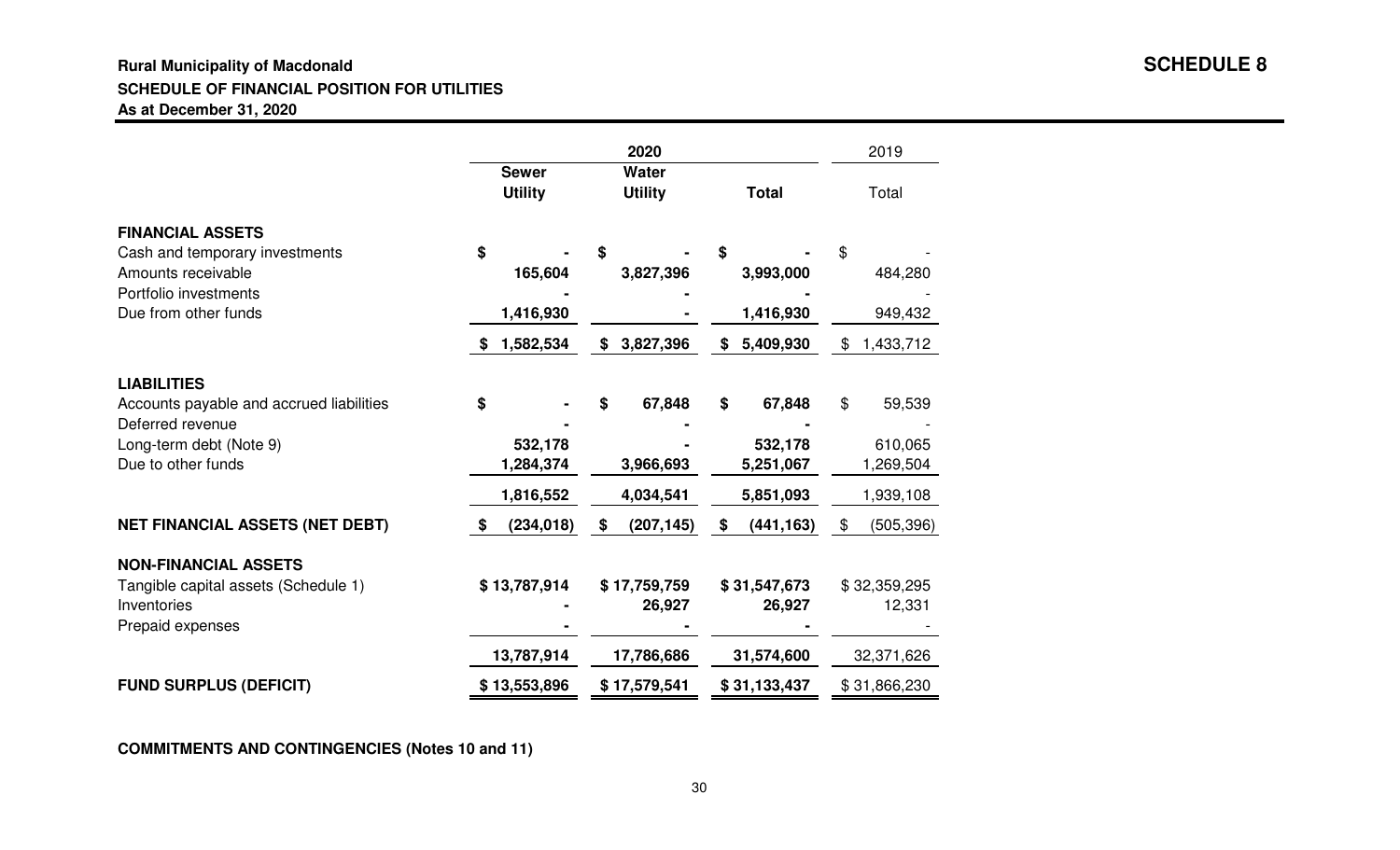## **Rural Municipality of Macdonald SCHEDULE 9 SCHEDULE OF UTILITY OPERATIONS - Sewer For the Year Ended December 31, 2020**

|                                         | <b>Budget</b> | 2020    | 2019    |
|-----------------------------------------|---------------|---------|---------|
| <b>REVENUE</b>                          |               |         |         |
| <b>Water</b>                            |               |         |         |
| Water fees                              | \$            | \$      | \$      |
| <b>Bulk Water fees</b>                  |               |         |         |
| sub-total- water                        |               |         |         |
| <b>Sewer</b>                            |               |         |         |
| Sewer fees                              | 570,900       | 639,892 | 570,345 |
| Lagoon tipping fees                     |               |         |         |
| sub-total- sewer                        | 570,900       | 639,892 | 570,345 |
| <b>Property taxes</b>                   | 101,902       | 101,902 | 101,902 |
| <b>Government transfers</b>             |               |         |         |
| Operating                               |               |         |         |
| Capital                                 | 235,000       |         |         |
| sub-total- government transfers         | 235,000       |         |         |
| <b>Other</b>                            |               |         |         |
| <b>Hydrant rentals</b>                  |               |         |         |
| Connection charges                      |               | 239,002 | 125,625 |
| Installation service                    |               |         |         |
| Penalties                               | 2,590         | 2,218   | 2,867   |
| Contributed tangible capital assets     |               |         |         |
| Investment income                       |               |         |         |
| Administration fees                     |               |         |         |
| Gain on sale of tangible capital assets |               |         |         |
| Other income                            |               |         |         |
| sub-total- other                        | 2,590         | 241,220 | 128,492 |
| <b>Total revenue</b>                    | 910,392       | 983,014 | 800,739 |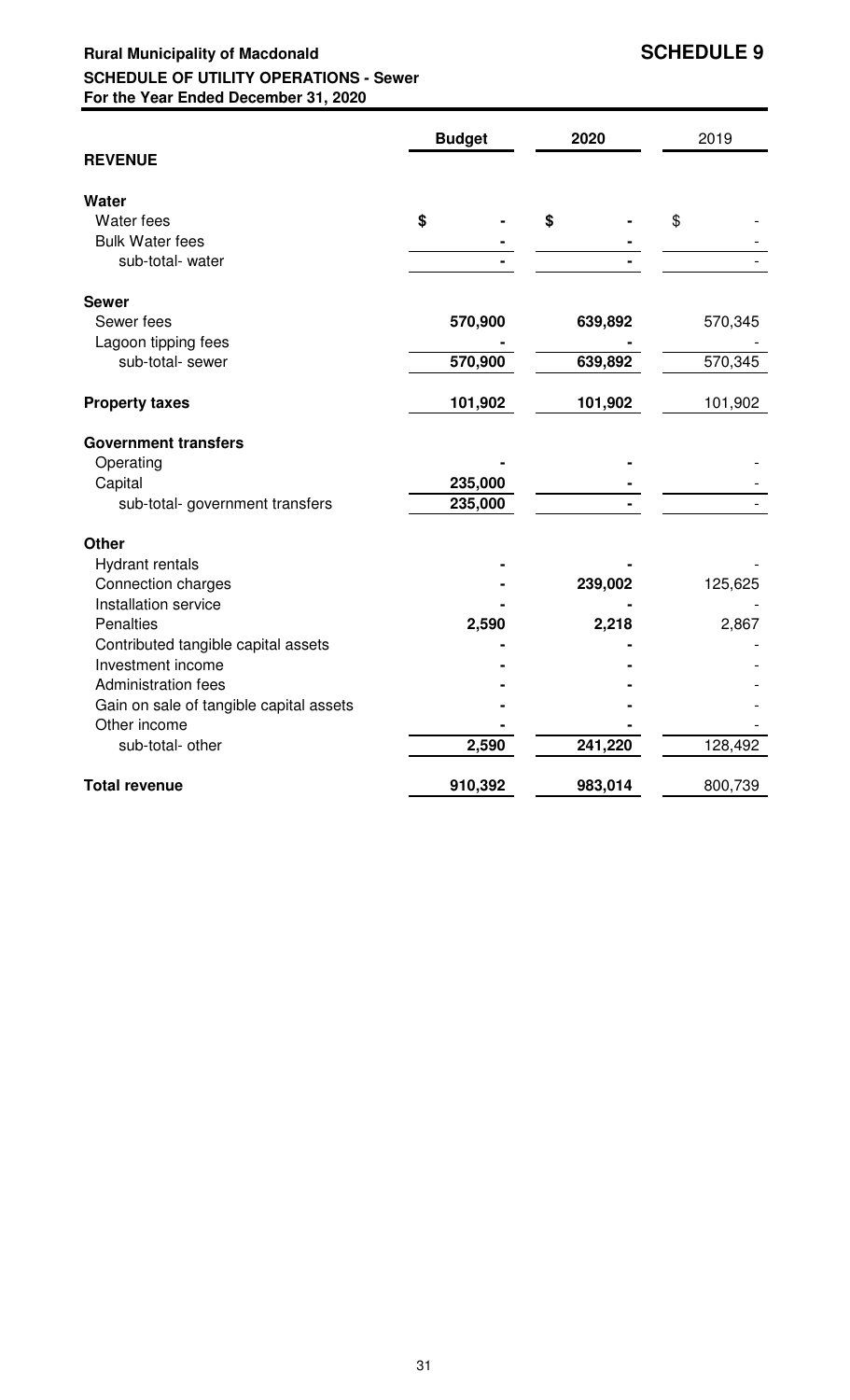## **Rural Municipality of Macdonald SCHEDULE 9 SCHEDULE OF UTILITY OPERATIONS (cont'd) - Sewer For the Year Ended December 31, 2020**

|                                                                        | <b>Budget</b> | 2020              | 2019         |
|------------------------------------------------------------------------|---------------|-------------------|--------------|
| <b>EXPENSES</b>                                                        |               |                   |              |
| General                                                                |               |                   |              |
| Administration                                                         |               |                   | 16,452       |
| Training costs                                                         |               |                   |              |
| Billing and collection                                                 |               |                   |              |
| Utilities (telephone, electricity, etc.)                               |               |                   |              |
| Other                                                                  |               |                   |              |
| sub-total-general                                                      |               |                   | 16,452       |
|                                                                        |               |                   |              |
| <b>Water General</b>                                                   |               |                   |              |
| Purification and treatment                                             |               |                   |              |
| Water purchases                                                        |               |                   |              |
| Transmission and distribution                                          |               |                   |              |
| Hydrant maintenance                                                    |               |                   |              |
| <b>Transportation services</b>                                         |               |                   |              |
| Connection costs                                                       |               |                   |              |
| sub-total- water general                                               |               |                   |              |
| <b>Water Amortization &amp; Interest</b>                               |               |                   |              |
| Amortization                                                           |               |                   |              |
| Interest on long term debt                                             |               |                   |              |
| sub-total- water amortization & interest                               |               |                   |              |
|                                                                        |               |                   |              |
| <b>Sewer General</b>                                                   |               |                   |              |
| Collection system costs                                                | 12,900        | 15,285            | 819          |
| Treatment and disposal cost                                            | 66,040        | 68,329            | 58,377       |
| <b>Lift Station costs</b>                                              | 76,800        | 73,399            | 107,831      |
| <b>Transportation services</b>                                         |               |                   |              |
| Connection costs                                                       |               |                   |              |
| Other sewage & disposal costs                                          | 108,613       | 112,837           | 106,135      |
| sub-total- sewer general                                               | 264,353       | 269,850           | 273,162      |
|                                                                        |               |                   |              |
| <b>Sewage Amortization &amp; Interest</b><br>Amortization              |               |                   |              |
|                                                                        |               | 520,599           | 518,620      |
| Interest on long term debt<br>sub-total- sewer amortization & interest |               | 24,015<br>544,614 | 27,146       |
|                                                                        |               |                   | 545,766      |
| <b>Total expenses</b>                                                  | 264,353       | 814,464           | 835,380      |
| <b>NET OPERATING SURPLUS</b>                                           | 646,039       | 168,550           | (34, 641)    |
| <b>TRANSFERS</b>                                                       |               |                   |              |
| Transfers from (to) operating fund                                     | (16, 945)     | 218,055           | 102,911      |
| Transfers from (to) reserve funds                                      |               | (561, 146)        | (408, 653)   |
|                                                                        |               |                   |              |
| <b>CHANGE IN UTILITY FUND BALANCE</b>                                  | 629,094       | (174, 541)        | (340, 383)   |
| <b>FUND SURPLUS, BEGINNING OF YEAR</b>                                 |               | 13,728,437        | 14,068,820   |
| <b>FUND SURPLUS, END OF YEAR</b>                                       |               | \$13,553,896      | \$13,728,437 |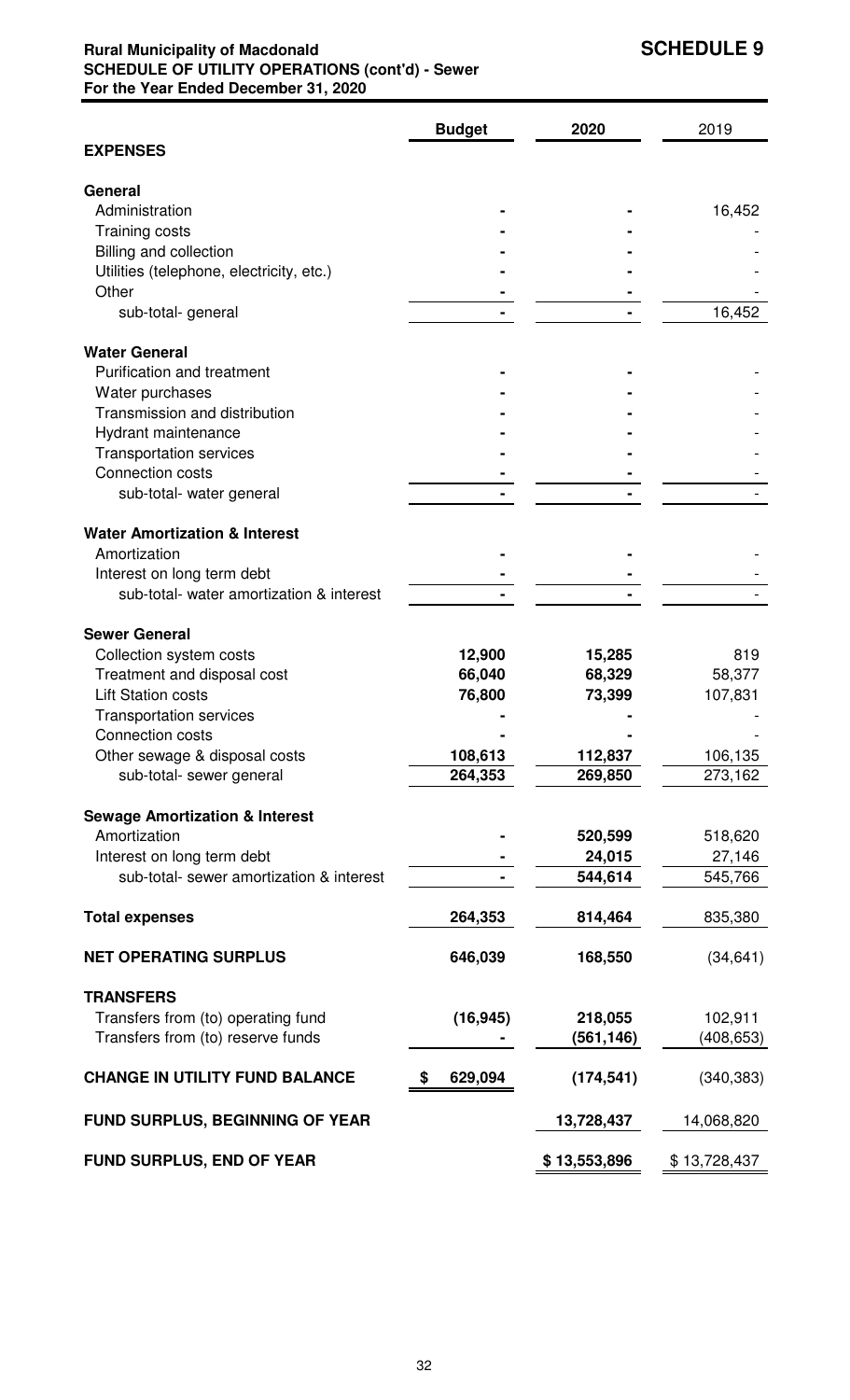## **Rural Municipality of Macdonald SCHEDULE 9 SCHEDULE OF UTILITY OPERATIONS - Water For the Year Ended December 31, 2020**

|                                                         | <b>Budget</b>   | 2020        | 2019            |
|---------------------------------------------------------|-----------------|-------------|-----------------|
| <b>REVENUE</b>                                          |                 |             |                 |
| Water                                                   |                 |             |                 |
| Water fees                                              | 1,742,000<br>\$ | \$1,909,207 | 1,758,573<br>\$ |
| <b>Bulk Water fees</b>                                  | 55,000          | 60,206      | 65,932          |
| sub-total- water                                        | 1,797,000       | 1,969,413   | 1,824,505       |
| <b>Sewer</b>                                            |                 |             |                 |
| Sewer fees                                              |                 |             |                 |
| Lagoon tipping fees                                     |                 |             |                 |
| sub-total- sewer                                        |                 |             |                 |
| <b>Property taxes</b>                                   |                 |             |                 |
| <b>Government transfers</b>                             |                 |             |                 |
| Operating                                               |                 |             |                 |
| Capital                                                 |                 |             |                 |
| sub-total- government transfers                         |                 |             |                 |
| <b>Other</b>                                            |                 |             |                 |
| <b>Hydrant rentals</b>                                  |                 |             | 27,000          |
| Connection charges                                      | 100,000         | 716,051     | 567,535         |
| Installation service                                    |                 |             |                 |
| Penalties                                               | 9,000           | 9,822       | 9,633           |
| Contributed tangible capital assets                     |                 |             |                 |
| Investment income                                       |                 |             |                 |
| <b>Administration fees</b>                              |                 |             |                 |
| Gain on sale of tangible capital assets<br>Other income |                 | 3,475,490   |                 |
| sub-total- other                                        | 109,000         | 4,201,363   | 604,168         |
| <b>Total revenue</b>                                    | 1,906,000       | 6,170,776   | 2,428,673       |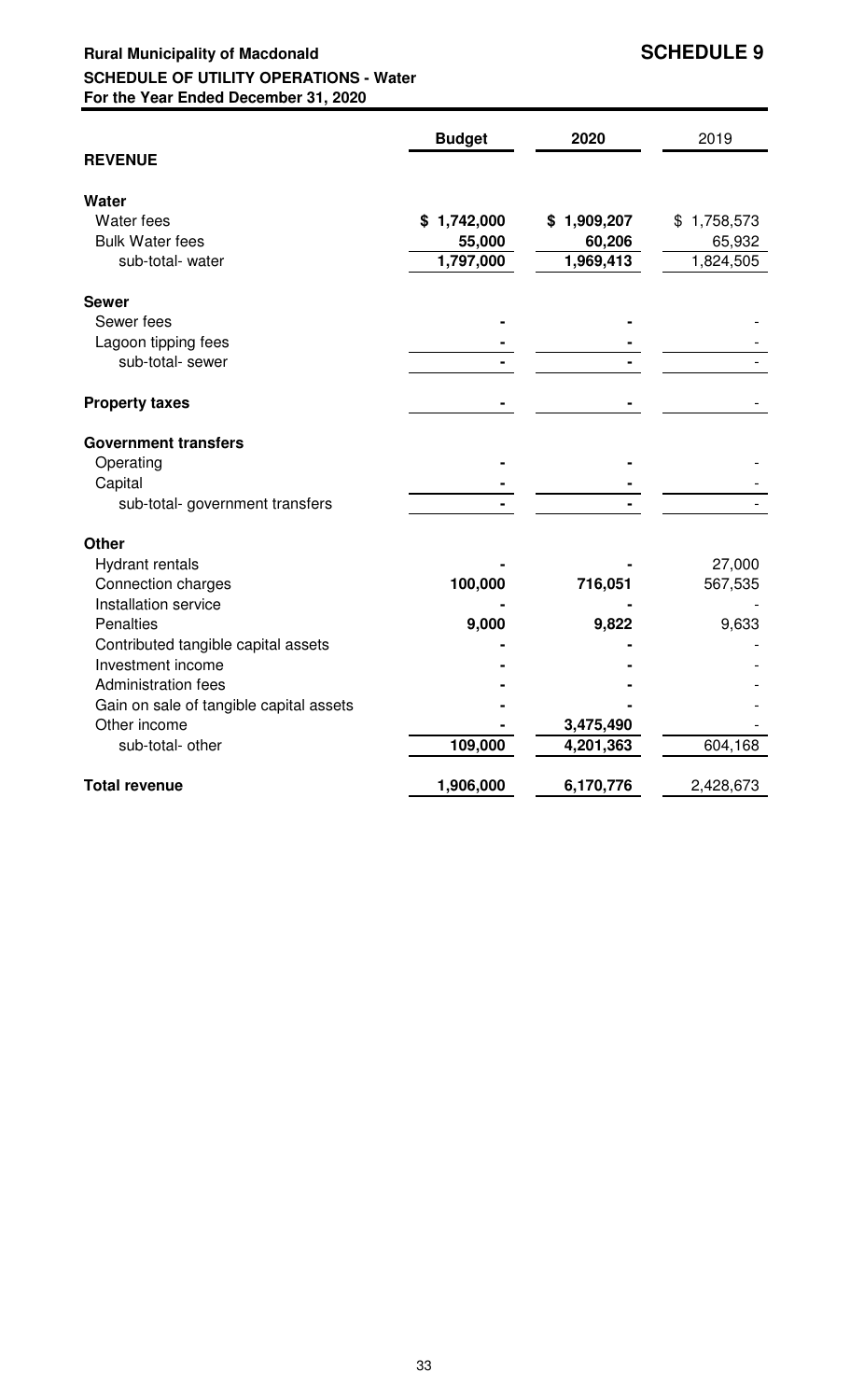## **Rural Municipality of Macdonald SCHEDULE 9 SCHEDULE OF UTILITY OPERATIONS (cont'd) - Water Utility For the Year Ended December 31, 2020**

|                                           | <b>Budget</b> | 2020         | 2019         |
|-------------------------------------------|---------------|--------------|--------------|
| <b>EXPENSES</b>                           |               |              |              |
| General                                   |               |              |              |
| Administration                            |               | 343          | 60,242       |
| <b>Training costs</b>                     |               |              |              |
| Billing and collection                    |               |              |              |
| Utilities (telephone, electricity, etc.)  |               |              |              |
| Other                                     |               |              |              |
| sub-total-general                         |               | 343          | 60,242       |
| <b>Water General</b>                      |               |              |              |
| <b>Purification and treatment</b>         | 1,221,715     | 4,659,711    | 1,010,113    |
| Water purchases                           |               |              |              |
| Transmission and distribution             | 301,532       | 286,872      | 341,591      |
| Hydrant maintenance                       |               |              |              |
| <b>Transportation services</b>            |               |              |              |
| Connection costs                          |               |              |              |
| sub-total- water general                  | 1,523,247     | 4,946,583    | 1,351,704    |
| <b>Water Amortization &amp; Interest</b>  |               |              |              |
| Amortization                              |               | 1,041,614    | 1,029,362    |
| Interest on long term debt                |               |              |              |
| sub-total- water amortization & interest  |               | 1,041,614    | 1,029,362    |
| <b>Sewer General</b>                      |               |              |              |
| Collection system costs                   |               |              |              |
| Treatment and disposal cost               |               |              |              |
| <b>Lift Station costs</b>                 |               |              |              |
| <b>Transportation services</b>            |               |              |              |
| Connection costs                          |               |              |              |
| Other sewage & disposal costs             |               |              |              |
| sub-total- sewer general                  |               |              |              |
| <b>Sewage Amortization &amp; Interest</b> |               |              |              |
| Amortization                              |               |              |              |
| Interest on long term debt                |               |              |              |
| sub-total- sewer amortization & interest  |               |              |              |
| <b>Total expenses</b>                     | 1,523,247     | 5,988,540    | 2,441,308    |
| <b>NET OPERATING SURPLUS</b>              | 382,753       | 182,236      | (12, 635)    |
| <b>TRANSFERS</b>                          |               |              |              |
| Transfers from (to) operating fund        | 89,946        | 340,849      | 150,000      |
| Transfers from (to) reserve funds         |               | (1,081,337)  | (1,004,398)  |
| <b>CHANGE IN UTILITY FUND BALANCE</b>     | 472,699       | (558, 252)   | (867, 033)   |
| FUND SURPLUS, BEGINNING OF YEAR           |               | 18,137,793   | 19,004,826   |
| FUND SURPLUS, END OF YEAR                 |               | \$17,579,541 | \$18,137,793 |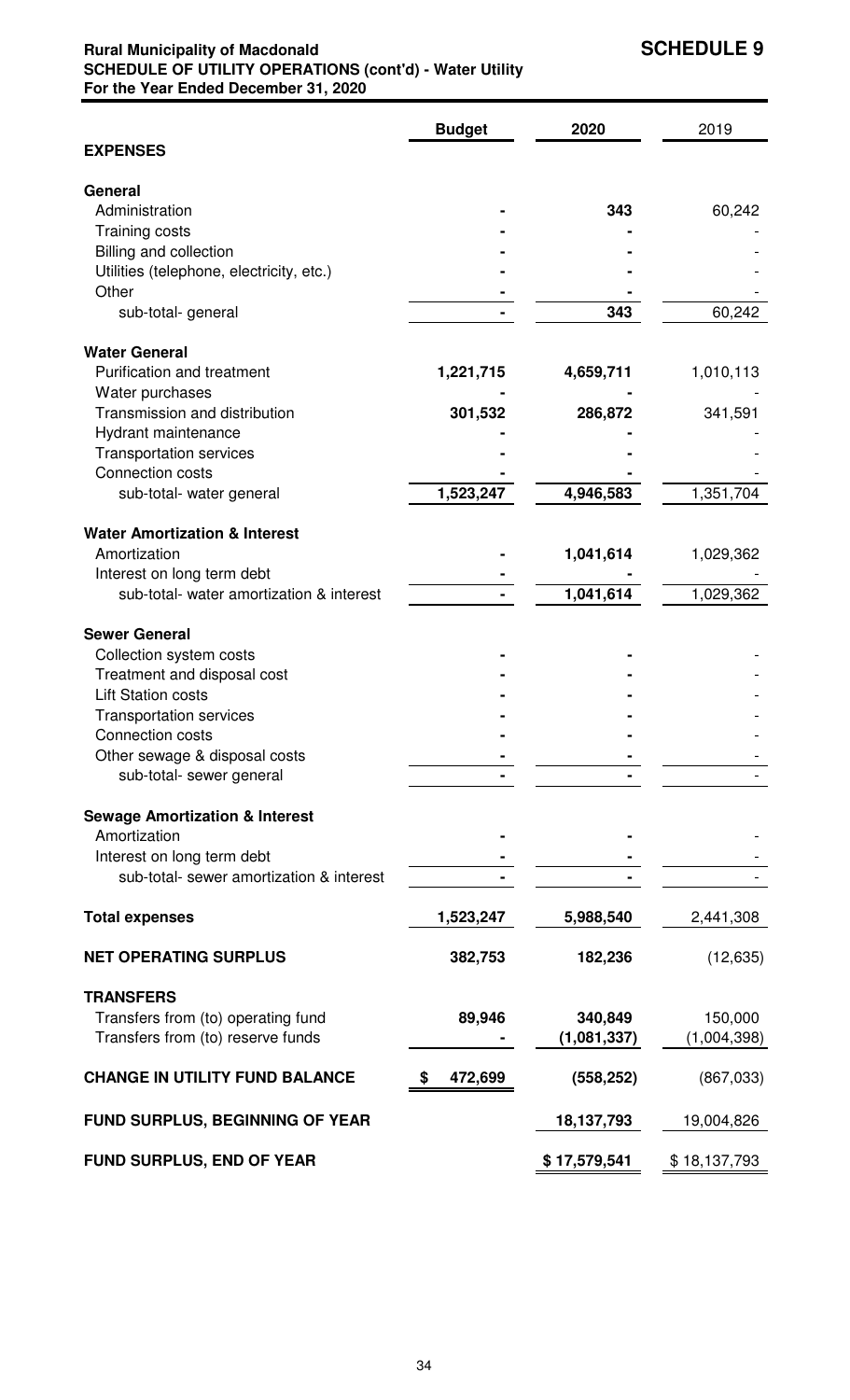#### **Rural Municipality of Macdonald SCHEDULE 10RECONCILIATION OF THE FINANCIAL PLAN TO THE BUDGETFor the Year Ended December 31, 2020**

| <b>SCHEDULE 10</b> |  |
|--------------------|--|
|--------------------|--|

|                                    |    | <b>Financial Plan</b><br>General |   | <b>Financial Plan</b><br><b>Utility(ies)</b> |    | Amortization<br>(TCA) |    | <b>Interest</b><br><b>Expense</b> |    | <b>Transfers</b> | <b>Long Term</b><br><b>Accruals</b> |    | <b>Consolidated</b><br><b>Entities</b> |    | <b>PSAB</b><br><b>Budget</b> |
|------------------------------------|----|----------------------------------|---|----------------------------------------------|----|-----------------------|----|-----------------------------------|----|------------------|-------------------------------------|----|----------------------------------------|----|------------------------------|
| <b>REVENUE</b>                     |    |                                  |   |                                              |    |                       |    |                                   |    |                  |                                     |    |                                        |    |                              |
| Property taxes                     | \$ | 7,488,559                        | S | 101,902                                      | \$ |                       | \$ |                                   |    |                  | \$                                  | \$ |                                        | S  | 7,590,461                    |
| Grants in lieu of taxation         |    | 73,394                           |   |                                              |    |                       |    |                                   |    |                  |                                     |    |                                        |    | 73,394                       |
| User fees                          |    | 1,081,489                        |   |                                              |    |                       |    |                                   |    |                  |                                     |    | 67,629                                 |    | 1,149,118                    |
| Permits, licences and fines        |    | 240,000                          |   |                                              |    |                       |    |                                   |    |                  |                                     |    |                                        |    | 240,000                      |
| Investment income                  |    | 125,000                          |   |                                              |    |                       |    |                                   |    |                  |                                     |    | 2,371                                  |    | 127,371                      |
| Other revenue                      |    | 305,000                          |   |                                              |    |                       |    |                                   |    |                  |                                     |    | 68                                     |    | 305,068                      |
| Water and sewer                    |    | $\blacksquare$                   |   | 2,506,490                                    |    |                       |    |                                   |    |                  |                                     |    |                                        |    | 2,506,490                    |
| Grants - Province of Manitoba      |    | 557,185                          |   |                                              |    |                       |    |                                   |    |                  |                                     |    | 43,673                                 |    | 600,858                      |
| Grants - other                     |    | 395,435                          |   |                                              |    |                       |    |                                   |    |                  |                                     |    | 49,043                                 |    | 444,478                      |
| Transfers from accumulated surplus |    | 96,434                           |   |                                              |    |                       |    |                                   |    | (96, 434)        |                                     |    |                                        |    |                              |
| Transfers from reserves            |    | 1,883,766                        |   | 722,944                                      |    |                       |    |                                   |    | (2,606,710)      |                                     |    |                                        |    |                              |
| Total revenue                      |    | 12,246,262                       |   | 3,331,336                                    | \$ |                       | \$ |                                   | \$ | (2,703,144)      | \$                                  | \$ | 162,784                                |    | \$13,037,238                 |
| <b>EXPENSES</b>                    |    |                                  |   |                                              |    |                       |    |                                   |    |                  |                                     |    |                                        |    |                              |
| General government services        | S  | 1,369,488                        | S |                                              | \$ | 30,089                | \$ |                                   | \$ |                  | \$                                  | \$ |                                        | \$ | 1,399,577                    |
| Protective services                |    | 439,065                          |   |                                              |    | 103,861               |    |                                   |    |                  |                                     |    |                                        |    | 542,926                      |
| <b>Transportation services</b>     |    | 3,261,815                        |   |                                              |    | 1,447,344             |    | 13,200                            |    |                  |                                     |    |                                        |    | 4,722,359                    |
| Environmental health services      |    | 375,167                          |   |                                              |    |                       |    |                                   |    |                  |                                     |    |                                        |    | 375,167                      |
| Public health and welfare services |    | 110,178                          |   |                                              |    |                       |    |                                   |    |                  |                                     |    |                                        |    | 110,178                      |
| Regional planning and development  |    | 279,429                          |   |                                              |    |                       |    |                                   |    |                  |                                     |    | 5,734                                  |    | 285,163                      |
| Resource cons and industrial dev   |    | 1,478,716                        |   |                                              |    | 3,689                 |    |                                   |    |                  |                                     |    | 170,839                                |    | 1,653,244                    |
| Recreation and cultural services   |    | 892,932                          |   |                                              |    | 48,012                |    | 115,219                           |    |                  |                                     |    |                                        |    | 1,056,163                    |
| Water and sewer services           |    |                                  |   | 1,866,691                                    |    | 1,562,212             |    |                                   |    |                  |                                     |    |                                        |    | 3,428,903                    |
| Fiscal services:                   |    |                                  |   |                                              |    |                       |    |                                   |    |                  |                                     |    |                                        |    |                              |
| Transfer to capital                |    | 1,713,994                        |   | 722,944                                      |    |                       |    |                                   |    | (2,436,938)      |                                     |    |                                        |    |                              |
| Debt charges                       |    | 284,393                          |   | 101,902                                      |    |                       |    | (386, 295)                        |    |                  |                                     |    |                                        |    |                              |
| Short term interest                |    | 39,000                           |   |                                              |    |                       |    |                                   |    | (39,000)         |                                     |    |                                        |    |                              |
| Transfer to reserves               |    | 2,001,602                        |   |                                              |    |                       |    |                                   |    | (2,001,602)      |                                     |    |                                        |    |                              |
| Allowance for tax assets           |    | 483                              |   |                                              |    |                       |    |                                   |    | (483)            |                                     |    |                                        |    |                              |
| Total expenses                     |    | \$12,246,262                     |   | 2,691,537                                    | \$ | 3,195,207             | \$ | (257, 876)                        | \$ | (4,478,023)      | \$                                  | \$ | 176,573                                |    | \$13,573,680                 |
| <b>Surplus (Deficit)</b>           |    |                                  |   | 639,799                                      | S  | (3, 195, 207)         | S. | 257,876                           | S  | 1,774,879        | \$                                  | S  | (13, 789)                              |    | (536, 442)                   |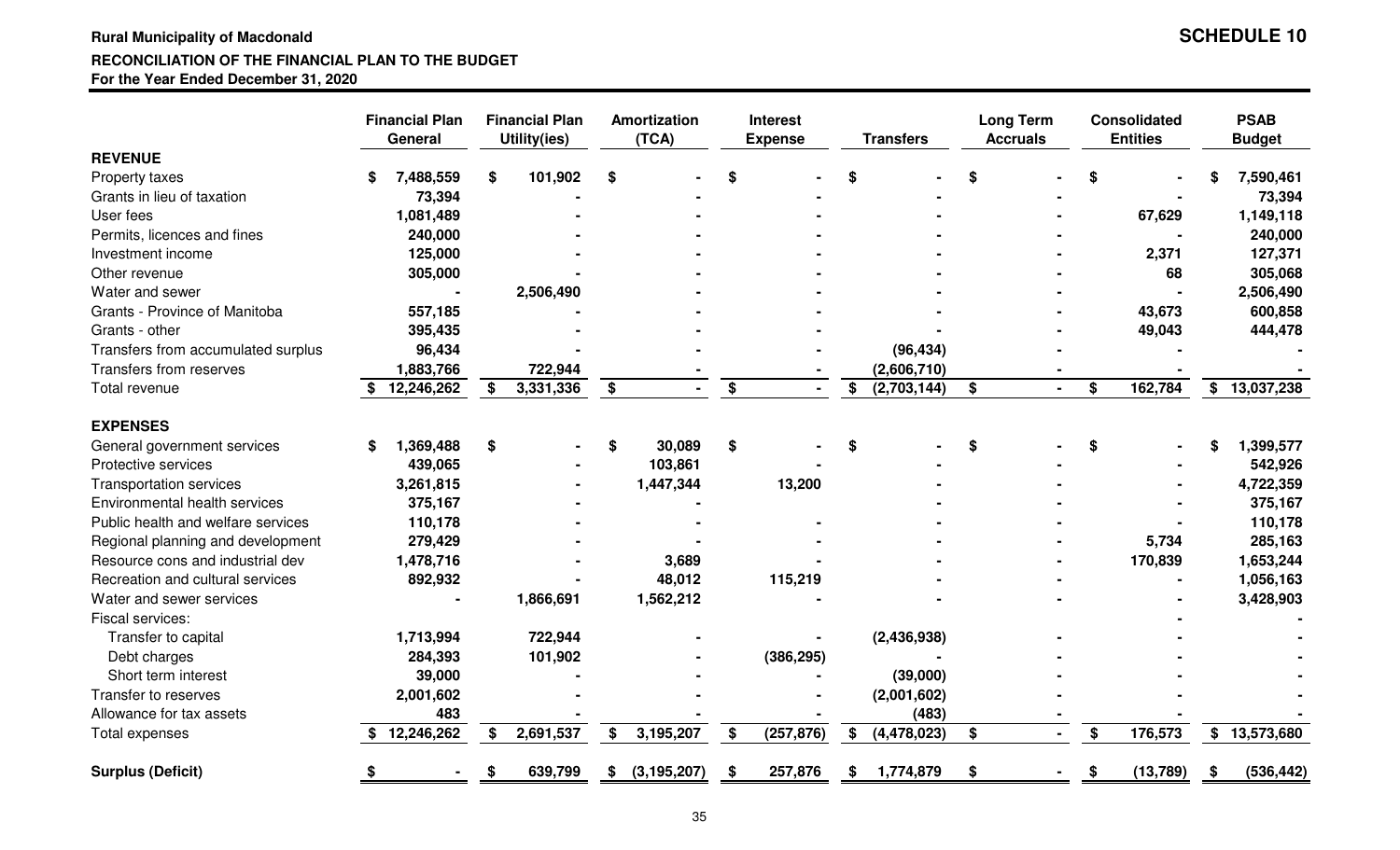## **Rural Municipality of Macdonald SCHEDULE 11 ANALYSIS OF TAXES ON ROLL December 31, 2020**

|                            | 2020          |               |  |
|----------------------------|---------------|---------------|--|
|                            |               |               |  |
| Balance, beginning of year | 706,463<br>\$ | \$<br>326,399 |  |
| Add:                       |               |               |  |
| Tax levy (Schedule 12)     | 22,000,685    | 21,481,251    |  |
| Taxes added                | 922,672       | 908,693       |  |
| Penalties or interest      | 111,023       | 119,942       |  |
| Other accounts added       |               |               |  |
| Tax Adjustments (specify)  |               |               |  |
| Sub-total                  | 23,034,380    | 22,509,886    |  |
| Deduct:                    |               |               |  |
| Cash collections - current | 20,510,919    | 19,735,298    |  |
| Cash collections - arrears | 467,664       | 81,277        |  |
| Cash collections - futures | 780,773       | 686,123       |  |
| Write-offs                 | 29,525        | 69,039        |  |
| Tax discounts              | 31,021        | 39,033        |  |
| E.P.T.C. - cash advance    | 1,561,408     | 1,518,992     |  |
| Other credits (specify)    |               |               |  |
| Sub-total                  | 23,381,310    | 22,129,762    |  |
| Balance, end of year       | 359,533<br>\$ | \$<br>706,523 |  |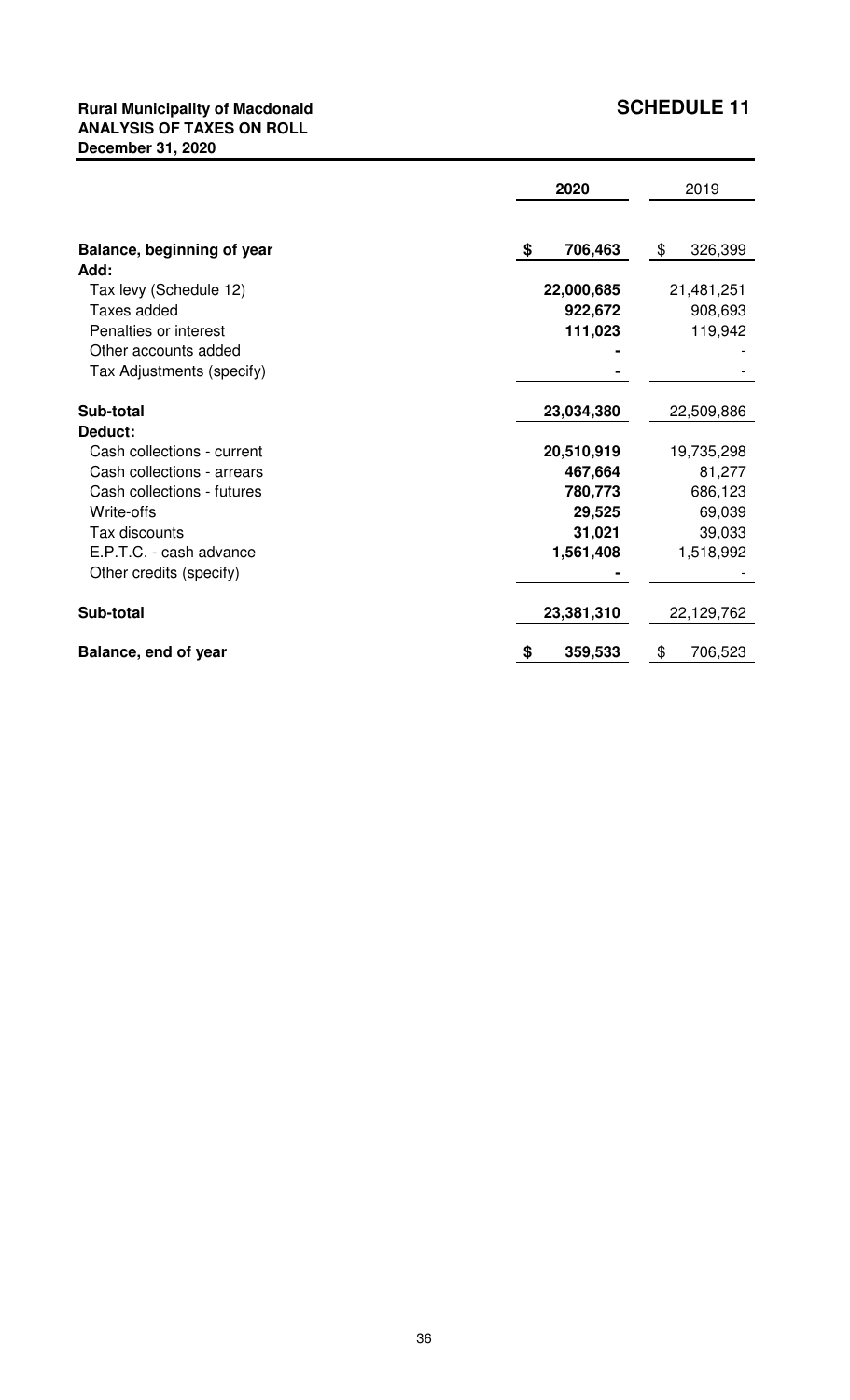## **Rural Municipality of Macdonald SCHEDULE 12 ANALYSIS OF TAX LEVY For the Year Ended December 31, 2020**

|                                              |                   |                 | 2020             |              |            |      | 2019         |  |
|----------------------------------------------|-------------------|-----------------|------------------|--------------|------------|------|--------------|--|
|                                              | <b>Assessment</b> |                 | <b>Mill Rate</b> | Levy         |            | Levy |              |  |
| Other governments (L.U.D.):                  |                   |                 |                  |              |            |      |              |  |
| Name of LUD                                  | \$                |                 | \$               |              |            | \$   |              |  |
| Name of LUD                                  | \$                |                 | \$               |              |            |      |              |  |
| Name of LUD                                  | \$                |                 | \$               |              |            |      |              |  |
| sub-total-L.U.D.                             |                   |                 |                  |              |            |      |              |  |
| Debt charges:                                |                   |                 |                  |              |            |      |              |  |
| Frontage                                     | \$                |                 | \$               |              | 334,683    |      | 334,369      |  |
| LI.D.                                        | \$                |                 | \$               |              |            |      |              |  |
| Other (specify)                              | \$                |                 | \$               |              | 78,610     |      | 92,266       |  |
| sub-total- Debt charges                      |                   |                 |                  |              | 413,293    |      | 426,635      |  |
| Deferred surplus                             | \$                |                 | \$               |              |            |      |              |  |
| Reserves:                                    |                   |                 |                  |              |            |      |              |  |
| Name of reserve                              | \$                |                 | \$               |              |            |      |              |  |
| Name of reserve                              | \$                |                 | \$               |              |            |      |              |  |
| Name of reserve                              | \$                |                 | \$               |              |            |      |              |  |
| sub-total- Reserves                          |                   |                 |                  |              |            |      |              |  |
| General municipal                            |                   | \$1,006,130,100 | \$<br>0.006      |              | 6,577,072  |      | 6,428,269    |  |
| Special levies:<br>sub-total- Special levies |                   |                 |                  |              |            |      |              |  |
| Business tax (rate%)                         | \$                |                 | \$               |              |            |      |              |  |
| <b>Total municipal taxes (Schedule 2)</b>    |                   |                 |                  |              | 6,990,365  |      | 6,854,904    |  |
| Education support levy                       | \$                | 226,239,440     | \$<br>0.009      |              | 1,997,242  |      | 1,906,230    |  |
| Special levies:                              |                   |                 |                  |              |            |      |              |  |
| <b>SD Pembina Trails</b>                     | \$                | 538,220         | \$<br>0.012      |              | 6,227      |      | 6,180        |  |
| <b>SD Seine River</b>                        | \$                | 250,450,650     | \$<br>0.014      |              | 3,564,414  |      | 3,483,517    |  |
| <b>SD Red River Valley</b>                   | \$                | 731,655,830     | \$<br>0.013      |              | 9,193,092  |      | 8,993,523    |  |
| <b>SD Prairie Rose</b>                       | \$                | 23,485,400      | \$<br>0.011      |              | 249,345    |      | 236,897      |  |
| sub-total- Special levies                    |                   |                 |                  |              | 13,013,078 |      | 12,720,117   |  |
| <b>Total education taxes</b>                 |                   |                 |                  |              | 15,010,320 |      | 14,626,347   |  |
|                                              |                   |                 |                  |              |            |      |              |  |
| Total tax levy (Schedule 11)                 |                   |                 |                  | \$22,000,685 |            |      | \$21,481,251 |  |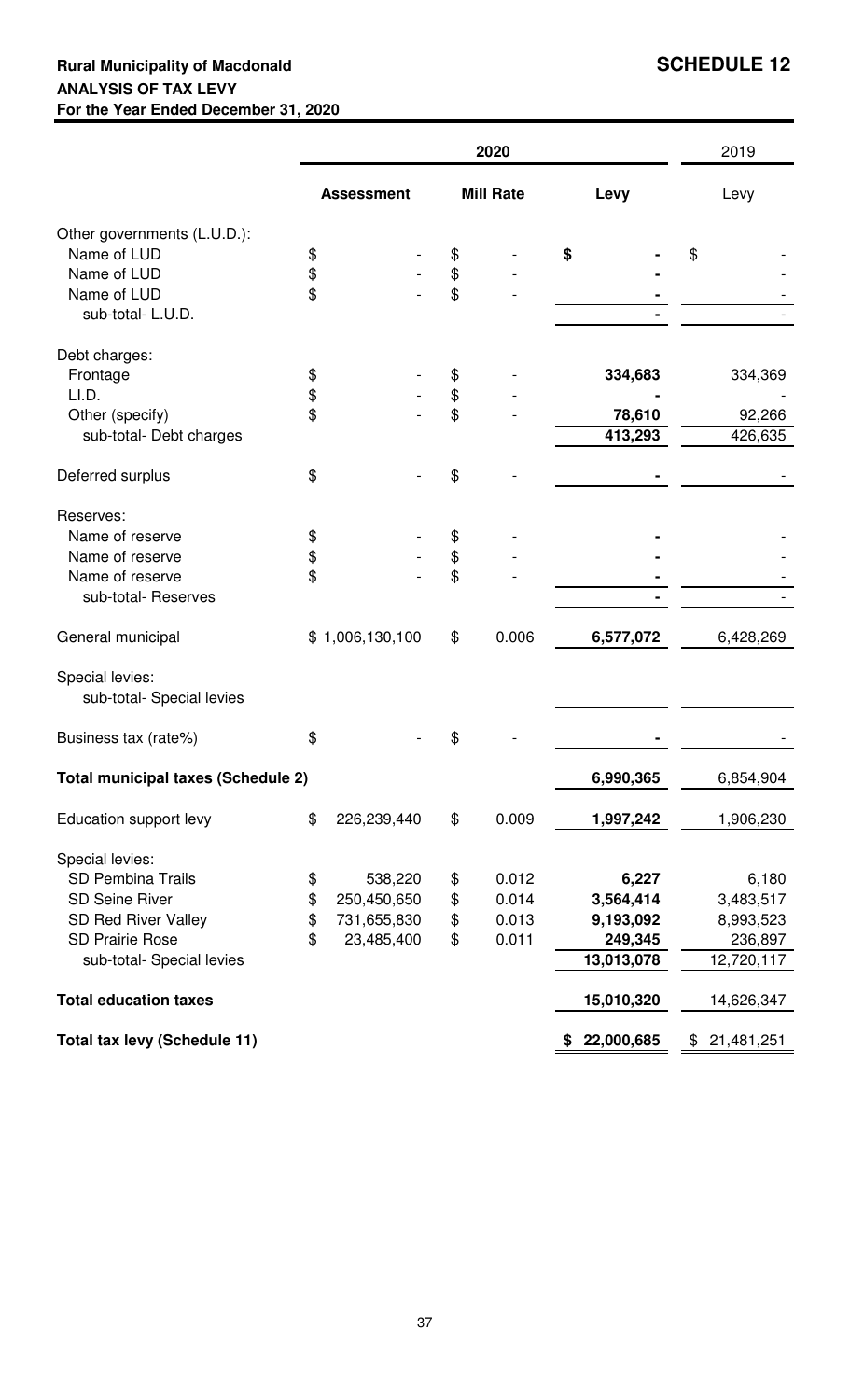## **Rural Municipality of Macdonald <b>SCHEDULE 13 SCHEDULE OF GENERAL OPERATING FUND EXPENSES For the Year Ended December 31, 2020**

|                                                         | 2020<br><b>Actual</b> | 2019<br>Actual |
|---------------------------------------------------------|-----------------------|----------------|
|                                                         |                       |                |
| <b>General government services:</b><br>Legislative      | \$<br>224,075         | \$<br>232,277  |
| General administrative                                  | 1,202,796             | 1,179,442      |
| Other                                                   | 7,616                 | 19,978         |
|                                                         | 1,434,487             | 1,431,697      |
| <b>Protective services:</b><br>Police                   |                       |                |
| Fire                                                    | 401,410               | 353,732        |
| <b>Emergency measures</b>                               | 13,136                | 13,111         |
| Other                                                   | 54,071                | 51,037         |
|                                                         | 468,617               | 417,880        |
| <b>Transportation services:</b>                         |                       |                |
| Road transport                                          |                       |                |
| Administration and engineering                          |                       |                |
| Road and street maintenance                             | 5,873,874             | 4,345,997      |
| Bridge maintenance                                      | 77,482                | 60,967         |
| Sidewalk and boulevard maintenance                      | 31,491                | 98,831         |
| <b>Street lighting</b>                                  | 125,146               | 135,518        |
| Other                                                   |                       |                |
| Air transport                                           |                       |                |
| Public transit                                          |                       |                |
| Other                                                   |                       |                |
| <b>Environmental health services:</b>                   | 6,107,993             | 4,641,313      |
| Waste collection and disposal                           | 433,586               | 375,657        |
| Recycling                                               |                       |                |
| Other                                                   |                       |                |
|                                                         | 433,586               | 375,657        |
| <b>Public health and welfare services:</b>              |                       |                |
| Public health                                           | 90,606                | 101,308        |
| Medical care                                            |                       |                |
| Social assistance                                       | 4,206                 | 4,206          |
| Other                                                   | 1,206                 |                |
|                                                         | 96,018                | 105,514        |
| <b>Regional planning and development</b>                |                       |                |
| Planning and zoning                                     | 231,054               | 182,913        |
| Urban renewal<br>Beautification and land rehabilitation |                       |                |
| Urban area weed control                                 |                       |                |
| Other                                                   |                       |                |
|                                                         | 231,054               | 182,913        |
| Resource conservation and industrial development        |                       |                |
| Rural area weed control                                 | 60,632                | 115,257        |
| Drainage of land                                        | 1,468,802             | 1,457,404      |
| Veterinary services                                     |                       |                |
| Water resources and conservation                        |                       |                |
| Regional development                                    | 7,134                 | 110,734        |
| Industrial development                                  |                       |                |
| Tourism                                                 |                       |                |
| Other                                                   |                       |                |
|                                                         | 1,536,568             | 1,683,395      |
| <b>Sub-totals forward</b>                               | 10,308,323            | 8,838,369      |
|                                                         |                       |                |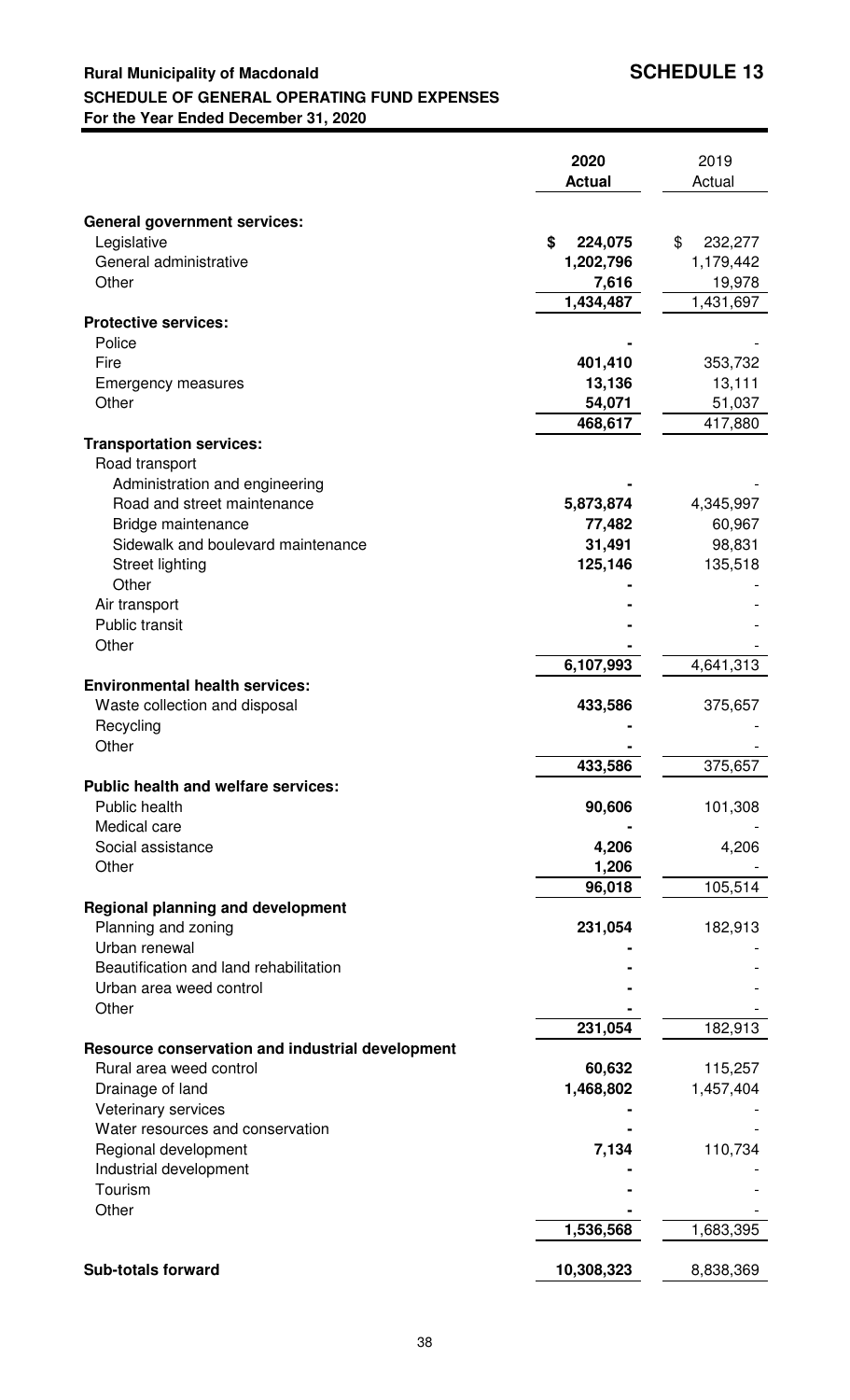## **Rural Municipality of Macdonald <b>SCHEDULE 13 SCHEDULE OF GENERAL OPERATING FUND EXPENSES For the Year Ended December 31, 2020**

|                                          | 2020<br><b>Actual</b> | 2019<br>Actual  |
|------------------------------------------|-----------------------|-----------------|
| <b>Sub-totals forward</b>                | \$10,308,323          | \$8,838,369     |
| <b>Recreation and cultural services:</b> |                       |                 |
| Administration                           | 448,072               | 599,276         |
| Community centers and halls              | 178                   | 182             |
| Swimming pools and beaches               |                       |                 |
| Golf courses                             |                       |                 |
| Skating and curling rinks                | 229                   | 258             |
| Parks and playgrounds                    | 135,000               | 136,214         |
| Other recreational facilities            | 647,171               | 229,910         |
| <b>Museums</b>                           |                       |                 |
| Libraries                                |                       |                 |
| Other cultural facilities                |                       |                 |
|                                          | 1,230,650             | 965,840         |
| <b>Total expenses</b>                    | \$11,538,973          | \$<br>9,804,209 |